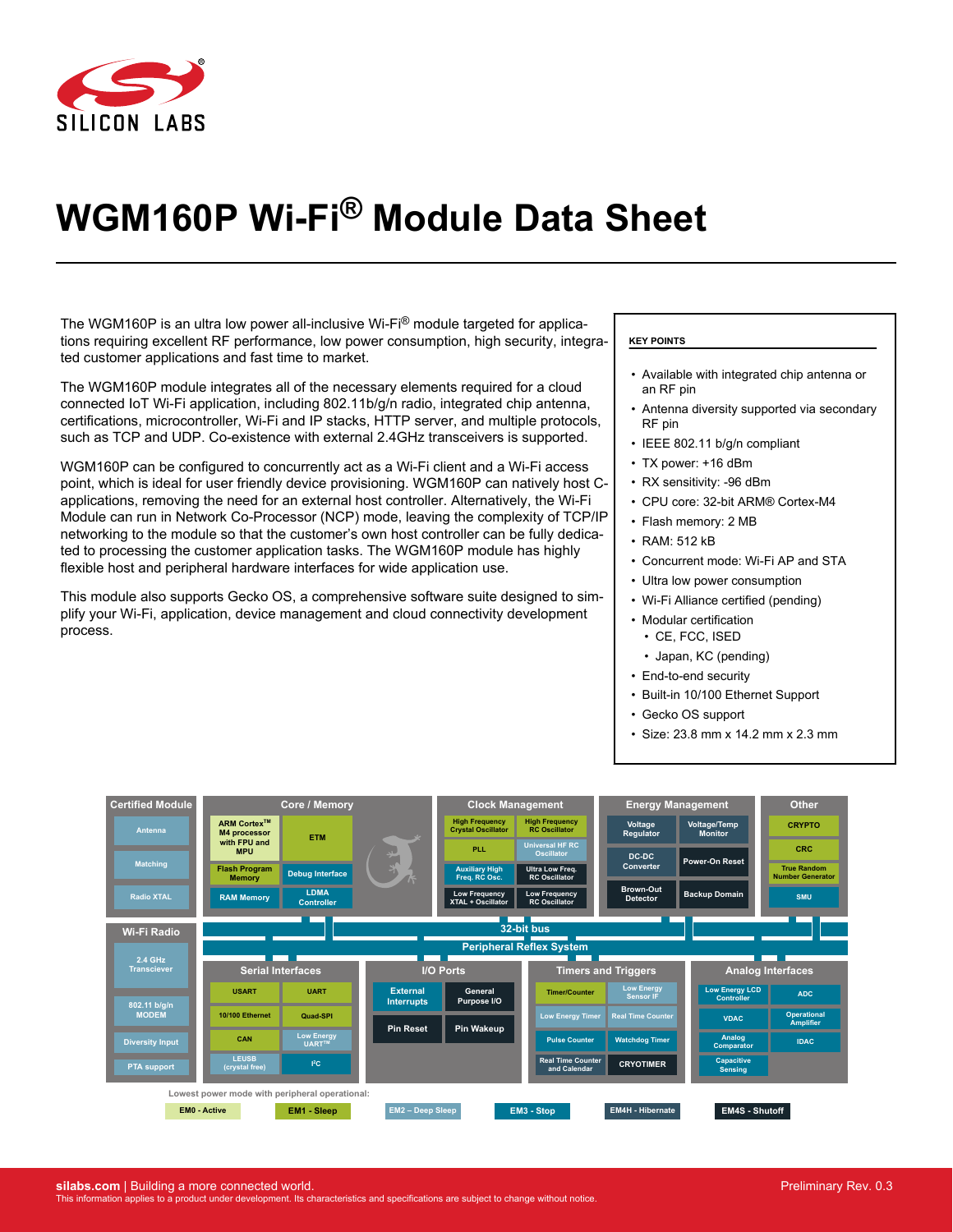# <span id="page-1-0"></span>**1. Key Features**

The key features of the WGM160P module are listed below.

# **Radio Features**

- Built-in Antenna (optional)
- TX Power: +16 dBm
- RX Sensitivity: -96 dBm
- Superior blocking performance

# **Wi-Fi Features**

- 802.11: b/g/n
- Bit rate: up to 72.2 Mbps
- 802.11 Security: WPA2/WPA Personal
- STA (Station Mode)
- SoftAP (Soft Access Point Mode)

# **Electrical Characteristics**

• Supply voltage: 3.0V to 3.6V

# **Environmental specifications**

• Temperature range: -40°C to +85°C

# **Modular certification (pending)**

- Wi-Fi Alliance
- CE, FCC, ISED, KC, Japan
- RoHS/REACH compliant

# **Dimensions**

• L x W x H: 23.8 mm x 14.2 mm x 2.3 mm

# **MCU Features**

- ARM® Cortex-M4, 72MHz
- 512 kB RAM
- 2 MB Flash

# **Hardware Interfaces**

- Host interface: UART/SPI/USB
- Peripheral interfaces
	- 2 x USART (UART/SPI/I2S)
	- QSPI with Execute In Place (XIP) support
	- SD Card support (SPI)
	- Capacitive Touch Sensing in all GPIOs
	- LESENSE
	- 10/100 Ethernet MAC with RMII interface
	- USB device (2.0 Full speed)
	- I<sup>2</sup>C peripheral interfaces
	- CAN
- Up to 31 x GPIO with interrupts
- 2 x 12-bit ADC
- 2 x 12-bit DAC
- Rich selection of timers, inc. Real-time counters
- Co-existence interface (PTA: 2, 3, 4 wire)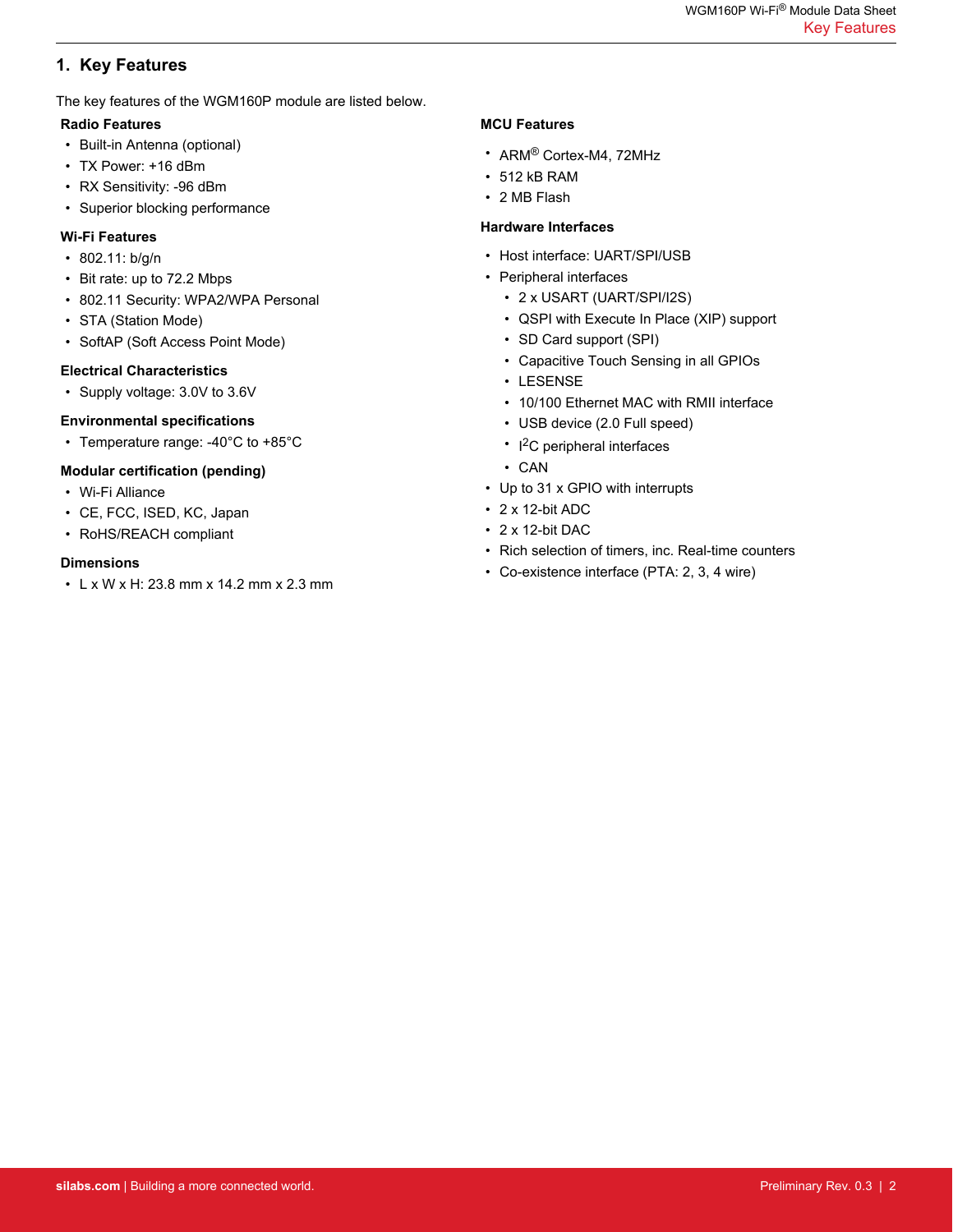# <span id="page-2-0"></span>**2. Ordering Information**

| <b>Part Number</b> | <b>Protocol</b>      | <b>Max TX</b><br><b>Power</b> | Flash/Ram<br>(kB) | <b>LF XTAL</b> | Antenna           | <b>GPIO</b> | <b>Carrier</b> |
|--------------------|----------------------|-------------------------------|-------------------|----------------|-------------------|-------------|----------------|
| WGM160PX22KGA2     | Wi-Fi (802.11 b/g/n) | 16 dBm                        | 2048 / 512        | Included       | Built-in          | Up to $31$  | Cut Tape       |
| WGM160PX22KGA2R    | Wi-Fi (802.11 b/g/n) | 16 dBm                        | 2048 / 512        | Included       | Built-in          | Up to $31$  | Reel           |
| WGM160P022KGA2     | Wi-Fi (802.11 b/g/n) | $16$ dBm                      | 2048 / 512        | None           | Built-in          | Up to $31$  | Cut Tape       |
| WGM160P022KGA2R    | Wi-Fi (802.11 b/g/n) | $16$ dBm                      | 2048 / 512        | None           | Built-in          | Up to $31$  | Reel           |
| WGM160PX22KGN2     | Wi-Fi (802.11 b/g/n) | 16 dBm                        | 2048 / 512        | Included       | External (RF Pin) | Up to $31$  | Cut Tape       |
| WGM160PX22KGN2R    | Wi-Fi (802.11 b/g/n) | 16 dBm                        | 2048 / 512        | Included       | External (RF Pin) | Up to $31$  | Reel           |
| WGM160P022KGN2     | Wi-Fi (802.11 b/g/n) | $16$ dBm                      | 2048 / 512        | None           | External (RF Pin) | Up to $31$  | Cut Tape       |
| WGM160P022KGN2R    | Wi-Fi (802.11 b/g/n) | 16 dBm                        | 2048 / 512        | None           | External (RF Pin) | Up to $31$  | Reel           |

# **Table 2.1. Ordering Information**

#### **Note:**

1.WGM160P modules come pre-programmed with the Gecko OS Kernel. Devices ship with the debug interface locked. Devices may be reprogrammed via serial or OTA DFU and preserve the device credentials. Unlocking the debug interface will result in loss of pre-programmed firmware, including Gecko OS Kernel and device credentials.

2.SLWSTK6121A Wireless Starter Kit and SLWRB4321A Radio Board are available to start developing with WGM160P Wi-Fi modules.

3. Devices listed may be referred to by the product family name (WGM160P), model name (WGM160P22A / WGM160P22N) or the full orderable part number throughout this document.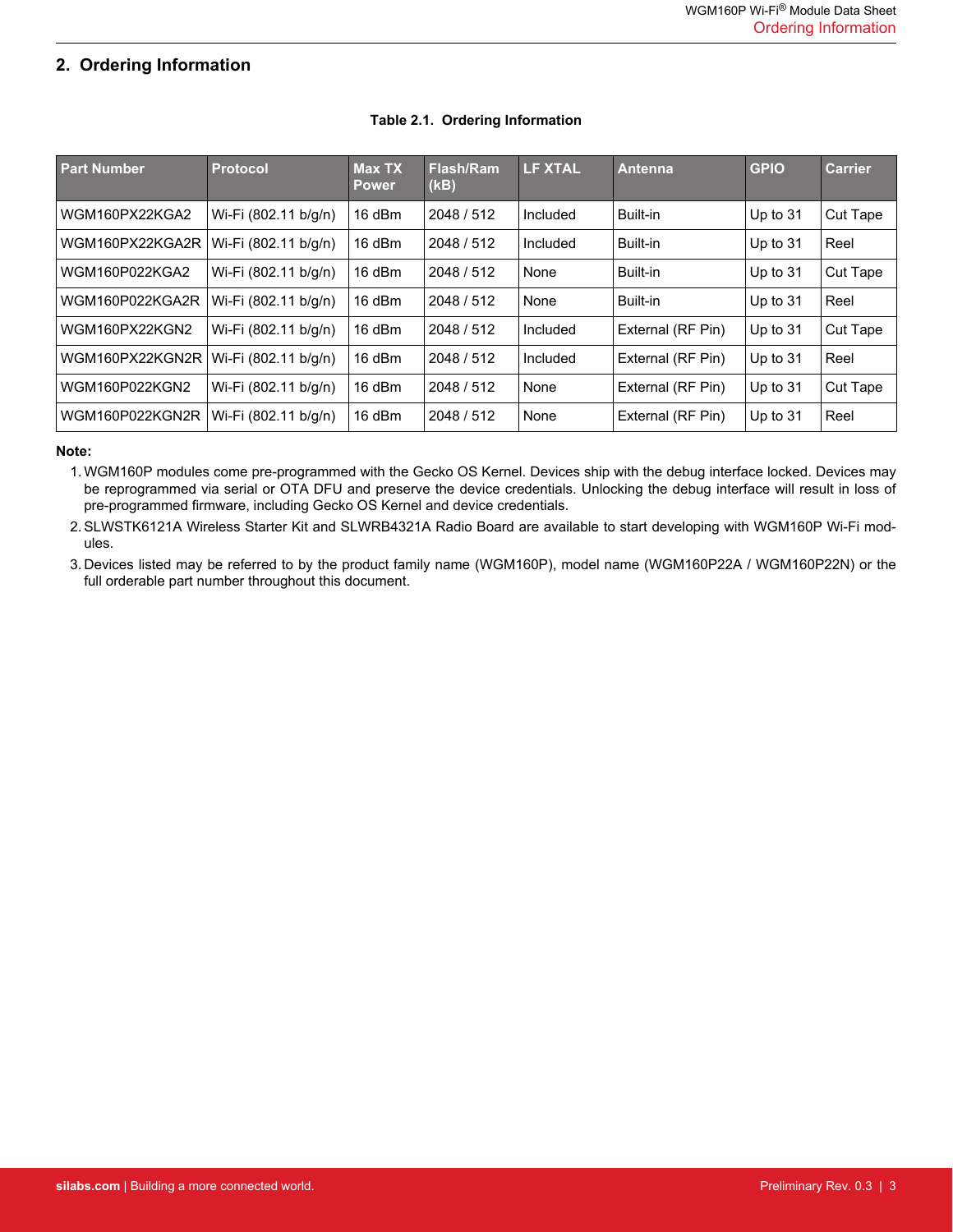# **Table of Contents**

| 3.2 Wi-Fi Supported 2.4 GHz ISM Modulations, BW, and Channels 6                                                                                                                                                                |  |
|--------------------------------------------------------------------------------------------------------------------------------------------------------------------------------------------------------------------------------|--|
|                                                                                                                                                                                                                                |  |
|                                                                                                                                                                                                                                |  |
|                                                                                                                                                                                                                                |  |
|                                                                                                                                                                                                                                |  |
|                                                                                                                                                                                                                                |  |
|                                                                                                                                                                                                                                |  |
|                                                                                                                                                                                                                                |  |
|                                                                                                                                                                                                                                |  |
|                                                                                                                                                                                                                                |  |
|                                                                                                                                                                                                                                |  |
|                                                                                                                                                                                                                                |  |
|                                                                                                                                                                                                                                |  |
|                                                                                                                                                                                                                                |  |
| 13. In the Protocol Co-Existance enters and the contract of the contract of the contract of the contract of the contract of the contract of the contract of the contract of the contract of the contract of the contract of th |  |
|                                                                                                                                                                                                                                |  |
|                                                                                                                                                                                                                                |  |
|                                                                                                                                                                                                                                |  |
|                                                                                                                                                                                                                                |  |
|                                                                                                                                                                                                                                |  |
|                                                                                                                                                                                                                                |  |
| 8. Package Specifications research research research research research research research and a set of the set o                                                                                                                |  |
|                                                                                                                                                                                                                                |  |
|                                                                                                                                                                                                                                |  |
|                                                                                                                                                                                                                                |  |
|                                                                                                                                                                                                                                |  |
|                                                                                                                                                                                                                                |  |
|                                                                                                                                                                                                                                |  |
|                                                                                                                                                                                                                                |  |
| 11.2 CE between the contract the contract of the contract of the contract of $37$                                                                                                                                              |  |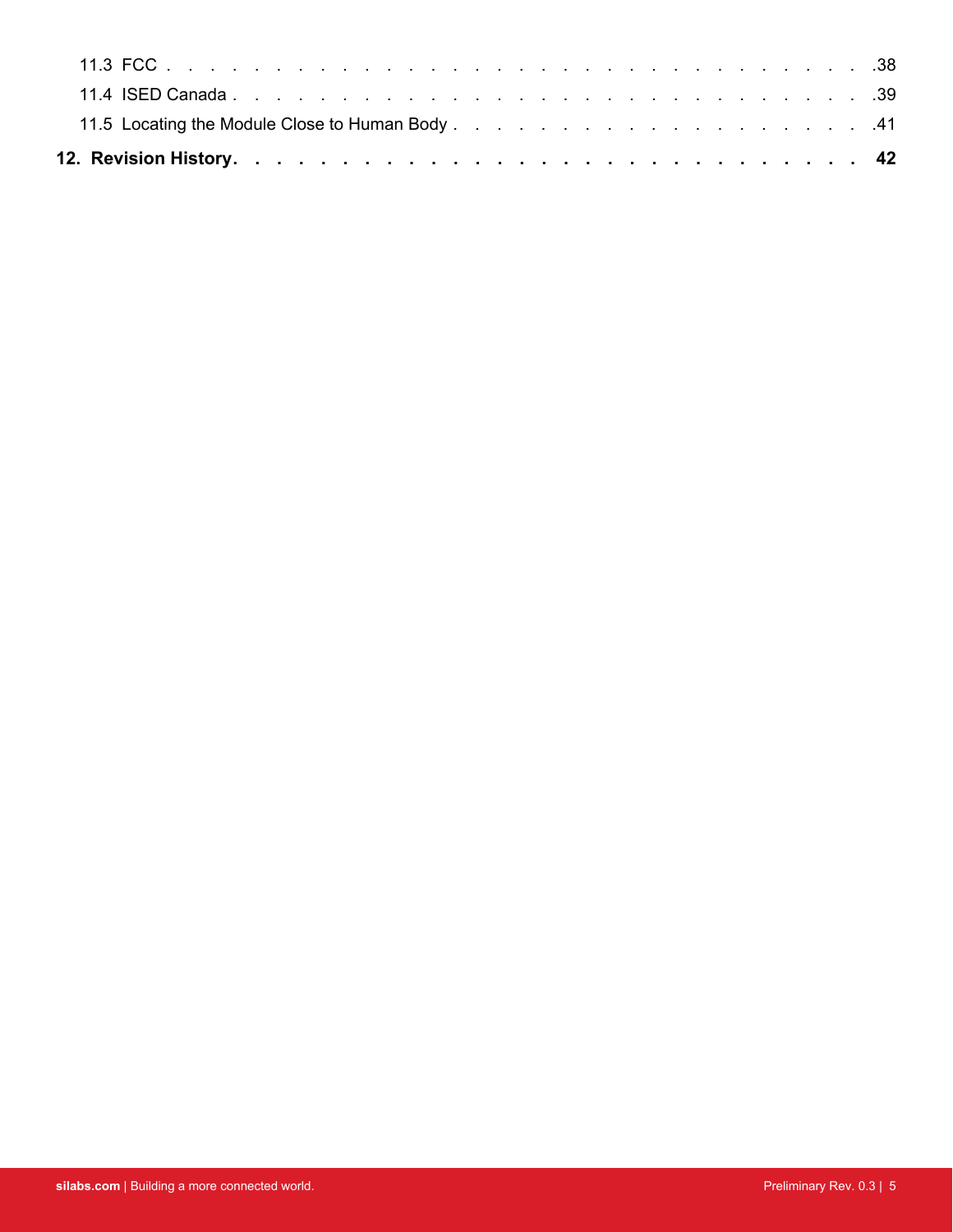# <span id="page-5-0"></span>**3. System Overview**

#### **3.1 Introduction**

The WGM160P module combines the WF200 Wi-Fi transceiver with an EFM32GG11 microcontroller to deliver a complete and certified standalone Wi-Fi solution, with the ability to run customer application on an Cortex M4 processor.

This device supports Gecko OS, a comprehensive software solution that simplifies the Wi-Fi , application and cloud connectivity development process to reduce time to market. For more details on the software platform, please consult our [online documentation.](https://docs.silabs.com/gecko-os/latest/)





#### **3.2 Wi-Fi Supported 2.4 GHz ISM Modulations, BW, and Channels**

#### **Table 3.1. Supported Wi-Fi Modulations, BW, and Channels**

| <b>Parameter</b>                | <b>Symbol</b> | <b>Test Condition</b>        | <b>Min</b> | Тур  | Max  | Unit |
|---------------------------------|---------------|------------------------------|------------|------|------|------|
| <b>Channel Center Frequency</b> | <b>CHAN</b>   | Subject to Regulatory Agency | 2412       | 2437 | 2484 | MHz  |
| Channel Bandwidth               | <b>BW</b>     |                              |            | 20   | –    | MHz  |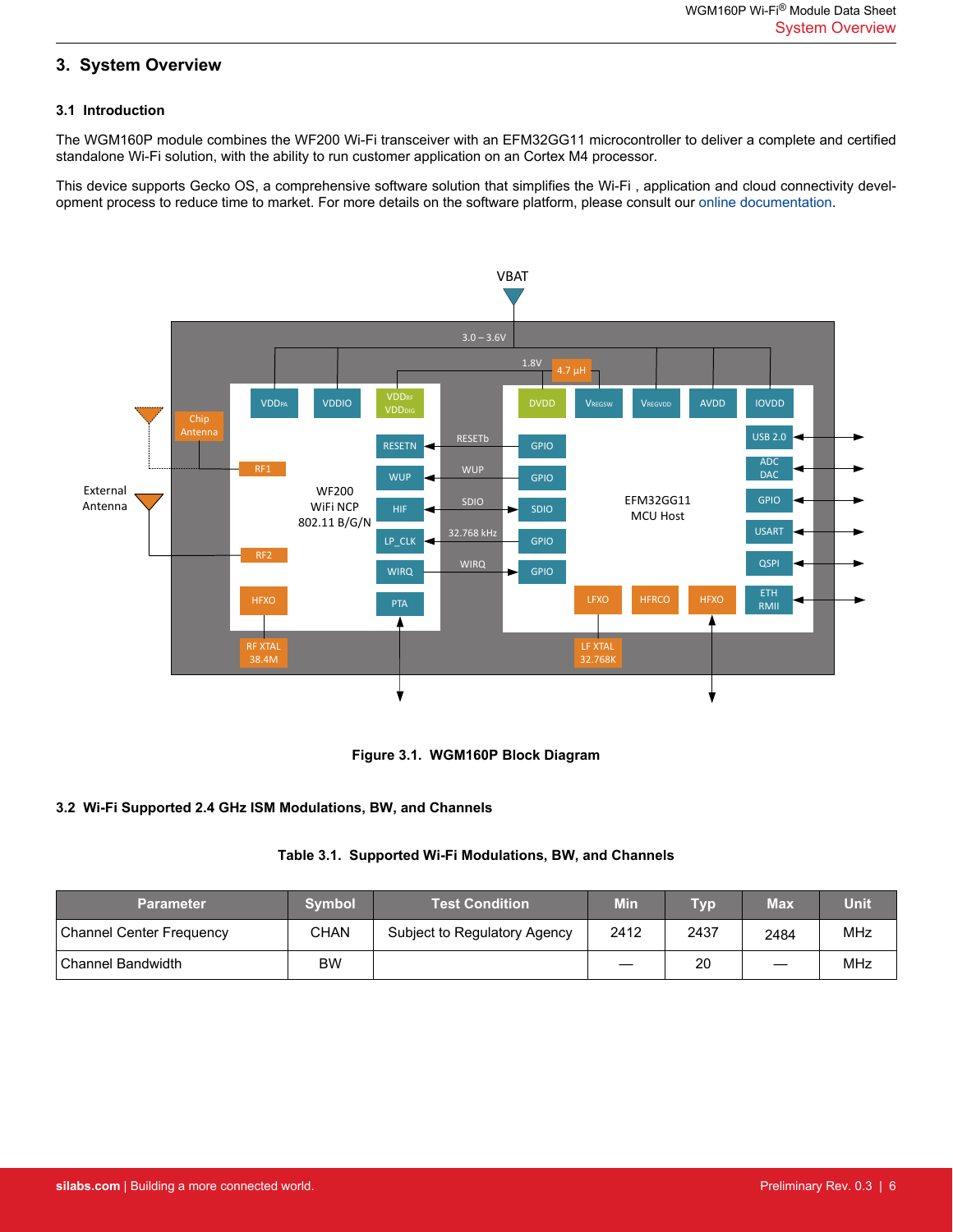# <span id="page-6-0"></span>**4. Electrical Specifications**

All electrical parameters in all tables are specified under the following conditions, unless stated otherwise:

- Typical values are based on  $T_{AMB}$  = 25 °C;  $V_{VBAT}$  = 3.3V; Center Frequency = 2,437 MHz.
- Radio performance numbers are measured in conducted mode, based on Silicon Laboratories reference designs using output power-specific external RF impedance-matching networks for interfacing to a 50  $\Omega$  antenna port. Conducted RF measurements include additional output power reductions to guarantee WiFi and regulatory emissions compliance while connected to the specified antennas which have non-ideal impedance loading.

Refer to Section [4.2 Operating Conditions](#page-7-0) for more details about operational supply and temperature limits.

#### **4.1 Absolute Maximum Ratings**

Stresses above those listed below may cause permanent damage to the device. This is a stress rating only and functional operation of the devices at those or any other conditions above those indicated in the operation listings of this specification is not implied. Exposure to maximum rating conditions for extended periods may affect device reliability. For more information on the available quality and reliability data, see the Quality and Reliability Monitor Report at<http://www.silabs.com/support/quality/pages/default.aspx>.

#### **Table 4.1. Absolute Maximum Ratings**

| <b>Parameter</b>                                         | <b>Symbol</b>             | <b>Test Condition</b>                                                                                          | <b>Min</b> | <b>Typ</b> | <b>Max</b>                      | <b>Unit</b>  |
|----------------------------------------------------------|---------------------------|----------------------------------------------------------------------------------------------------------------|------------|------------|---------------------------------|--------------|
| Storage temperature                                      | $\mathsf{T}_{\text{STG}}$ |                                                                                                                | -40        |            | 105                             | $^{\circ}$ C |
| RF power level at RF1 and<br>RF2 ports                   | PRFMAX                    | Max power that can be applied to<br>input of recommended matching<br>network connected to RF1 and<br>RF2 pins. |            |            | 10                              | dBm          |
| Maximum supply voltage to<br>VBAT                        | VBAT <sub>MAX</sub>       |                                                                                                                | $-0.3$     |            | 3.6                             | $\vee$       |
| DC voltage on I/O pins                                   | VG <sub>MAX</sub>         | 5 V tolerant GPIO (PF0, PF1,<br>PF10, PF11) <sup>12</sup>                                                      | $-0.3$     |            | Min of 5.25<br>and VBAT<br>$+2$ | $\vee$       |
|                                                          |                           | All other GPIO and PTA pins                                                                                    | $-0.3$     |            | $VBAT + 0.3$                    | $\vee$       |
| Current into any GPIO pin                                | $IO_{MAX}$                |                                                                                                                |            |            | 20                              | mA           |
| Sum of current into all GPIO<br>pins                     | <b>IOALLMAX</b>           |                                                                                                                |            |            | 150                             | mA           |
| Range of load impedance at<br>RF1 and RF2 pins during TX | LOAD <sub>TX</sub>        |                                                                                                                |            |            | 10:1                            | <b>VSWR</b>  |

#### **Note:**

1. When a GPIO is used for analog functions via the APORT, the maximum voltage is VBAT.

2. To operate above the VBAT supply rail, over-voltage tolerance must be enabled according to the GPIO\_Px\_OVTDIS register. Pins with over-voltage tolerance disabled have the same limits as all other GPIO (max = VBAT + 0.3 V).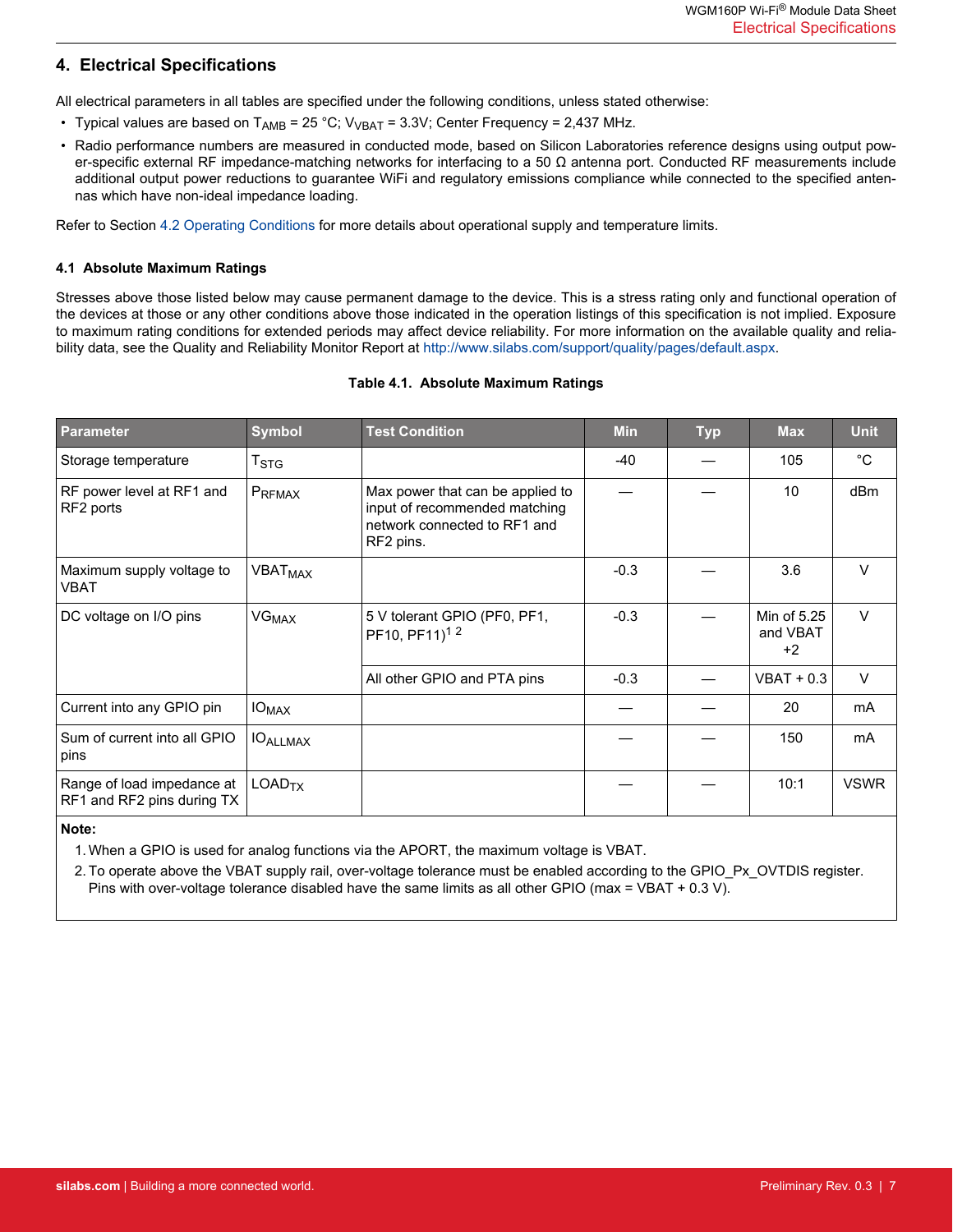#### <span id="page-7-0"></span>**4.2 Operating Conditions**

#### **Table 4.2. Recommended Operating Conditions**

| Parameter                                      | <b>Symbol</b>           | <b>Test Condition</b> | <b>Min</b> | <b>Typ</b> | <b>Max</b> | Unit        |
|------------------------------------------------|-------------------------|-----------------------|------------|------------|------------|-------------|
| Ambient operating tempera-<br>∣ ture           | $TA_{OP}$               |                       | -40        |            | 85         | $^{\circ}C$ |
| Nominal supply voltage to<br>VBAT <sup>1</sup> | <b>V<sub>VBAT</sub></b> |                       | 3.0        | 3.3        | 3.6        |             |
| ∣ Note∙                                        |                         |                       |            |            |            |             |

**Note:**

1. Operating outside of the recommended voltage supply range is not supported. The module may disable WiFi transmit functions when operating outside of this range in order to guarantee regulatory emissions compliance.

#### **4.3 Power Consumption**

All currents measured with VBAT = 3.3 V.

#### **Table 4.3. Power Consumption**

| <b>Parameter</b>                                    | <b>Symbol</b>               | <b>Test Condition</b> | <b>Min</b> | <b>Typ</b> | <b>Max</b> | <b>Unit</b> |
|-----------------------------------------------------|-----------------------------|-----------------------|------------|------------|------------|-------------|
| Continuous TX current, 1<br>Mbps, max power setting | <b>ITX<sub>MAX</sub></b>    |                       |            | 141.3      |            | mA          |
| Continuous TX current,<br>MCS7, max power setting   | ITX <sub>MAX_N</sub>        |                       |            | 131.4      |            | mA          |
| Continuous RX listen current                        | <b>IRX<sub>MAX</sub></b>    |                       |            | 36.6       |            | mA          |
| Continuous RX receive cur-<br>rent, 1 Mbps          | <b>IRX<sub>MAXR</sub></b>   |                       |            | 34.5       |            | mA          |
| Continuous RX receive cur-<br>rent, MCS7            | IRX <sub>MAXR_N</sub>       |                       |            | 38.5       |            | <b>mA</b>   |
| Idle associated current.<br>$DTIM=1$                | <b>I</b> DTIM1              | <b>UART</b> off       |            | <b>TBD</b> |            | mA          |
| Idle associated current.<br>DTIM=3                  | <b>IDTIM3</b>               | UART off              |            | TBD        |            | mA          |
| Idle associated current,<br>$DTIM=10$               | <b>I</b> DTIM <sub>10</sub> | <b>UART</b> off       |            | <b>TBD</b> |            | mA          |
| Sleep mode current                                  | <b>I</b> SLEEP              |                       |            | <b>TBD</b> |            | mA          |
| Idle current average                                | <b>IDLE</b>                 |                       |            | <b>TBD</b> |            | mA          |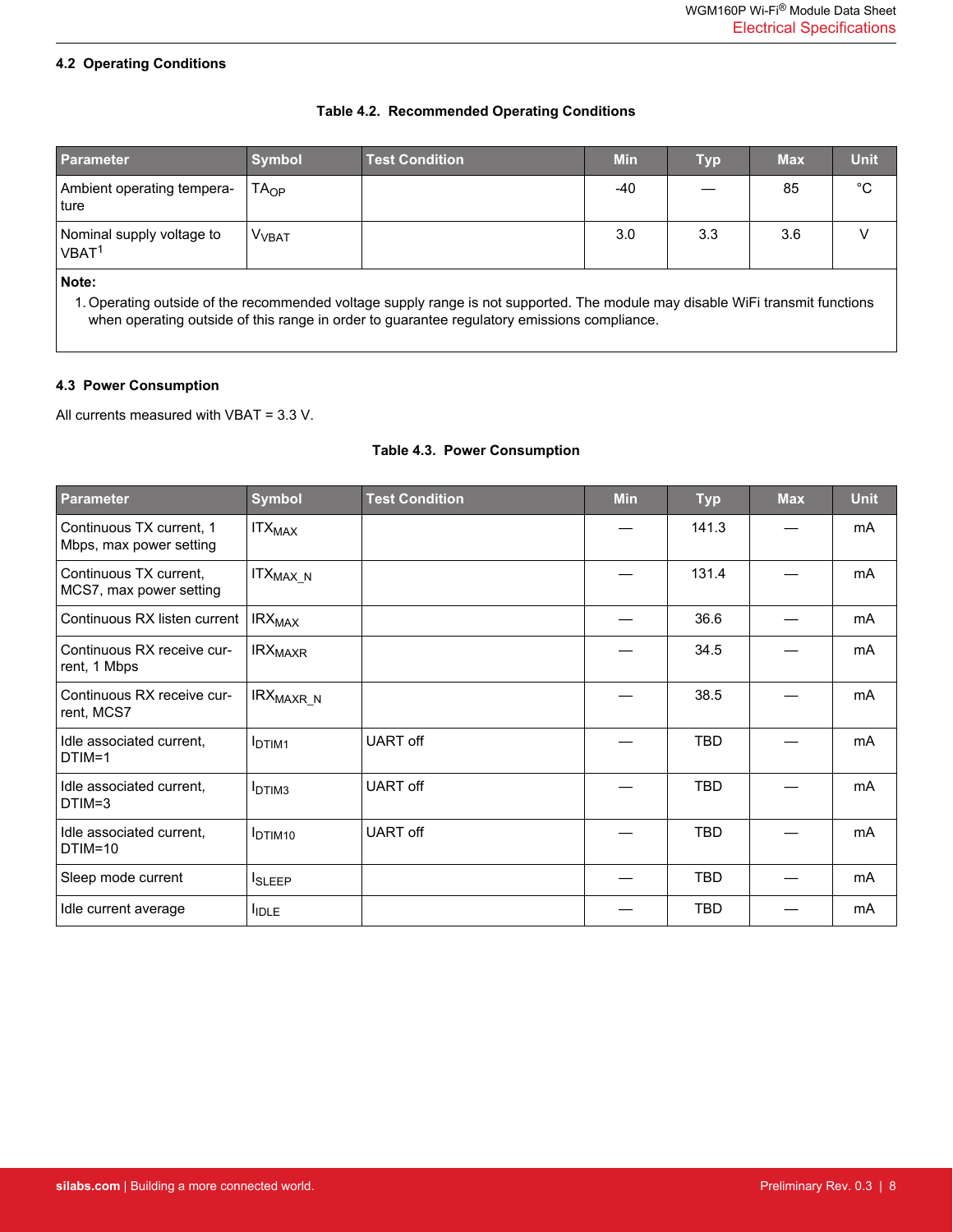# <span id="page-8-0"></span>**4.4 Digital I/O Specifications**

| <b>Parameter</b>                                            | <b>Symbol</b>              | <b>Test Condition</b>                                                                      | <b>Min</b> | <b>Typ</b>     | <b>Max</b> | <b>Unit</b> |
|-------------------------------------------------------------|----------------------------|--------------------------------------------------------------------------------------------|------------|----------------|------------|-------------|
| Voltage input high (relative to<br>VBAT)                    | V <sub>IH</sub>            |                                                                                            | 70         |                |            | %           |
| Voltage input low (relative to<br>VBAT)                     | $V_{IL}$                   |                                                                                            |            |                | 30         | %           |
| Logic low output voltage (rel-                              | $V_{OL}$                   | PTA Pins, Sinking 5 mA                                                                     |            |                | 25         | %           |
| ative to VBAT)                                              |                            | GPIO Pins, Sinking 20 mA, DRIV-<br><b>ESTRENGTH = STRONG</b>                               |            |                | 20         | $\%$        |
| Logic high output voltage                                   | VOH                        | PTA Pins, Sourcing 5 mA                                                                    | 80         |                |            | %           |
| (relative to VBAT)                                          |                            | GPIO Pins, Sourcing 20 mA,<br><b>DRIVESTRENGTH = STRONG</b>                                | 80         |                |            | %           |
| Input leakage current                                       | $I_{\text{Leak}}$          | All I/O when GPIO voltage $\leq$<br><b>VBAT</b>                                            |            | 1              |            | nA          |
|                                                             |                            | 5 V Tolerant I/O (PF0, PF1, PF10,<br>PF11) when VBAT < GPIO volt-<br>$age \leq VBAT + 2 V$ |            | 3.3            | 15         | μA          |
| Pullup resistance                                           | $R_{PU}$                   |                                                                                            | 30         | 43             | 65         | $k\Omega$   |
| Pulldown resistance                                         | $R_{PD}$                   |                                                                                            | 30         | 43             | 65         | kΩ          |
| Output fall time from $V_{OH}$ to<br><b>V<sub>OL</sub></b>  | $\mathsf{T}_{\mathsf{OF}}$ | 50 pF load                                                                                 |            | 15             | <b>TBD</b> | ns          |
| Output rise time from V <sub>OL</sub> to<br>V <sub>OH</sub> | T <sub>OR</sub>            | 50 pF load                                                                                 |            | 15             | <b>TBD</b> | ns          |
| Required external series re-<br>sistor on USB D+ and D-     | $R_{\text{USE}}$           |                                                                                            |            | $33 + 1 - 10%$ |            | Ω           |

# **Table 4.4. Digital I/O Specifications**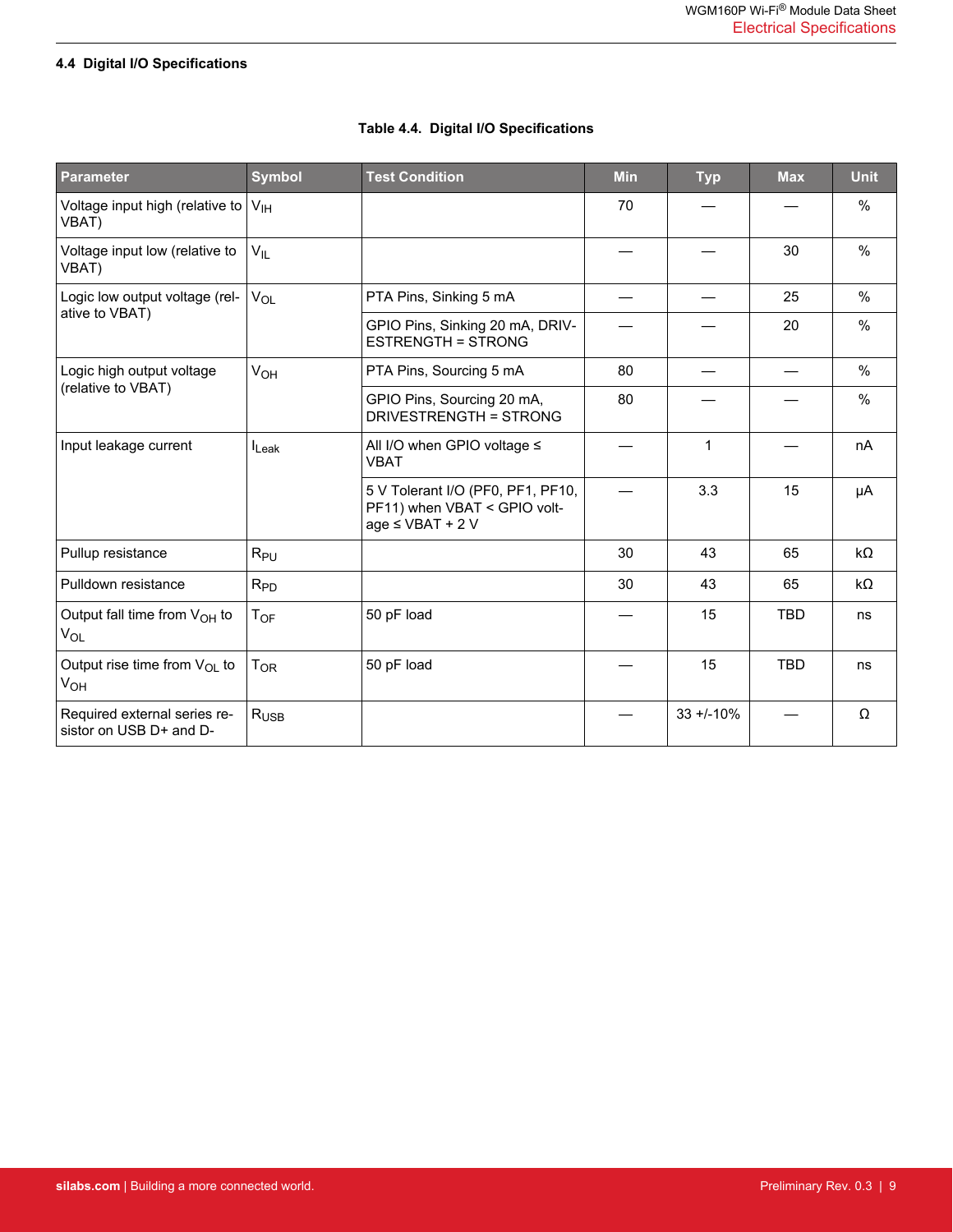#### <span id="page-9-0"></span>**4.5 RF Transmitter General Characteristics**

Unless otherwise indicated, typical conditions are: Operating Ambient Temp = 25 °C, VBAT = 3.3 V, center frequency = 2,437 MHz, and measured in 50  $\Omega$  test equipment attached at antenna port.

Measurements for this specification are made at the 50 Ω Antenna Port. See Section [5.1.1 Antenna Ports.](#page-12-0) Conducted RF measurements include additional output power reductions to guarantee WiFi and regulatory emissions compliance while connected to the specified antennas which have non-ideal impedance loading.

| <b>Parameter</b>                                                              | <b>Symbol</b>                          | <b>Test Condition</b> | <b>Min</b> | <b>Typ</b>    | <b>Max</b> | <b>Unit</b>     |
|-------------------------------------------------------------------------------|----------------------------------------|-----------------------|------------|---------------|------------|-----------------|
| Maximum RMS Output Pow-                                                       | POUT <sub>MAX_RMS_</sub>               | 802.11b: 1 Mbps       |            | 16.1          |            | dB <sub>m</sub> |
| er at Antenna (High Power<br>$PA)^{12}$                                       | <b>HPPA</b>                            | 802.11b: 11 Mbps      |            | 15.1          |            | dB <sub>m</sub> |
|                                                                               |                                        | 802.11g: 6 Mbps       |            | 14.7          |            | dBm             |
|                                                                               |                                        | 802.11g: 54 Mbps      |            | 9.1           |            | dBm             |
|                                                                               |                                        | 802.11n: MCS=0        |            | 14.4          |            | dB <sub>m</sub> |
|                                                                               |                                        | 802.11n: MCS=7        |            | 5.8           |            | dB <sub>m</sub> |
| Carrier frequency error                                                       | CARR <sub>FREQ</sub> ER-<br><b>ROR</b> | Across temperature    | $-25$      |               | 25         | ppm             |
| POUT variation over supply<br>voltage range, relative to<br>nominal 3.3 V     | POUT <sub>VAR_V</sub>                  | $VBAT = 3.0 - 3.6 V$  |            | $+0.3 / -1.1$ |            | dB              |
| POUT variation over fre-<br>quency range, relative to<br>average <sup>2</sup> | POUT <sub>VARF</sub>                   | CH1 to CH14           |            | $+/-0.15$     |            | dB              |
| POUT variation over temper-<br>ature range, relative to 25C                   | POUT <sub>VAR_T</sub>                  | $-40$ to $+85C$       |            | $+0.1 / -1.2$ |            | dB              |

#### **Table 4.5. RF Transmitter Characteristics**

#### **Note:**

1. VBAT should be at least 3.0 V to achieve the rated RF transmitter output power levels.

2. Rated power levels may not apply to the edge channels, which may need additional backoff for FCC compliance.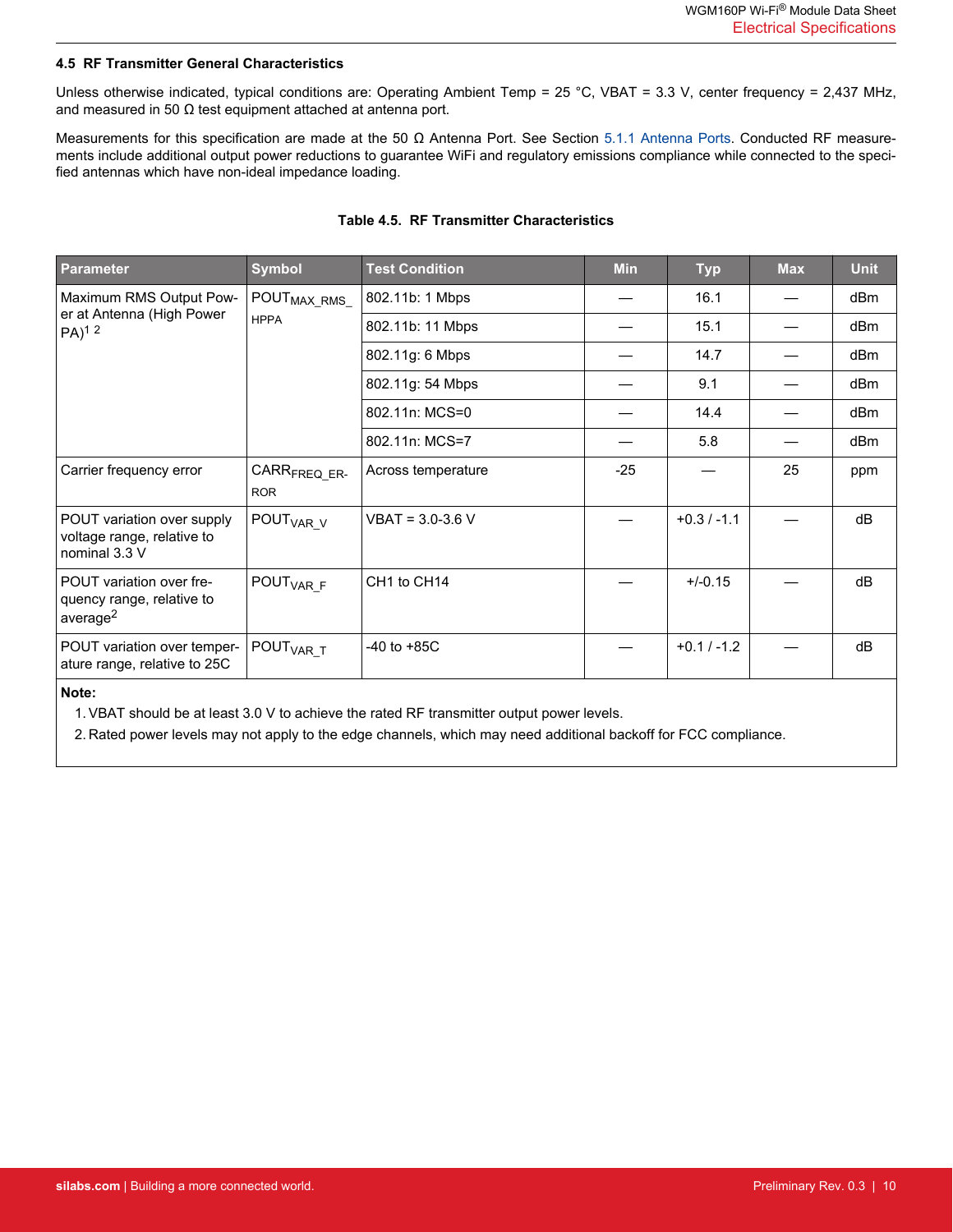#### <span id="page-10-0"></span>**4.6 RF Receiver General Characteristics**

Unless otherwise indicated, typical conditions are: Operating Ambient Temp = 25 °C, VBAT = 3.3 V, center frequency = 2,437 MHz, and measured in 50  $\Omega$  test equipment attached at antenna port.

Measurements for this specification are made at the 50 Ω Antenna Port. See Section [5.1.1 Antenna Ports](#page-12-0).

| <b>Parameter</b>                                                | <b>Symbol</b>            | <b>Test Condition</b> | <b>Min</b> | <b>Typ</b> | <b>Max</b>               | <b>Unit</b>     |
|-----------------------------------------------------------------|--------------------------|-----------------------|------------|------------|--------------------------|-----------------|
| RX Sensitivity for 8% FER                                       | <b>SENS<sub>R</sub></b>  | 802.11b: 1 Mbps       |            | $-96.4$    |                          | dBm             |
| (1024 Octet)                                                    |                          | 802.11b: 11 Mbps      |            | <b>TBD</b> |                          | dBm             |
| RX Sensitivity for 10% PER                                      | $SENS_G$                 | 802.11g: 6 Mbps       |            | <b>TBD</b> |                          | dBm             |
| (1024 Octet)                                                    |                          | 802.11g: 54 Mbps      |            | <b>TBD</b> |                          | dBm             |
| RX Sensitivity for 10% PER                                      | <b>SENSE<sub>N</sub></b> | 802.11n: MCS=0        |            | <b>TBD</b> |                          | dBm             |
| (4096 Octet)                                                    |                          | 802.11n: MCS=7        |            | <b>TBD</b> |                          | dBm             |
| RX Max Strong Signal for                                        | $RXSAT_B$                | 802.11b: 1 Mbps       |            | $-4.0$     | $\overline{\phantom{0}}$ | dBm             |
| 8% FER (1024 Octet)                                             |                          | 802.11b: 11 Mbps      |            | $-10.0$    | $\overline{\phantom{0}}$ | dBm             |
| RX Max Strong Signal for                                        | $RXSAT_G$                | 802.11g: 6 Mbps       |            | $-9.0$     |                          | dBm             |
| 10% PER (1024 Octet)                                            |                          | 802.11g: 54 Mbps      |            | $-9.0$     |                          | dBm             |
| RX Max Strong Signal for                                        | $RX_{SAT_N}$             | 802.11n: MCS=0        |            | $-9.0$     |                          | dBm             |
| 10% PER (4096 Octet)                                            |                          | 802.11n: MCS=7        |            | $-9.0$     |                          | dBm             |
| Sensitivity variation across<br>frequency range, CH1 to<br>CH14 | SENS <sub>VAR V</sub>    | 802.11b 1 Mbps        |            | $+/-0.5$   |                          | dB              |
| Sensitivity variation over<br>temperature range, -40 to<br>85C  | SENS <sub>VAR_TEMP</sub> | 802.11b 1 Mbps        |            | $+/-1.3$   |                          | dB              |
| RX Channel power Indicator<br>Step Size                         | <b>RCPISTEP</b>          | 802.11b: 1 Mbps       |            | 0.5        |                          | dB <sub>m</sub> |

#### **Table 4.6. RF Receiver Characteristics**

#### **4.7 Radiated Characteristics**

Unless otherwise indicated, typical conditions are: Operating Ambient Temp = 25 °C, VBAT = 3.3 V, center frequency = 2437 MHz, using the integrated antenna, and measured with the ideal application board size for 2.4 GHz radiation.

#### **Table 4.7. Radiated Characteristics**

| <b>Parameter</b>                                                                               | <b>Symbol</b> | <b>Test Condition</b>            | <b>Min</b> | <b>Typ</b> | <b>Max</b> | <b>Unit</b> |  |
|------------------------------------------------------------------------------------------------|---------------|----------------------------------|------------|------------|------------|-------------|--|
| Application board size, radi-<br>ated edge "X" dimension <sup>1</sup>                          | $PCBX$ MM     |                                  | 35         | 50         |            | mm          |  |
| Antenna Efficiency                                                                             | $ANT_{FFF}$   | Optimal application board design |            | $-1.4$     |            | dB          |  |
| Note:<br>1. Refer to "UG384: WGM160P Hardware Design Users Guide" for more PCB layout details. |               |                                  |            |            |            |             |  |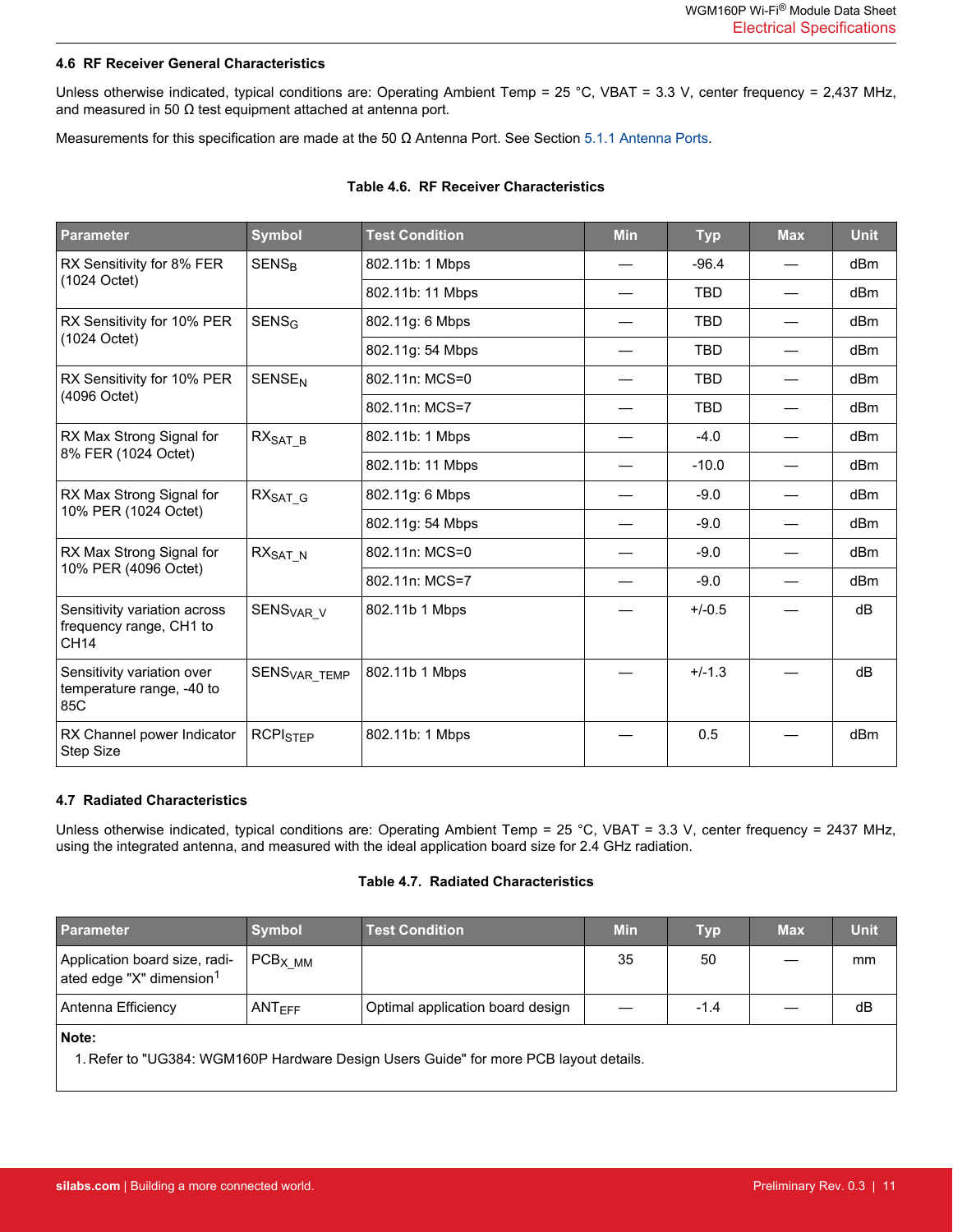#### <span id="page-11-0"></span>**4.8 Microcontroller Peripherals**

WGM160P offers an extensive list of peripherals, some of which are listed below:

- 12-bit ADC
- 12-bit DAC
- GPIO
- USART (UART/SPI/I2S)
- QSPI with Execute In Place (XIP) support
- Capacitive Touch Sensing in all GPIOs
- LESENSE
- 10/100 Ethernet MAC with RMII interface (50 MHz external crystal required)
- USB device (2.0 Full speed)
- I<sup>2</sup>C peripheral interfaces
- CAN
- Timers
- LCD Driver

For more information on the pins these peripherals are availabile on, please consult: [7.2 GPIO Functionality Table](#page-16-0) and [7.3 Alternate](#page-20-0) [Functionality Overview.](#page-20-0)

For details on the electrical performance of these peripherals, please consult the relevant portions of Section 4 in the [EFM32GG11](https://www.silabs.com/documents/public/data-sheets/efm32gg11-datasheet.pdf) [Family Datasheet](https://www.silabs.com/documents/public/data-sheets/efm32gg11-datasheet.pdf).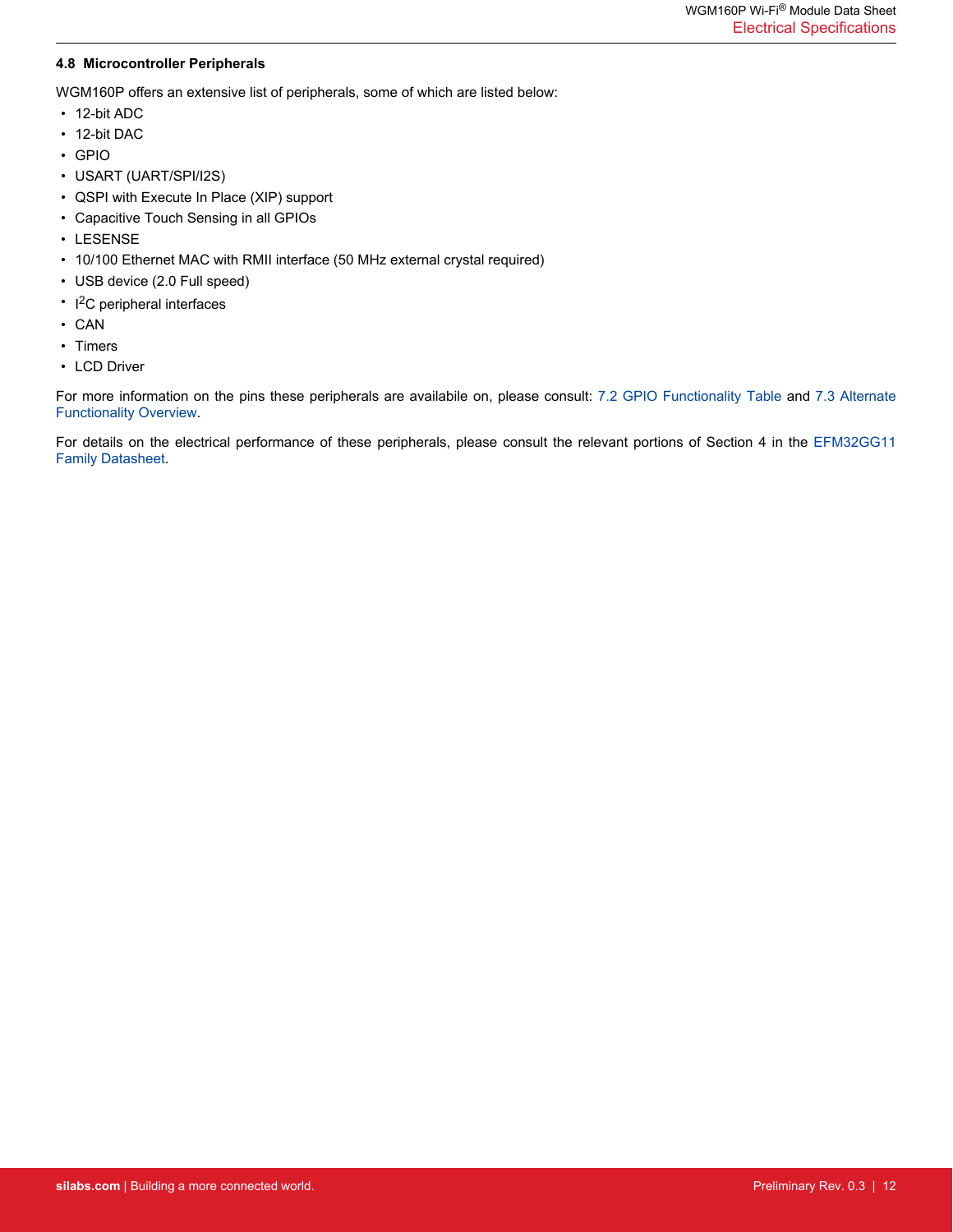# <span id="page-12-0"></span>**5. Typical Applications and Connections**

#### **5.1 RF Connections**

#### **5.1.1 Antenna Ports**

The WGM160P offers two RF ports that support antenna diversity using an internal switch. In applications with only one antenna, the unused port should be terminated to ground with a 47-51  $\Omega$  resistor. Leaving the unused port floating or tying directly to ground will result in degraded performance. An external antenna connected to either RF port needs to be properly matched with at least -10dB return loss (VSWR < 2).

#### **5.1.2 Antenna Diversity**

In applications where multipath fading is a potential issue, such as indoors, a second antenna can be connected. A firmware feature can be enabled to automatically determine which of the two antennas gives a better signal, allowing significant improvement in link reliability.

#### **5.2 Multi-Protocol Co-Existance**

Packet Transmit Arbitration (PTA) pins are provide to share antenna and optimize co-existence performance with other networks including other protocols. See Application Notes "AN1128 Bluetooth Coexistance with Wi-Fi" and "AN1017 Zigbee and Thread Coexistance with Wi-Fi" for more information.

#### **5.3 Example Schematic**



**Figure 5.1. Example Schematic for NCP Application**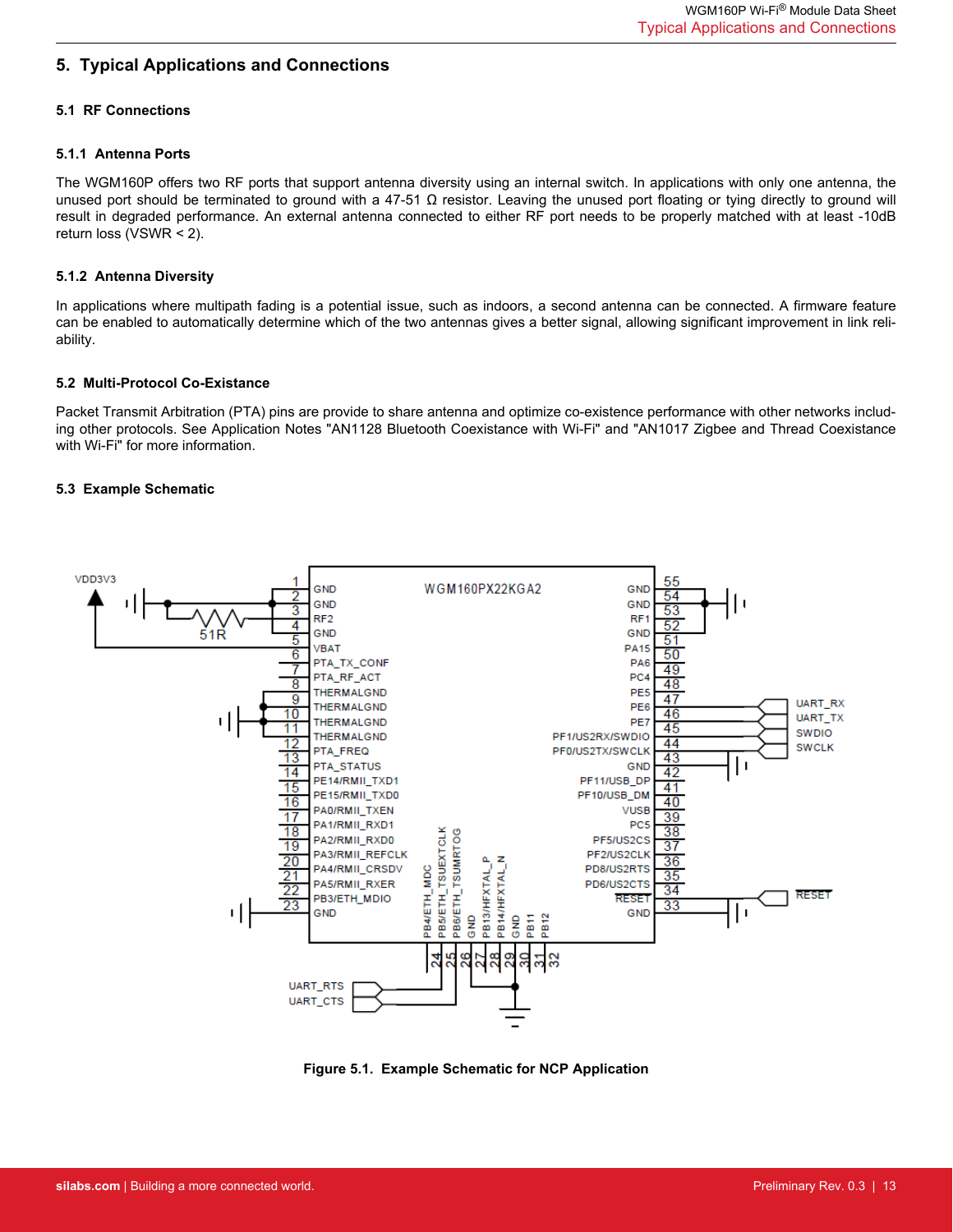# <span id="page-13-0"></span>**6. Gecko OS Features**

The Gecko OS software supplied with the WGM160P provides a wide range of features beyond the underlying hardware, and supports application development via its command API.

For complete documentation of Gecko OS, see [https://docs.silabs.com/gecko-os/.](https://docs.silabs.com/gecko-os/)

#### **Software APIs**

- [Gecko OS Command API](https://docs.silabs.com/gecko-os/4/standard/latest/cmd/commands)
- [Gecko OS Native C API](https://docs.silabs.com/gecko-os/4/standard/latest/sdk/modules)

#### **Interfaces**

- Serial (UART, remote terminal)
- SoftAP and WLAN client (concurrent)
- I2C master
- SPI master

#### **Servers**

- TCP/TLS, UDP, HTTP(S), DHCP, DNS
- HTTP(S) Server with RESTful API and Websockets

#### **Clients**

- TCP/TLS, UDP, NTP, Secure-SMTP, DHCP, DNS
- HTTP(S) client
- Websocket client

#### **Setup**

• Multiple Wi-Fi setup options, including via serial command and Web setup with SoftAP

# **Peripherals and Sensors**

- GPIOs for control, indication and monitoring
- I2C-master API for interfacing to external peripherals
- SPI-master API for interfacing to external peripherals
- Automated broadcast and streaming of sensor data
- Local caching of sensor data

#### **Update and Recovery**

• Wireless OTA (Over-the-Air) update to remote manage firmware using the Zentri DMS (Device Management Service)

#### **System Management**

- System configuration and monitoring via setting and getting a wide range of variables
- Configurable power states
- Sleep/wake timers

#### **File System**

- Read/write file system with appendable log files
- Storage of large files
- Optional additional bulk serial flash
- HTTP download to file system, HTTP upload from file system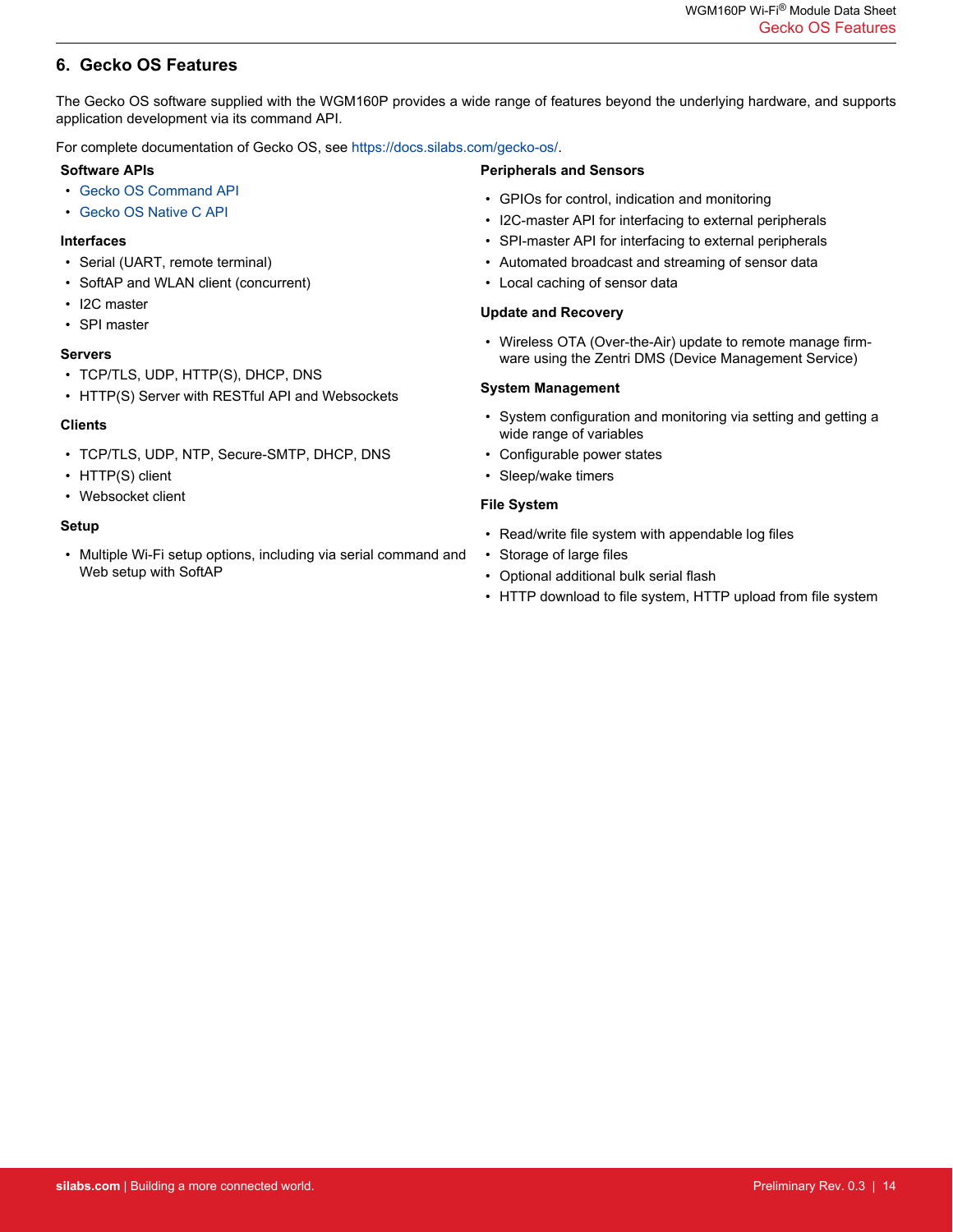# <span id="page-14-0"></span>**7. Pin Descriptions**

#### **7.1 WGM160P Device Pinout**



#### **Figure 7.1. WGM160P Device Pinout**

The following table provides package pin connections and general descriptions of pin functionality. For detailed information on the supported features for each GPIO pin, see [7.2 GPIO Functionality Table](#page-16-0) or [7.3 Alternate Functionality Overview.](#page-20-0)

#### **Table 7.1. WGM160P Device Pinout**

| l Pin Name | Pin(s)        | <b>Description</b> | <b>Pin Name</b> | Pin(s) | <b>Description</b>                                                                                                                  |
|------------|---------------|--------------------|-----------------|--------|-------------------------------------------------------------------------------------------------------------------------------------|
| ANT GND    | ∼<br>54<br>55 | Antenna ground.    | RF <sub>2</sub> |        | External antenna connection for diversi-<br>ty antenna. Terminate to ground with<br>47-51 Ohms if not connected to an an-<br>tenna. |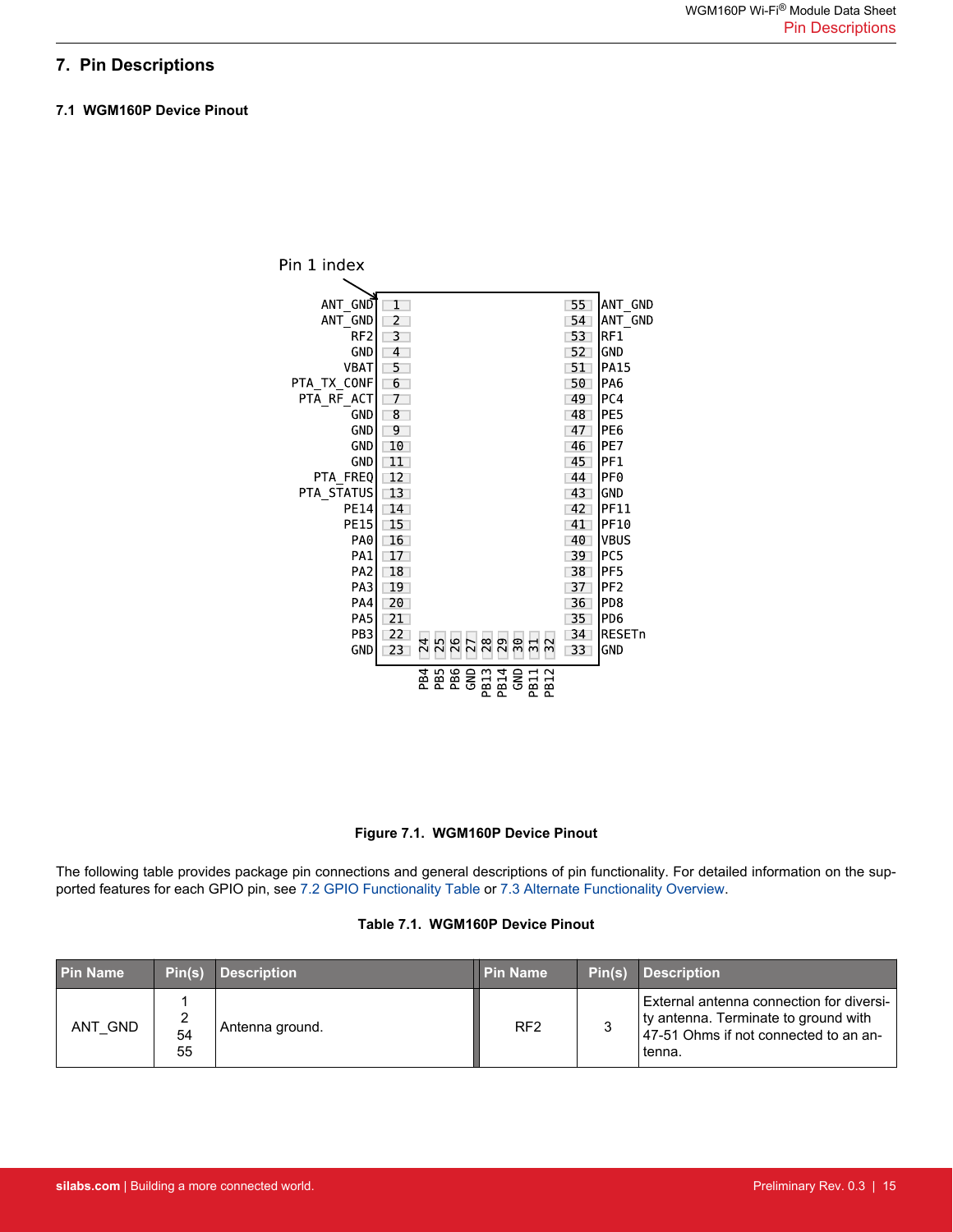| <b>Pin Name</b>        | Pin(s)                                                      | <b>Description</b>                                                                                                                                                                                                                                       | <b>Pin Name</b>        | Pin(s)         | <b>Description</b>                                                                                |
|------------------------|-------------------------------------------------------------|----------------------------------------------------------------------------------------------------------------------------------------------------------------------------------------------------------------------------------------------------------|------------------------|----------------|---------------------------------------------------------------------------------------------------|
| <b>GND</b>             | 4<br>8<br>9<br>10<br>11<br>23<br>27<br>30<br>33<br>43<br>52 | Ground. Connect all ground pins to<br>ground plane.                                                                                                                                                                                                      | <b>VBAT</b>            | 5              | Module power supply                                                                               |
| PTA_TX_CO<br><b>NF</b> | $\,6\,$                                                     | PTA TX_CONF pin. These pins can be<br>used to manage co-existence with an-<br>other 2.4 GHz radio.                                                                                                                                                       | PTA_RF_AC<br>т         | $\overline{7}$ | PTA RF_ACT pin. These pins can be<br>used to manage co-existence with an-<br>other 2.4 GHz radio. |
| PTA FREQ               | 12                                                          | PTA FREQ pin. These pins can be<br>used to manage co-existence with an-<br>other 2.4 GHz radio.                                                                                                                                                          | PTA_STA-<br><b>TUS</b> | 13             | PTA STATUS pin. These pins can be<br>used to manage co-existence with an-<br>other 2.4 GHz radio. |
| <b>PE14</b>            | 14                                                          | <b>GPIO</b>                                                                                                                                                                                                                                              | <b>PE15</b>            | 15             | <b>GPIO</b>                                                                                       |
| PA <sub>0</sub>        | 16                                                          | <b>GPIO</b>                                                                                                                                                                                                                                              | PA <sub>1</sub>        | 17             | <b>GPIO</b>                                                                                       |
| PA <sub>2</sub>        | 18                                                          | <b>GPIO</b>                                                                                                                                                                                                                                              | PA <sub>3</sub>        | 19             | <b>GPIO</b>                                                                                       |
| PA4                    | 20                                                          | <b>GPIO</b>                                                                                                                                                                                                                                              | PA <sub>5</sub>        | 21             | <b>GPIO</b>                                                                                       |
| PB <sub>3</sub>        | 22                                                          | <b>GPIO</b>                                                                                                                                                                                                                                              | PB4                    | 24             | <b>GPIO</b>                                                                                       |
| PB <sub>5</sub>        | 25                                                          | <b>GPIO</b>                                                                                                                                                                                                                                              | PB <sub>6</sub>        | 26             | <b>GPIO</b>                                                                                       |
| <b>PB13</b>            | 28                                                          | <b>GPIO</b>                                                                                                                                                                                                                                              | <b>PB14</b>            | 29             | <b>GPIO</b>                                                                                       |
| <b>PB11</b>            | 31                                                          | <b>GPIO</b>                                                                                                                                                                                                                                              | <b>PB12</b>            | 32             | <b>GPIO</b>                                                                                       |
| <b>RESETn</b>          | 34                                                          | Reset input, active low. This pin is inter-<br>nally pulled up to VBAT. To apply an<br>external reset source to this pin, it is re-<br>quired to only drive this pin low during<br>reset, and let the internal pull-up ensure<br>that reset is released. | PD <sub>6</sub>        | 35             | <b>GPIO</b>                                                                                       |
| PD <sub>8</sub>        | 36                                                          | <b>GPIO</b>                                                                                                                                                                                                                                              | PF <sub>2</sub>        | 37             | <b>GPIO</b>                                                                                       |
| PF <sub>5</sub>        | 38                                                          | <b>GPIO</b>                                                                                                                                                                                                                                              | PC <sub>5</sub>        | 39             | <b>GPIO</b>                                                                                       |
| <b>VBUS</b>            | 40                                                          | USB VBUS signal and auxiliary input to<br>5 V regulator. May be left disconnected<br>if USB is unused.                                                                                                                                                   | <b>PF10</b>            | 41             | GPIO (5V)                                                                                         |
| <b>PF11</b>            | 42                                                          | GPIO (5V)                                                                                                                                                                                                                                                | PF <sub>0</sub>        | 44             | GPIO (5V)                                                                                         |
| PF <sub>1</sub>        | 45                                                          | GPIO (5V)                                                                                                                                                                                                                                                | PE7                    | 46             | <b>GPIO</b>                                                                                       |
| PE <sub>6</sub>        | 47                                                          | <b>GPIO</b>                                                                                                                                                                                                                                              | PE <sub>5</sub>        | 48             | <b>GPIO</b>                                                                                       |
| PC4                    | 49                                                          | <b>GPIO</b>                                                                                                                                                                                                                                              | PA <sub>6</sub>        | 50             | <b>GPIO</b>                                                                                       |
| <b>PA15</b>            | 51                                                          | <b>GPIO</b>                                                                                                                                                                                                                                              | RF1                    | 53             | External antenna connection on<br>WGM160P22N. Not connected on<br>WGM160P22A.                     |

**Note:**

1. GPIO with 5V tolerance are indicated by (5V).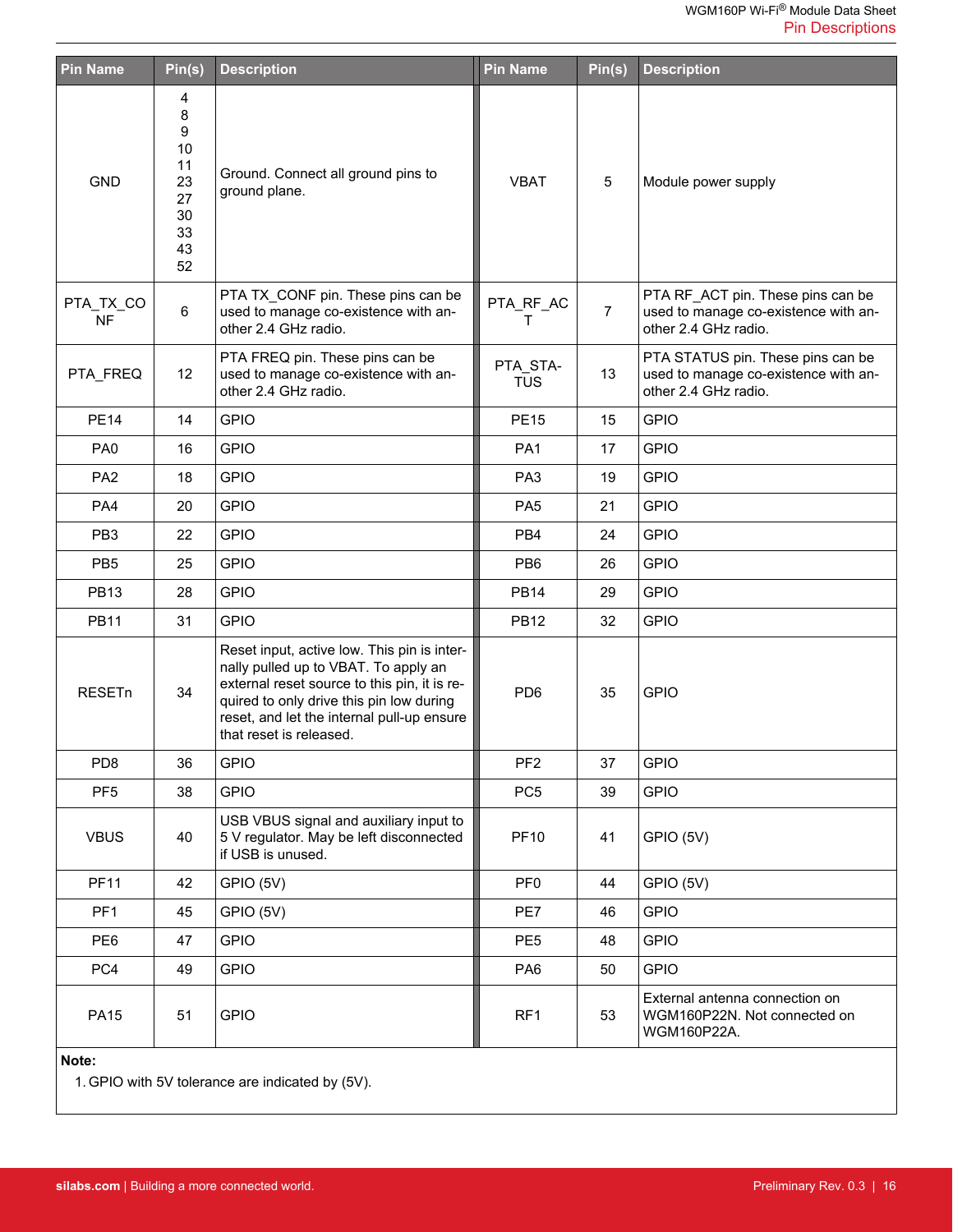#### <span id="page-16-0"></span>**7.2 GPIO Functionality Table**

A wide selection of alternate functionality is available for multiplexing to various pins. The following table shows the name of each GPIO pin, followed by the functionality available on that pin. Refer to [7.3 Alternate Functionality Overview](#page-20-0) for a list of GPIO locations available for each function.

Full peripheral features and flexibility are not supported with all software architectures. In particular, some restrictions apply when using Gecko OS. Refer to "UG384 WGM160P Hardware Design Users Guide" for more details.

|  | Table 7.2. GPIO Functionality Table |  |
|--|-------------------------------------|--|
|  |                                     |  |

| <b>GPIO Name</b> | Pin Alternate Functionality / Description |               |                      |                          |  |  |
|------------------|-------------------------------------------|---------------|----------------------|--------------------------|--|--|
|                  | <b>Analog</b>                             | <b>Timers</b> | <b>Communication</b> | <b>Other</b>             |  |  |
|                  |                                           |               | ETH_RMIITXEN         |                          |  |  |
|                  |                                           | TIMO_CC0 #0   | US1_RX #5            | CMU_CLK2 #0              |  |  |
| PA <sub>0</sub>  | <b>BUSBY</b><br><b>BUSAX</b>              | TIM0_CC1 #7   | US3_TX #0            | PRS_CH0#0                |  |  |
|                  |                                           | TIM3_CC0 #4   | QSPI0_CS0            | PRS CH3                  |  |  |
|                  | LCD_SEG13                                 | PCNT0_S0IN #4 | LEU0 RX #4           | GPIO_EM4WU0              |  |  |
|                  |                                           |               | I2C0_SDA #0          |                          |  |  |
|                  | <b>BUSAY</b>                              | TIM0_CC0 #7   | ETH_RMIIRXD1         |                          |  |  |
| PA <sub>1</sub>  | <b>BUSBX</b>                              | TIM0_CC1 #0   | US3_RX #0            | CMU_CLK1#0               |  |  |
|                  | LCD_SEG14                                 | TIM3_CC1 #4   | QSPI0_CS1            | PRS CH1                  |  |  |
|                  |                                           | PCNT0_S1IN #4 | I2C0_SCL #0          |                          |  |  |
|                  | <b>BUSBY</b>                              |               | ETH_RMIIRXD0         | CMU_CLK0 #0              |  |  |
| PA <sub>2</sub>  | <b>BUSAX</b><br>LCD SEG15                 | TIM0_CC2 #0   | US1_RX #6            | PRS CH8                  |  |  |
|                  |                                           | TIM3_CC2 #4   | US3_CLK              | ETM TD0#3                |  |  |
|                  |                                           |               | QSPI0_DQ0            |                          |  |  |
|                  | <b>BUSAY</b>                              |               |                      | CMU_CLK2 #1              |  |  |
|                  |                                           |               | ETH_RMIIREFCLK       | CMU_CLKI0#1              |  |  |
| PA3              | <b>BUSBX</b>                              | TIMO_CDTIO    | US3_CS               | CMU_CLK2 #4              |  |  |
|                  | LCD_SEG16                                 | TIM3_CC0 #5   | U0_TX #2             | LES_ALTEX2               |  |  |
|                  |                                           |               | QSPI0_DQ1            | PRS_CH9                  |  |  |
|                  |                                           |               |                      | ETM_TD1                  |  |  |
|                  | <b>BUSBY</b>                              |               | ETH_RMIICRSDV        | LES_ALTEX3               |  |  |
| PA4              | <b>BUSAX</b>                              | TIMO_CDTI1    | US3 CTS #0           | PRS_CH16 #0              |  |  |
|                  | LCD_SEG17                                 | TIM3_CC1 #5   | U0 RX #2             | ETM_TD2#3                |  |  |
|                  |                                           |               | QSPI0_DQ2            |                          |  |  |
|                  |                                           |               | ETH_RMIIRXER         | LES_ALTEX4               |  |  |
|                  | <b>BUSAY</b>                              | TIMO_CDTI2 #0 | US3_RTS              | PRS_CH17 #0<br>ACMP1_O#7 |  |  |
| PA <sub>5</sub>  | <b>BUSBX</b>                              | TIM3_CC2 #5   | U0_CTS               |                          |  |  |
|                  | LCD_SEG18                                 | PCNT1_S0IN #0 | QSPI0_DQ3            | ETM_TD3#3                |  |  |
|                  |                                           |               | LEU1_TX #1           |                          |  |  |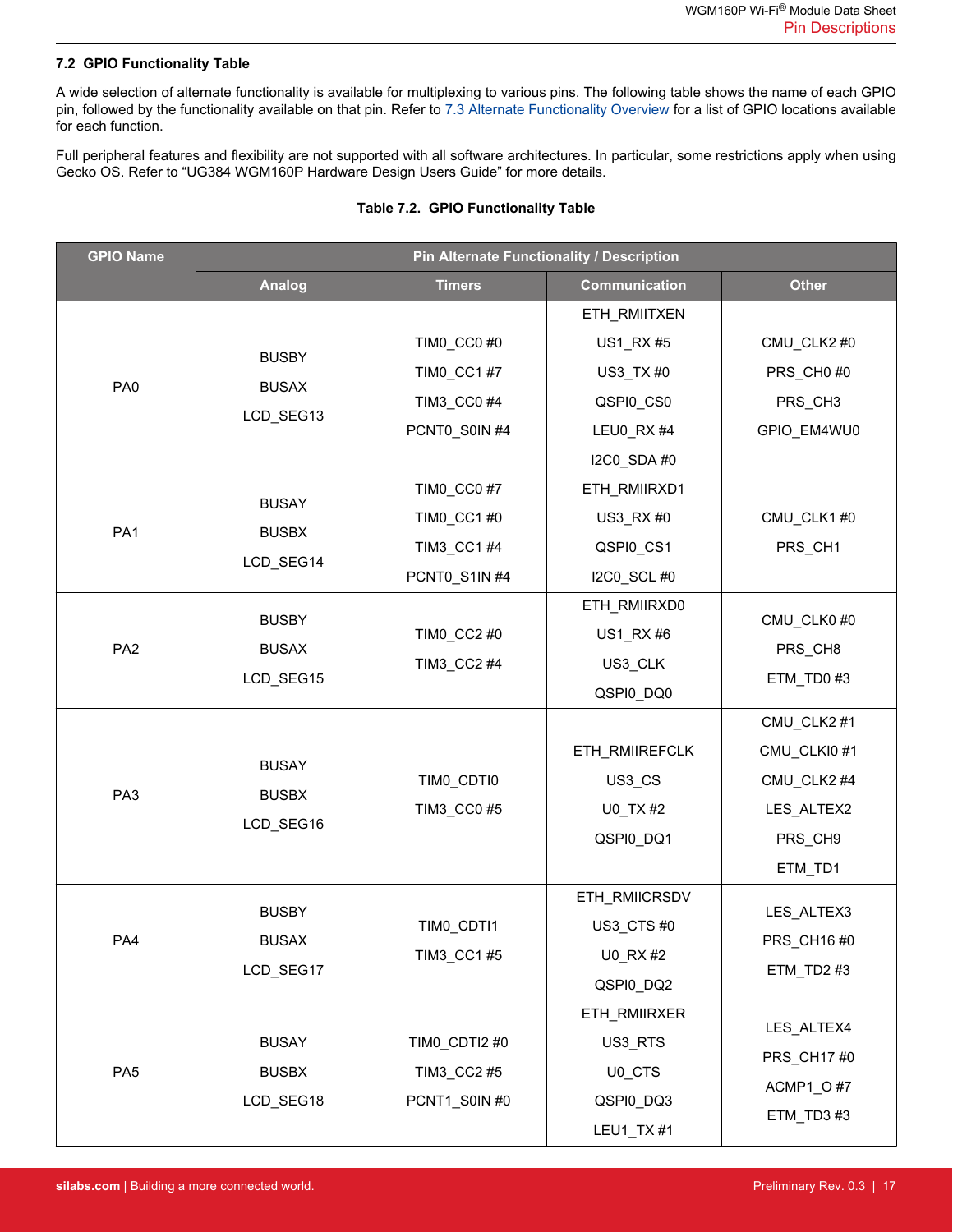| <b>GPIO Name</b> | <b>Pin Alternate Functionality / Description</b>                      |                                                                                            |                                                                            |                                                                      |  |  |
|------------------|-----------------------------------------------------------------------|--------------------------------------------------------------------------------------------|----------------------------------------------------------------------------|----------------------------------------------------------------------|--|--|
|                  | <b>Analog</b>                                                         | <b>Timers</b>                                                                              | <b>Communication</b>                                                       | <b>Other</b>                                                         |  |  |
| PA <sub>6</sub>  | <b>BUSBY</b><br><b>BUSAX</b><br>LCD_SEG19                             | TIM3_CC0 #6<br>WTIMO CCO#1<br>LETIM1_OUT1 #0<br>PCNT1_S1IN #0                              | ETH_MDC#3<br><b>U0_RTS#2</b><br>LEU1_RX#1                                  | PRS_CH6#0<br>ACMP0_O#4<br>ETM_TCLK<br>GPIO_EM4WU1                    |  |  |
| <b>PA15</b>      | <b>BUSAY</b><br><b>BUSBX</b><br>LCD_SEG12                             | TIM3_CC2 #0                                                                                | ETH_MDIO #3<br>US2_CLK#3                                                   | PRS CH15 #0                                                          |  |  |
| PB <sub>3</sub>  | <b>BUSAY</b><br><b>BUSBX</b><br>LCD SEG20/<br>LCD COM4                | TIM1_CC3 #2<br>WTIMO_CC0#6<br>PCNT1_S0IN #1                                                | ETH_MDIO #0<br>US2_TX #1<br>US3_TX #2<br>QSPI0_DQ4                         | PRS_CH19 #0<br>ACMP0_O#7                                             |  |  |
| PB4              | <b>BUSBY</b><br><b>BUSAX</b><br>LCD_SEG21/<br>LCD_COM5                | WTIM0_CC1#6<br>PCNT1_S1IN #1                                                               | ETH_MDC#0<br>US2_RX #1<br>QSPI0_DQ5<br>LEU1_TX #4                          | PRS_CH20                                                             |  |  |
| PB <sub>5</sub>  | <b>BUSAY</b><br><b>BUSBX</b><br>LCD_SEG22 /<br>LCD_COM6               | WTIM0_CC2 #6<br>LETIM1_OUT0<br>PCNT0_S0IN #6                                               | ETH_TSUEXTCLK<br><b>US0_RTS#4</b><br>US2_CLK #1<br>QSPI0_DQ6<br>LEU1_RX #4 | PRS_CH21 #0                                                          |  |  |
| PB6              | <b>BUSBY</b><br><b>BUSAX</b><br>LCD_SEG23/<br>LCD_COM7                | TIMO_CCO#3<br>TIM2_CC0 #4<br>WTIM3_CC0<br>LETIM1_OUT1 #4<br>PCNT0_S1IN #6                  | ETH_TSUTMRTOG<br>US0_CTS#4<br>US2_CS#1<br>QSPI0_DQ7                        | PRS_CH12 #1                                                          |  |  |
| <b>PB11</b>      | <b>BUSAY</b><br><b>BUSBX</b><br>VDAC0_OUT0 /<br>OPA0_OUT<br>IDAC0_OUT | TIM0_CDTI2 #4<br>TIM1_CC2<br>WTIM2_CC2<br>LETIMO_OUT0 #1<br>PCNT0_S1IN #7<br>PCNT1_S0IN #6 | US0_CTS#5<br>US1_CLK #5<br>US2_CS#3<br>U1_CTS #2<br>I2C1_SDA #1            | CMU CLK1#5<br>CMU_CLKI0#7<br>PRS_CH21 #2<br>ACMP0_O#3<br>GPIO_EM4WU7 |  |  |
| <b>PB12</b>      | <b>BUSBY</b><br><b>BUSAX</b><br>VDAC0_OUT1 /<br>OPA1_OUT              | TIM1_CC3 #3<br>WTIM2_CC0<br>LETIMO_OUT1 #1<br>PCNT0_S0IN #7<br>PCNT1_S1IN #6               | US2_CTS#1<br>U1_RTS #2<br>I2C1_SCL #1                                      | PRS_CH16#1                                                           |  |  |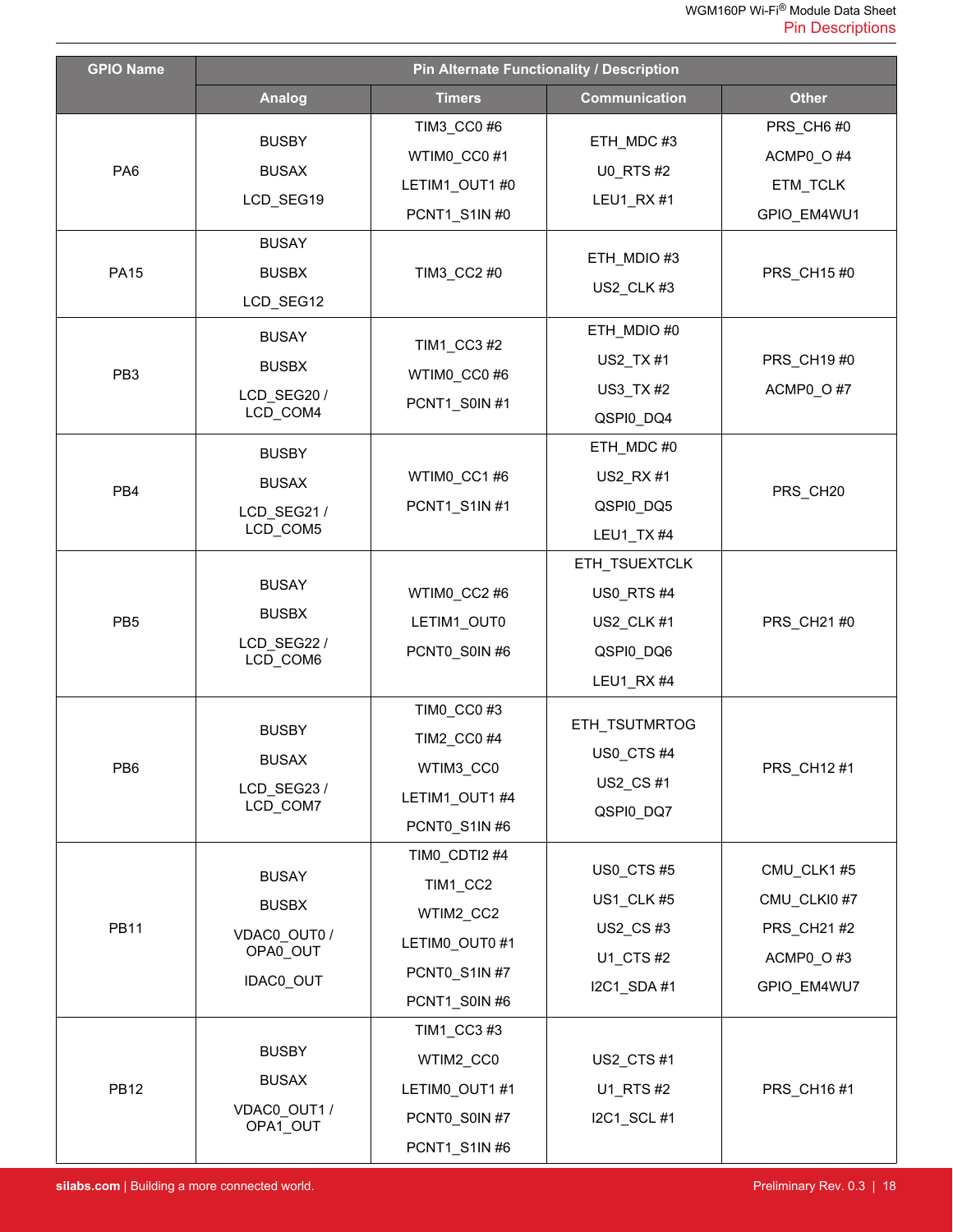| <b>GPIO Name</b> | Pin Alternate Functionality / Description                                           |                                                                                         |                                                                                                 |                                                                |  |  |
|------------------|-------------------------------------------------------------------------------------|-----------------------------------------------------------------------------------------|-------------------------------------------------------------------------------------------------|----------------------------------------------------------------|--|--|
|                  | <b>Analog</b>                                                                       | <b>Timers</b>                                                                           | <b>Communication</b>                                                                            | <b>Other</b>                                                   |  |  |
| <b>PB13</b>      | <b>BUSAY</b><br><b>BUSBX</b><br>HFXTAL_P                                            | TIM6_CC0<br>WTIM1 CC0 #0<br>PCNT2_S0IN #2                                               | US0_CLK #4<br>US1_CTS<br>LEU0_TX #1                                                             | CMU_CLKI0#3<br>PRS_CH7#0                                       |  |  |
| <b>PB14</b>      | <b>BUSBY</b><br><b>BUSAX</b><br>HFXTAL_N                                            | TIM6_CC1<br>WTIM1_CC1<br>PCNT2 S1IN #2<br>TIM0_CC0 #5                                   | US0_CS<br>US1 RTS<br>LEU0_RX #1                                                                 | PRS_CH6#1                                                      |  |  |
| PC4              | <b>BUSACMP0Y</b><br><b>BUSACMP0X</b><br>OPA0_P                                      | TIM0_CDTI2 #3<br>TIM2_CC2<br>LETIMO_OUT0 #3<br>PCNT1_S0IN#3                             | US2_CLK #0<br>U0_TX #4<br>U1_CTS #4<br>I2C1 SDA #0                                              | LES_CH4<br>PRS_CH18<br>GPIO_EM4WU6                             |  |  |
| PC <sub>5</sub>  | <b>BUSACMP0Y</b><br><b>BUSACMP0X</b><br>OPA0_N                                      | TIM0_CC1 #5<br>LETIMO_OUT1 #3<br>PCNT1_S1IN #3                                          | US2_CS #0<br>U0_RX #4<br>U1_RTS #4<br>I2C1_SCL #0                                               | LES_CH5<br>PRS_CH19#2                                          |  |  |
| PD <sub>6</sub>  | <b>BUSADC0Y</b><br><b>BUSADC0X</b><br>ADC0_EXTP<br>VDAC0_EXT<br>ADC1_EXTP<br>OPA1_P | TIM1_CC0 #4<br>TIM6_CC2<br>WTIMO_CDTI2<br>WTIM1_CC0#2<br>LETIMO_OUT0 #0<br>PCNT0_S0IN#3 | <b>US0_RTS#5</b><br>US1_RX#2<br><b>US2_CTS#5</b><br>US3_CTS#2<br><b>U0_RTS#5</b><br>I2C0_SDA #1 | CMU_CLK2 #2<br>LES_ALTEX0<br>PRS_CH5<br>ACMP0_O#2<br>ETM_TD0#0 |  |  |
| PD <sub>8</sub>  | <b>BU_VIN</b>                                                                       | WTIM1_CC2#2                                                                             | US2_RTS                                                                                         | CMU_CLK1#1<br>PRS_CH12#2<br>ACMP2_O                            |  |  |
| PE <sub>5</sub>  | <b>BUSCY</b><br><b>BUSDX</b><br>LCD_COM1                                            | TIM3_CC0 #3<br>TIM3_CC2 #2<br>TIM5_CC1 #0<br>TIM6_CDTI1<br>WTIM0_CC1#0<br>WTIM1_CC2#4   | US0_CLK #1<br>US1_CLK#6<br>US3_CTS#1<br>U1_RTS #3<br>I2C0_SCL #7                                | PRS_CH17#2                                                     |  |  |
| PE6              | <b>BUSDY</b><br><b>BUSCX</b><br>LCD_COM2                                            | TIM3_CC1#3<br>TIM5_CC2 #0<br>TIM6_CDTI2<br>WTIMO_CC2 #0<br>WTIM1_CC3                    | US0_RX<br>US3_TX #1                                                                             | PRS_CH6#2                                                      |  |  |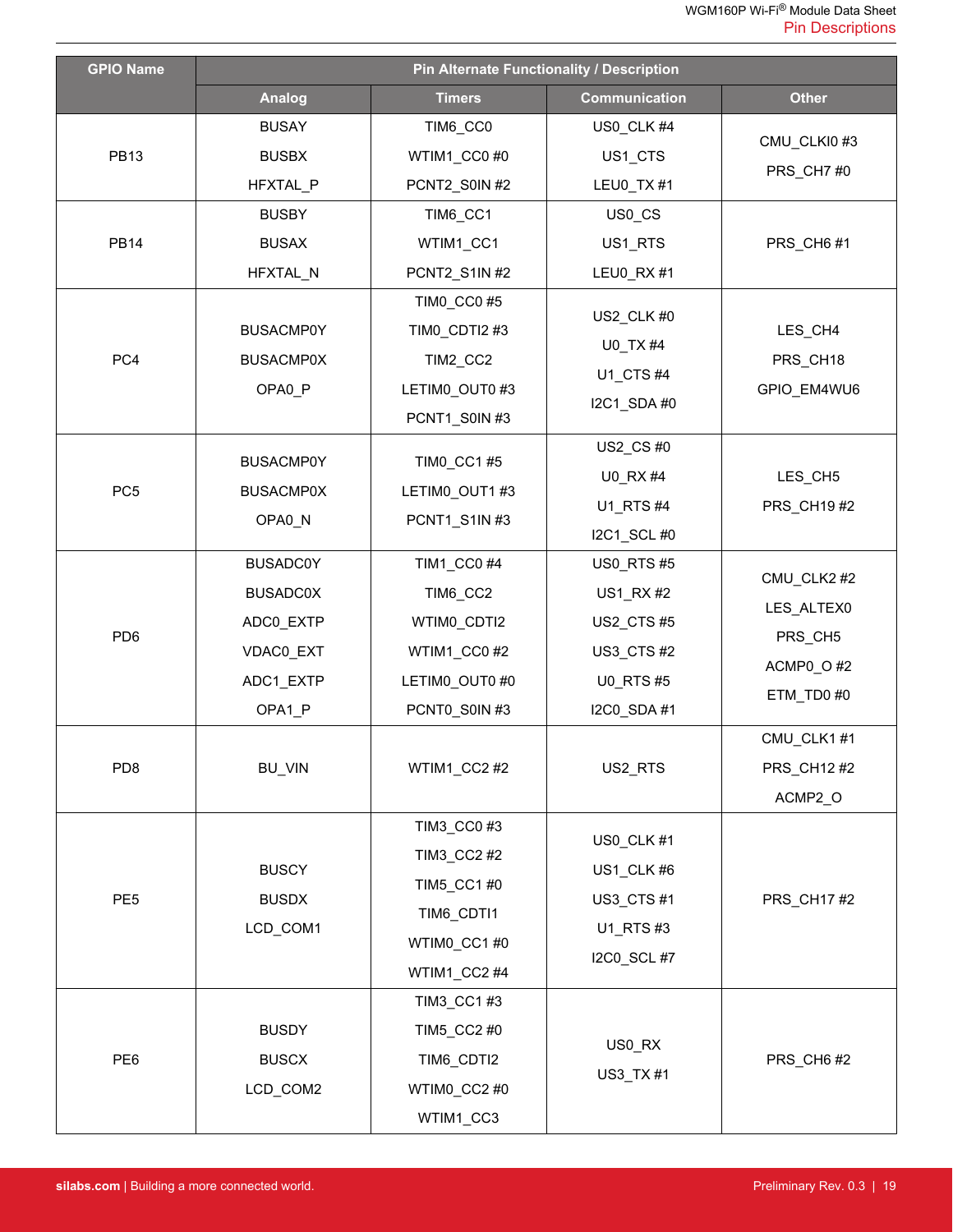| <b>GPIO Name</b> | Pin Alternate Functionality / Description |                                              |                                                                          |                                                                           |  |  |  |
|------------------|-------------------------------------------|----------------------------------------------|--------------------------------------------------------------------------|---------------------------------------------------------------------------|--|--|--|
|                  | <b>Analog</b>                             | <b>Timers</b>                                | <b>Communication</b>                                                     | <b>Other</b>                                                              |  |  |  |
| PE7              | <b>BUSCY</b><br><b>BUSDX</b><br>LCD_COM3  | TIM3_CC2 #3<br>TIM5_CC0<br>WTIM1_CC0#5       | US0_TX<br>US3_RX #1                                                      | PRS_CH7#2                                                                 |  |  |  |
| <b>PE14</b>      | <b>BUSDY</b><br><b>BUSCX</b><br>LCD_SEG10 | TIM2 CDTI1<br>TIM3_CC0 #0                    | ETH_RMIITXD1<br>US0_CTS#0<br>QSPI0_SCLK<br>LEU0_TX #2                    | PRS_CH13<br>ETM_TD2#4                                                     |  |  |  |
| <b>PE15</b>      | <b>BUSCY</b><br><b>BUSDX</b><br>LCD SEG11 | TIM2_CDTI2<br>TIM3_CC1 #0                    | ETH_RMIITXD0<br>US0 RTS #0<br>QSPI0_DQS<br>LEU0_RX#2                     | PRS_CH14<br>ETM TD3 #4                                                    |  |  |  |
| PF <sub>0</sub>  | <b>BUSDY</b><br><b>BUSCX</b>              | TIMO_CC0 #4<br>WTIM0_CC1#4<br>LETIMO_OUT0 #2 | US2_TX #5<br>CANO_RX<br>US1_CLK #2<br>LEU0_TX#3<br>I2C0_SDA #5           | PRS_CH15#2<br>ACMP3_O<br>DBG_SWCLKTCK<br>BOOT_TX                          |  |  |  |
| PF <sub>1</sub>  | <b>BUSCY</b><br><b>BUSDX</b>              | TIM0_CC1 #4<br>WTIM0_CC2#4<br>LETIMO_OUT1 #2 | US2_RX #5<br>US1_CS<br>U0_TX #5<br>LEU0_RX#3<br>I2C0_SCL #5              | PRS_CH4<br>DBG_SWDIOTMS<br>GPIO_EM4WU3<br>BOOT_RX                         |  |  |  |
| PF <sub>2</sub>  | <b>BUSDY</b><br><b>BUSCX</b><br>LCD_SEG0  | TIM0_CC2 #4<br>TIM1_CC0 #5<br>TIM2_CC0 #3    | US2_CLK #5<br>CANO_TX<br>US1_TX<br>U0_RX #5<br>LEU0_TX #4<br>I2C1_SCL #4 | CMU_CLK0#4<br>PRS_CH0#3<br>ACMP1_O#0<br>DBG_TDO<br>DBG_SWO<br>GPIO_EM4WU4 |  |  |  |
| PF <sub>5</sub>  | <b>BUSCY</b><br><b>BUSDX</b><br>LCD_SEG3  | TIM0_CDTI2 #2<br>TIM1_CC3 #6<br>TIM4_CC0     | US2_CS #5<br>I2C2_SCL #0<br>USB_VBUSEN                                   | PRS_CH <sub>2</sub><br>DBG_TDI                                            |  |  |  |
| <b>PF10</b>      | <b>BUSDY</b><br><b>BUSCX</b>              | TIM5_CC1 #6<br>WTIM3_CC1<br>PCNT2_S0IN #3    | $U1$ <sub>_</sub> TX<br>I2C2_SDA<br>USB_DM                               |                                                                           |  |  |  |
| <b>PF11</b>      | <b>BUSCY</b><br><b>BUSDX</b>              | TIM5_CC2 #6<br>WTIM3_CC2<br>PCNT2_S1IN #3    | $U1_RX$<br>I2C2_SCL #2<br>USB_DP                                         |                                                                           |  |  |  |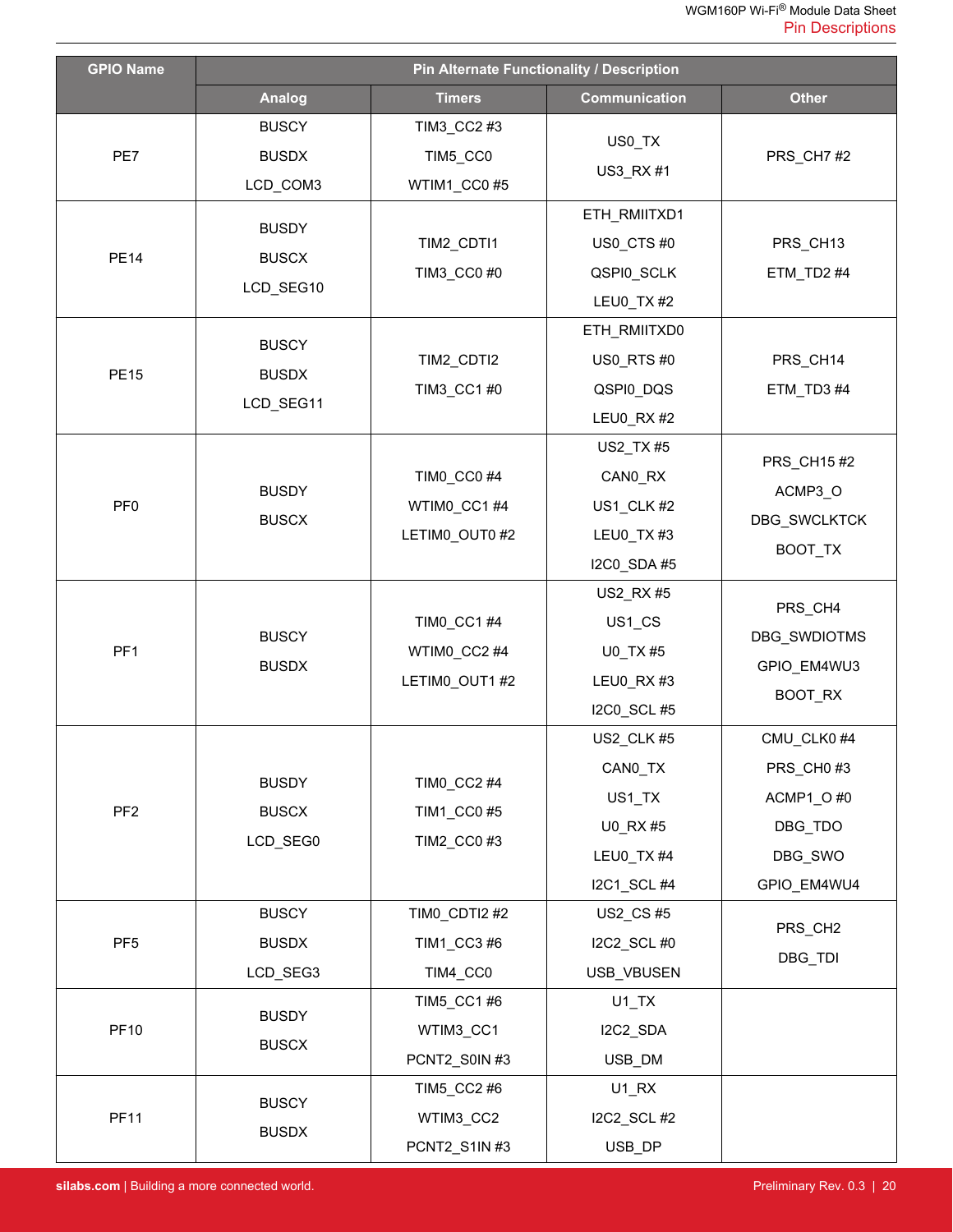#### <span id="page-20-0"></span>**7.3 Alternate Functionality Overview**

A wide selection of alternate functionality is available for multiplexing to various pins. The following table shows the name of the alternate functionality in the first column, followed by columns showing the possible LOCATION bitfield settings and the associated GPIO pin. Refer to [7.2 GPIO Functionality Table](#page-16-0) for a list of functions available on each GPIO pin.

**Note:** Some functionality, such as analog interfaces, do not have alternate settings or a LOCATION bitfield. In these cases, the pinout is shown in the column corresponding to LOCATION 0.

| <b>Alternate</b>     | <b>LOCATION</b> |         |                                                                                                    |
|----------------------|-----------------|---------|----------------------------------------------------------------------------------------------------|
| <b>Functionality</b> | $0 - 3$         | $4 - 7$ | <b>Description</b>                                                                                 |
|                      | $2:$ PD6        | 4: PA6  |                                                                                                    |
| ACMP0_O              | 3: PB11         | 7: PB3  | Analog comparator ACMP0, digital output.                                                           |
| ACMP1_O              | $0:$ PF2        | 7: PA5  | Analog comparator ACMP1, digital output.                                                           |
| ACMP2_O              | $0:$ PD8        |         | Analog comparator ACMP2, digital output.                                                           |
| ACMP3 O              | $0:$ PF $0$     |         | Analog comparator ACMP3, digital output.                                                           |
| ADC0_EXTP            | $0:$ PD6        |         | Analog to digital converter ADC0 external reference input positive pin.                            |
| ADC1_EXTP            | $0:$ PD6        |         | Analog to digital converter ADC1 external reference input positive pin.                            |
| BOOT_RX              | $0:$ PF1        |         | Bootloader RX.                                                                                     |
| BOOT_TX              | $0:$ PF $0$     |         | Bootloader TX.                                                                                     |
| BU_VIN               | 0: PDS          |         | Battery input for Backup Power Domain.                                                             |
| CANO_RX              | 1: PF0          |         | CANO RX.                                                                                           |
| CAN0 TX              | $1:$ PF2        |         | CANO TX.                                                                                           |
| CMU_CLK0             | 0: PA2          | 4: PF2  | Clock Management Unit, clock output number 0.                                                      |
|                      | 0: PA1          | 5: PB11 |                                                                                                    |
| CMU_CLK1             | 1: PD8          |         | Clock Management Unit, clock output number 1.                                                      |
|                      | 0: PA0          | 4: PA3  |                                                                                                    |
| CMU_CLK2             | 1: PA3          |         | Clock Management Unit, clock output number 2.                                                      |
|                      | $2:$ PD6        |         |                                                                                                    |
|                      | 1: PA3          | 7: PB11 |                                                                                                    |
| CMU_CLKI0            | 3: PB13         |         | Clock Management Unit, clock input number 0.                                                       |
|                      | $0:$ PF $0$     |         | Debug-interface Serial Wire clock input and JTAG Test Clock.                                       |
| <b>DBG SWCLKTCK</b>  |                 |         | Note that this function is enabled to the pin out of reset, and has a built-in pull down.          |
|                      | $0:$ PF1        |         | Debug-interface Serial Wire data input / output and JTAG Test Mode Select.                         |
| DBG_SWDIOTMS         |                 |         | Note that this function is enabled to the pin out of reset, and has a built-in pull up.            |
|                      | $0:$ PF2        |         | Debug-interface Serial Wire viewer Output.                                                         |
| DBG_SWO              |                 |         | Note that this function is not enabled after reset, and must be enabled by software to be<br>used. |

#### **Table 7.3. Alternate Functionality Overview**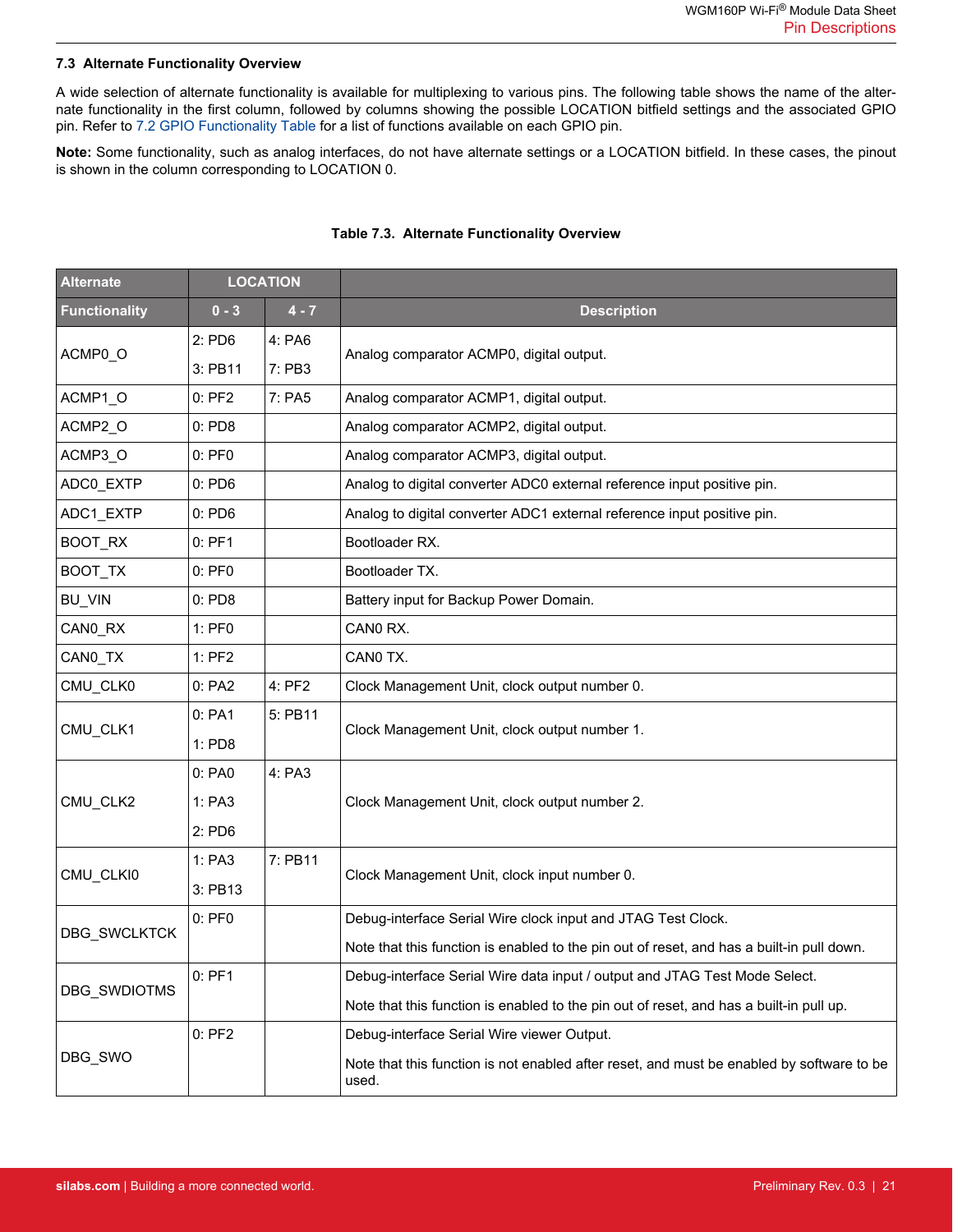| <b>Alternate</b>          | <b>LOCATION</b> |                  |                                                                                                                                                |
|---------------------------|-----------------|------------------|------------------------------------------------------------------------------------------------------------------------------------------------|
| <b>Functionality</b>      | $0 - 3$         | $4 - 7$          | <b>Description</b>                                                                                                                             |
|                           | $0:$ PF5        |                  | Debug-interface JTAG Test Data In.                                                                                                             |
| DBG_TDI                   |                 |                  | Note that this function becomes available after the first valid JTAG command is re-<br>ceived, and has a built-in pull up when JTAG is active. |
|                           | $0:$ PF2        |                  | Debug-interface JTAG Test Data Out.                                                                                                            |
| DBG_TDO                   |                 |                  | Note that this function becomes available after the first valid JTAG command is re-<br>ceived.                                                 |
|                           | $0:$ PB4        |                  |                                                                                                                                                |
| ETH_MDC                   | 3: PA6          |                  | Ethernet Management Data Clock.                                                                                                                |
|                           | 0: PB3          |                  |                                                                                                                                                |
| ETH_MDIO                  | 3: PA15         |                  | Ethernet Management Data I/O.                                                                                                                  |
| ETH_RMIICRSDV             | 0:PA4           |                  | Ethernet RMII Carrier Sense / Data Valid.                                                                                                      |
| ETH RMIIREFCLK            | 0: PA3          |                  | Ethernet RMII Reference Clock.                                                                                                                 |
| ETH_RMIIRXD0              | 0: PA2          |                  | Ethernet RMII Receive Data Bit 0.                                                                                                              |
| ETH_RMIIRXD1              | 0: PA1          |                  | Ethernet RMII Receive Data Bit 1.                                                                                                              |
| ETH RMIIRXER              | 0: PA5          |                  | Ethernet RMII Receive Error.                                                                                                                   |
| ETH_RMIITXD0              | 0:PE15          |                  | Ethernet RMII Transmit Data Bit 0.                                                                                                             |
| ETH_RMIITXD1              | 0: PE14         |                  | Ethernet RMII Transmit Data Bit 1.                                                                                                             |
| ETH_RMIITXEN              | 0: PA0          |                  | Ethernet RMII Transmit Enable.                                                                                                                 |
| ETH_TSUEXTCLK             | 0: PB5          |                  | Ethernet IEEE1588 External Reference Clock.                                                                                                    |
| ETH_TSUTMR-<br><b>TOG</b> | 0: PB6          |                  | Ethernet IEEE1588 Timer Toggle.                                                                                                                |
| ETM_TCLK                  | 3: PA6          |                  | Embedded Trace Module ETM clock.                                                                                                               |
|                           | $0:$ PD6        |                  | Embedded Trace Module ETM data 0.                                                                                                              |
| ETM TD0                   | 3: PA2          |                  |                                                                                                                                                |
| ETM_TD1                   | 3: PA3          |                  | Embedded Trace Module ETM data 1.                                                                                                              |
| ETM_TD2                   | 3: PA4          | 4: PE14          | Embedded Trace Module ETM data 2.                                                                                                              |
| ETM TD3                   | 3: PA5          | 4: PE15          | Embedded Trace Module ETM data 3.                                                                                                              |
| GPIO EM4WU0               | 0: PA0          |                  | Pin can be used to wake the system up from EM4                                                                                                 |
| GPIO_EM4WU1               | 0: PA6          |                  | Pin can be used to wake the system up from EM4                                                                                                 |
| GPIO EM4WU3               | $0:$ PF1        |                  | Pin can be used to wake the system up from EM4                                                                                                 |
| GPIO_EM4WU4               | $0:$ PF2        |                  | Pin can be used to wake the system up from EM4                                                                                                 |
| GPIO_EM4WU6               | 0: PC4          |                  | Pin can be used to wake the system up from EM4                                                                                                 |
| GPIO_EM4WU7               | 0: PB11         |                  | Pin can be used to wake the system up from EM4                                                                                                 |
| HFXTAL_N                  | 0: PB14         |                  | High Frequency Crystal negative pin. Also used as external optional clock input pin.                                                           |
| HFXTAL P                  | 0: PB13         |                  | High Frequency Crystal positive pin.                                                                                                           |
| I2C0_SCL                  | 0: PA1          | 5: PF1<br>7: PE5 | I2C0 Serial Clock Line input / output.                                                                                                         |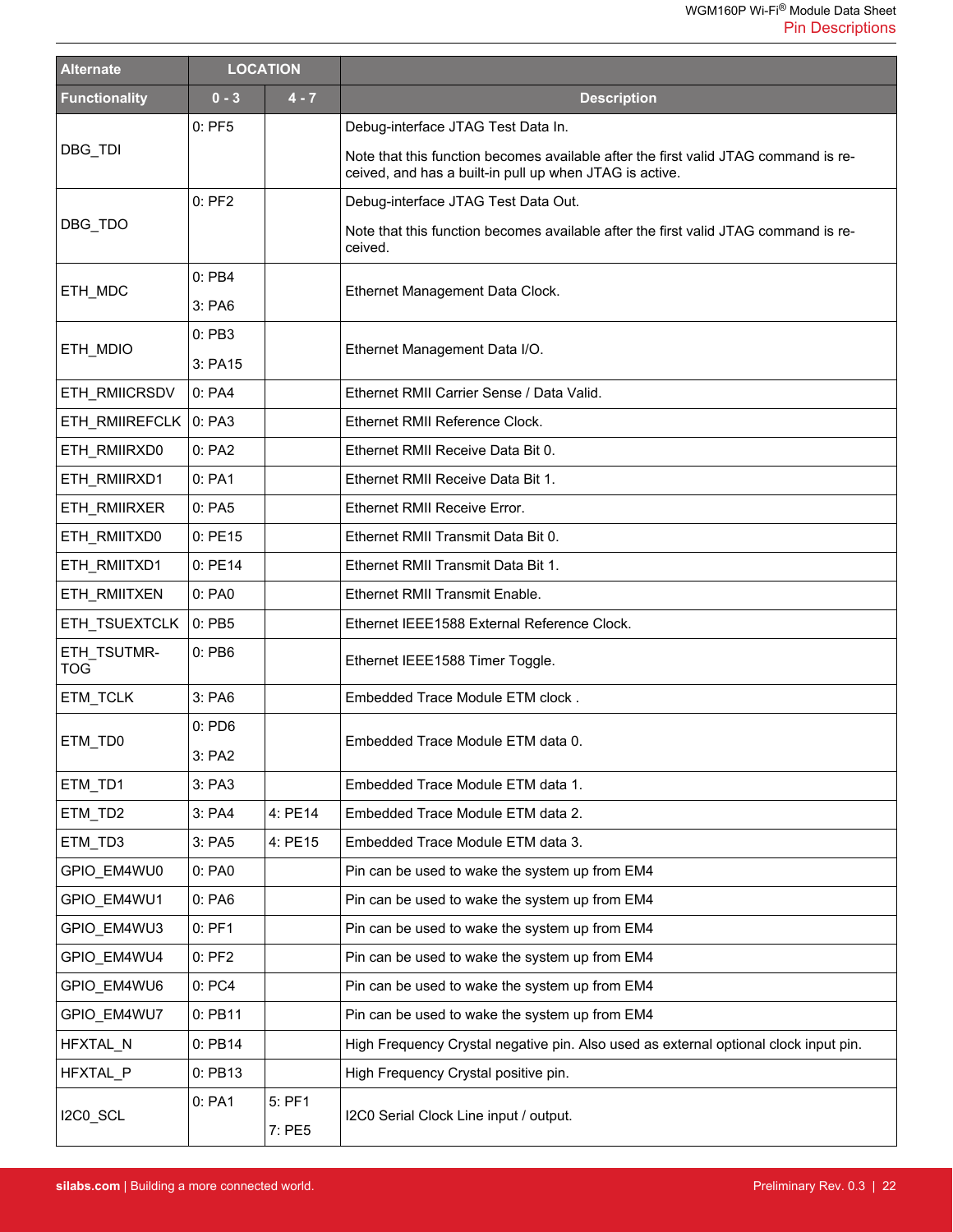| <b>Alternate</b>        | <b>LOCATION</b> |         |                                                                  |
|-------------------------|-----------------|---------|------------------------------------------------------------------|
| <b>Functionality</b>    | $0 - 3$         | $4 - 7$ | <b>Description</b>                                               |
| I2C0_SDA                | 0: PA0          | 5: PF0  | I2C0 Serial Data input / output.                                 |
|                         | 1: PD6          |         |                                                                  |
| I2C1_SCL                | 0:PC5           | 4: PF2  | I2C1 Serial Clock Line input / output.                           |
|                         | 1: PB12         |         |                                                                  |
| I2C1_SDA                | 0: PC4          |         | I2C1 Serial Data input / output.                                 |
|                         | 1: PB11         |         |                                                                  |
| I2C2_SCL                | $0:$ PF5        |         | I2C2 Serial Clock Line input / output.                           |
|                         | 2: PF11         |         |                                                                  |
| I2C2_SDA                | 2: PF10         |         | I2C2 Serial Data input / output.                                 |
| IDAC0_OUT               | 0: PB11         |         | IDAC0 output.                                                    |
| LCD_COM1                | 0:PE5           |         | LCD driver common line number 1.                                 |
| LCD_COM2                | 0:PE6           |         | LCD driver common line number 2.                                 |
| LCD_COM3                | 0:PE7           |         | LCD driver common line number 3.                                 |
| LCD_SEG0                | $0:$ PF2        |         | LCD segment line 0.                                              |
| LCD_SEG3                | $0:$ PF5        |         | LCD segment line 3.                                              |
| LCD_SEG10               | 0: PE14         |         | LCD segment line 10.                                             |
| LCD_SEG11               | 0: PE15         |         | LCD segment line 11.                                             |
| LCD_SEG12               | 0: PA15         |         | LCD segment line 12.                                             |
| LCD_SEG13               | 0: PA0          |         | LCD segment line 13.                                             |
| LCD_SEG14               | 0: PA1          |         | LCD segment line 14.                                             |
| LCD_SEG15               | 0: PA2          |         | LCD segment line 15.                                             |
| LCD SEG16               | 0: PA3          |         | LCD segment line 16.                                             |
| LCD_SEG17               | 0: PA4          |         | LCD segment line 17.                                             |
| LCD SEG18               | 0: PA5          |         | LCD segment line 18.                                             |
| LCD_SEG19               | 0:PA6           |         | LCD segment line 19.                                             |
| LCD SEG20/<br>LCD_COM4  | 0:PB3           |         | LCD segment line 20. This pin may also be used as LCD COM line 4 |
| LCD SEG21/<br>LCD_COM5  | 0: PB4          |         | LCD segment line 21. This pin may also be used as LCD COM line 5 |
| LCD SEG22 /<br>LCD_COM6 | $0:$ PB5        |         | LCD segment line 22. This pin may also be used as LCD COM line 6 |
| LCD SEG23/<br>LCD_COM7  | $0:$ PB6        |         | LCD segment line 23. This pin may also be used as LCD COM line 7 |
| LES_ALTEX0              | $0:$ PD6        |         | LESENSE alternate excite output 0.                               |
| LES_ALTEX2              | 0: PA3          |         | LESENSE alternate excite output 2.                               |
| LES_ALTEX3              | 0: PA4          |         | LESENSE alternate excite output 3.                               |
| LES_ALTEX4              | 0: PA5          |         | LESENSE alternate excite output 4.                               |
| LES_CH4                 | 0: PC4          |         | LESENSE channel 4.                                               |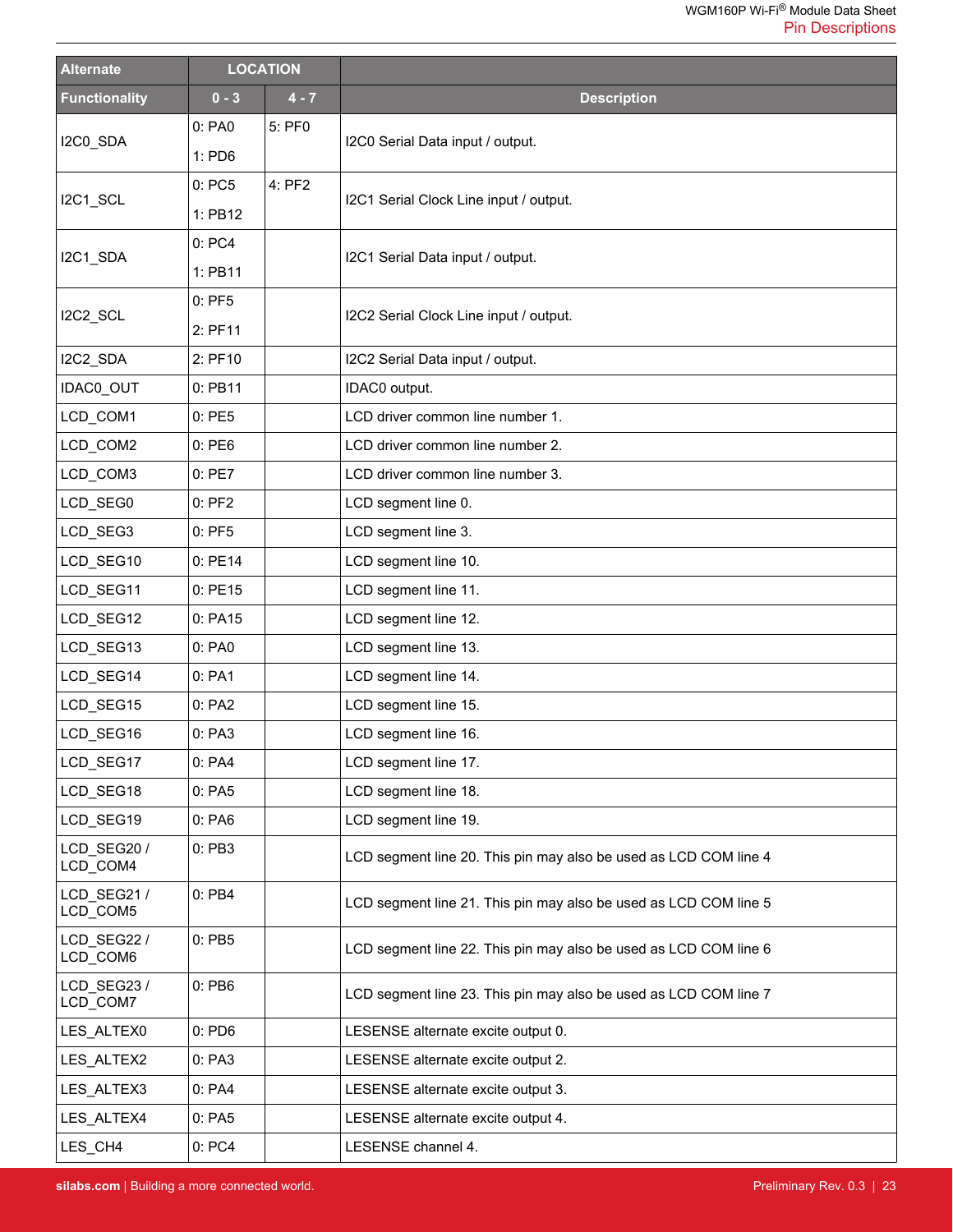| <b>Alternate</b>     |          | <b>LOCATION</b> |                                                                                   |  |
|----------------------|----------|-----------------|-----------------------------------------------------------------------------------|--|
| <b>Functionality</b> | $0 - 3$  | $4 - 7$         | <b>Description</b>                                                                |  |
| LES_CH5              | 0:PC5    |                 | LESENSE channel 5.                                                                |  |
|                      | $0:$ PD6 |                 |                                                                                   |  |
|                      | 1: PB11  |                 |                                                                                   |  |
| LETIMO_OUT0          | 2: PF0   |                 | Low Energy Timer LETIM0, output channel 0.                                        |  |
|                      | 3: PC4   |                 |                                                                                   |  |
|                      | 1: PB12  |                 |                                                                                   |  |
| LETIM0_OUT1          | 2: PF1   |                 | Low Energy Timer LETIM0, output channel 1.                                        |  |
|                      | 3: PC5   |                 |                                                                                   |  |
| LETIM1_OUT0          |          | 4: PB5          | Low Energy Timer LETIM1, output channel 0.                                        |  |
| LETIM1_OUT1          | 0: PA6   | 4: PB6          | Low Energy Timer LETIM1, output channel 1.                                        |  |
|                      | 1: PB14  | 4: PA0          |                                                                                   |  |
| LEU0_RX              | 2: PE15  |                 | LEUART0 Receive input.                                                            |  |
|                      | $3:$ PF1 |                 |                                                                                   |  |
|                      | 1: PB13  | 4: PF2          |                                                                                   |  |
| LEU0_TX              | 2: PE14  |                 | LEUART0 Transmit output. Also used as receive input in half duplex communication. |  |
|                      | 3: PF0   |                 |                                                                                   |  |
| LEU1_RX              | 1: PA6   | 4: PB5          | LEUART1 Receive input.                                                            |  |
| LEU1_TX              | 1: PA5   | 4: PB4          | LEUART1 Transmit output. Also used as receive input in half duplex communication. |  |
| OPA0_N               | 0:PC5    |                 | Operational Amplifier 0 external negative input.                                  |  |
| OPA0 P               | 0: PC4   |                 | Operational Amplifier 0 external positive input.                                  |  |
| OPA1_P               | $0:$ PD6 |                 | Operational Amplifier 1 external positive input.                                  |  |
|                      | 3: PD6   | 4: PA0          |                                                                                   |  |
| PCNT0_S0IN           |          | 6: PB5          | Pulse Counter PCNT0 input number 0.                                               |  |
|                      |          | 7: PB12         |                                                                                   |  |
|                      |          | 4: PA1          |                                                                                   |  |
| PCNT0_S1IN           |          | 6: PB6          | Pulse Counter PCNT0 input number 1.                                               |  |
|                      |          | 7: PB11         |                                                                                   |  |
|                      | 0: PA5   | 6: PB11         |                                                                                   |  |
| PCNT1_S0IN           | 1: PB3   |                 | Pulse Counter PCNT1 input number 0.                                               |  |
|                      | 3: PC4   |                 |                                                                                   |  |
|                      | 0: PA6   | 6: PB12         |                                                                                   |  |
| PCNT1_S1IN           | 1: PB4   |                 | Pulse Counter PCNT1 input number 1.                                               |  |
|                      | 3: PC5   |                 |                                                                                   |  |
|                      | 2: PB13  |                 |                                                                                   |  |
| PCNT2_S0IN           | 3: PF10  |                 | Pulse Counter PCNT2 input number 0.                                               |  |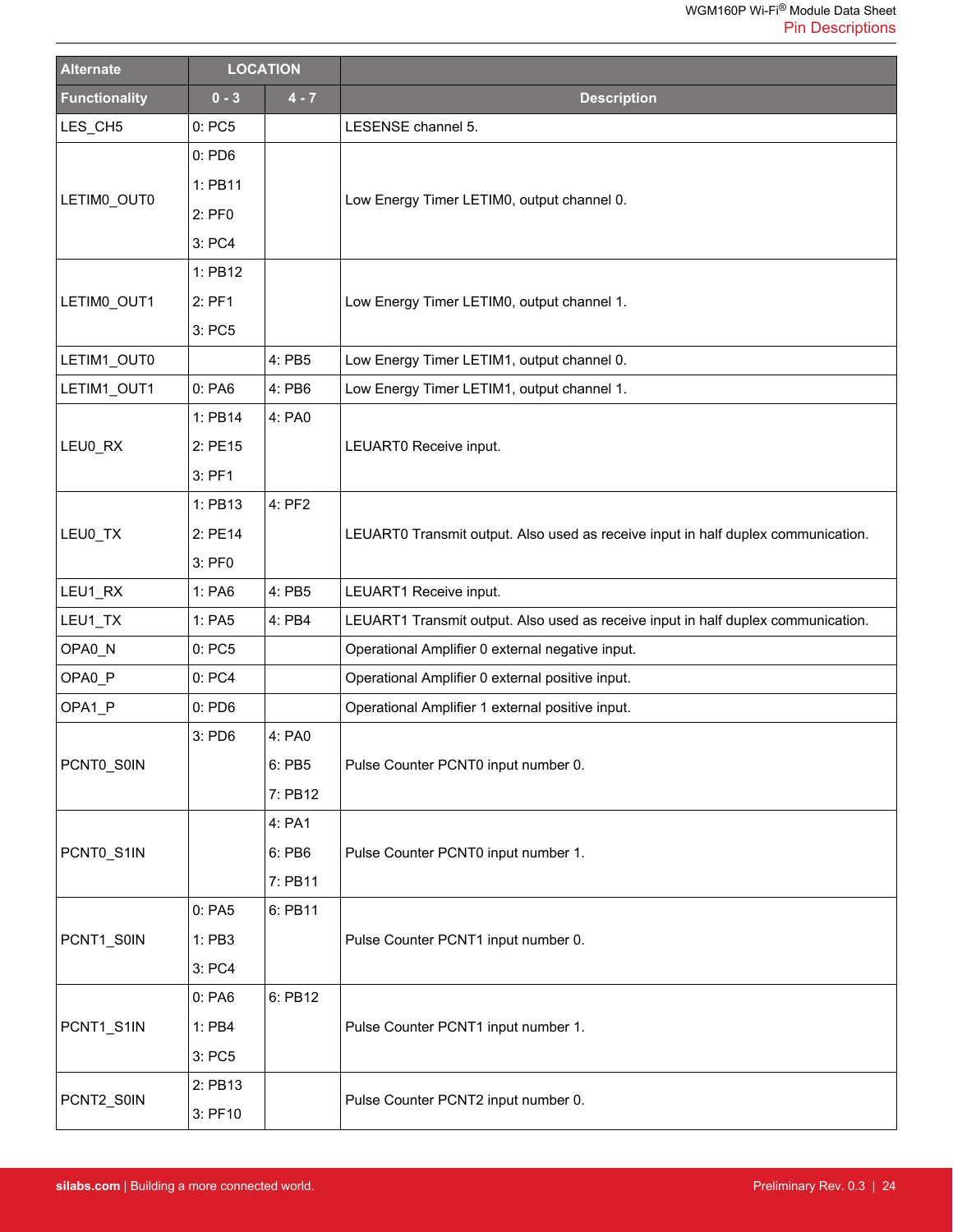| <b>Alternate</b>     | <b>LOCATION</b> |         |                                           |
|----------------------|-----------------|---------|-------------------------------------------|
| <b>Functionality</b> | $0 - 3$         | $4 - 7$ | <b>Description</b>                        |
| PCNT2_S1IN           | 2: PB14         |         | Pulse Counter PCNT2 input number 1.       |
|                      | 3: PF11         |         |                                           |
| PRS_CH0              | 0: PA0          |         |                                           |
|                      | $3:$ PF2        |         | Peripheral Reflex System PRS, channel 0.  |
| PRS CH1              | 0: PA1          |         | Peripheral Reflex System PRS, channel 1.  |
| PRS_CH <sub>2</sub>  | $1:$ PF5        |         | Peripheral Reflex System PRS, channel 2.  |
| PRS_CH3              | 3: PA0          |         | Peripheral Reflex System PRS, channel 3.  |
| PRS_CH4              | 2: PF1          |         | Peripheral Reflex System PRS, channel 4.  |
| PRS_CH5              | 2: PD6          |         | Peripheral Reflex System PRS, channel 5.  |
|                      | 0:PA6           |         |                                           |
| PRS_CH6              | 1: PB14         |         | Peripheral Reflex System PRS, channel 6.  |
|                      | 2: PE6          |         |                                           |
|                      | 0: PB13         |         |                                           |
| PRS CH7              | 2: PE7          |         | Peripheral Reflex System PRS, channel 7.  |
| PRS_CH8              | 1: PA2          |         | Peripheral Reflex System PRS, channel 8.  |
| PRS_CH9              | 1: PA3          |         | Peripheral Reflex System PRS, channel 9.  |
|                      | 1: PB6          |         |                                           |
| PRS_CH12             | 2: PD8          |         | Peripheral Reflex System PRS, channel 12. |
| PRS_CH13             | 2: PE14         |         | Peripheral Reflex System PRS, channel 13. |
| PRS_CH14             | 2: PE15         |         | Peripheral Reflex System PRS, channel 14. |
|                      | 0: PA15         |         | Peripheral Reflex System PRS, channel 15. |
| PRS_CH15             | 2: PF0          |         |                                           |
|                      | 0: PA4          |         |                                           |
| PRS_CH16             | 1: PB12         |         | Peripheral Reflex System PRS, channel 16. |
|                      | 0:PA5           |         |                                           |
| PRS_CH17             | 2: PE5          |         | Peripheral Reflex System PRS, channel 17. |
| PRS CH18             | 2: PC4          |         | Peripheral Reflex System PRS, channel 18. |
|                      | 0:PB3           |         |                                           |
| PRS_CH19             | 2: PC5          |         | Peripheral Reflex System PRS, channel 19. |
| PRS_CH20             | $0:$ PB4        |         | Peripheral Reflex System PRS, channel 20. |
|                      | $0:$ PB5        |         |                                           |
| PRS_CH21             | 2: PB11         |         | Peripheral Reflex System PRS, channel 21. |
| QSPI0_CS0            | 1: PA0          |         | Quad SPI 0 Chip Select 0.                 |
| QSPI0_CS1            | 1: PA1          |         | Quad SPI 0 Chip Select 1.                 |
| QSPI0_DQ0            | 1: PA2          |         | Quad SPI 0 Data 0.                        |
| QSPI0_DQ1            | 1: PA3          |         | Quad SPI 0 Data 1.                        |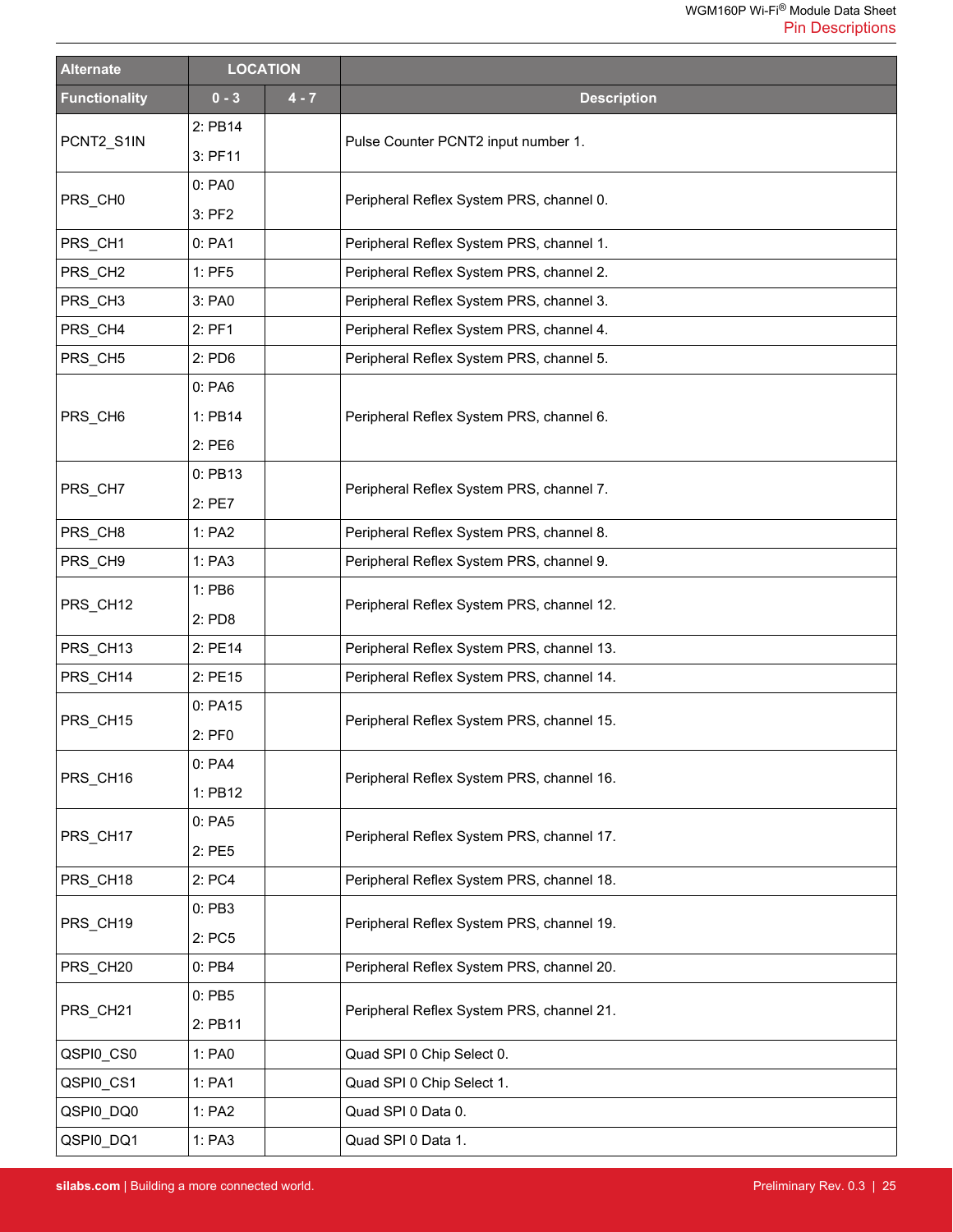| <b>Alternate</b>     | <b>LOCATION</b> |         |                                                      |  |
|----------------------|-----------------|---------|------------------------------------------------------|--|
| <b>Functionality</b> | $0 - 3$         | $4 - 7$ | <b>Description</b>                                   |  |
| QSPI0_DQ2            | 1: PA4          |         | Quad SPI 0 Data 2.                                   |  |
| QSPI0_DQ3            | 1: PA5          |         | Quad SPI 0 Data 3.                                   |  |
| QSPI0_DQ4            | 1: PB3          |         | Quad SPI 0 Data 4.                                   |  |
| QSPI0_DQ5            | 1: PB4          |         | Quad SPI 0 Data 5.                                   |  |
| QSPI0_DQ6            | 1: PB5          |         | Quad SPI 0 Data 6.                                   |  |
| QSPI0_DQ7            | 1: PB6          |         | Quad SPI 0 Data 7.                                   |  |
| QSPI0_DQS            | 1: PE15         |         | Quad SPI 0 Data S.                                   |  |
| QSPI0_SCLK           | 1: PE14         |         | Quad SPI 0 Serial Clock.                             |  |
|                      | 0: PA0          | 4: PF0  |                                                      |  |
| TIMO_CCO             | 3: PB6          | 5: PC4  | Timer 0 Capture Compare input / output channel 0.    |  |
|                      |                 | 7: PA1  |                                                      |  |
|                      | 0: PA1          | 4: PF1  |                                                      |  |
| TIMO CC1             |                 | 5: PC5  | Timer 0 Capture Compare input / output channel 1.    |  |
|                      |                 | 7: PA0  |                                                      |  |
| TIMO_CC2             | 0: PA2          | 4: PF2  | Timer 0 Capture Compare input / output channel 2.    |  |
| TIMO_CDTI0           | 0: PA3          |         | Timer 0 Complimentary Dead Time Insertion channel 0. |  |
| TIMO_CDTI1           | 0: PA4          |         | Timer 0 Complimentary Dead Time Insertion channel 1. |  |
|                      | 0: PA5          | 4: PB11 |                                                      |  |
| TIMO_CDTI2           | 2: PF5          |         | Timer 0 Complimentary Dead Time Insertion channel 2. |  |
|                      | 3: PC4          |         |                                                      |  |
|                      |                 | 4: PD6  |                                                      |  |
| TIM1_CC0             |                 | 5: PF2  | Timer 1 Capture Compare input / output channel 0.    |  |
| TIM1_CC2             | 3: PB11         |         | Timer 1 Capture Compare input / output channel 2.    |  |
|                      | 2: PB3          | 6: PF5  |                                                      |  |
| TIM1_CC3             | 3: PB12         |         | Timer 1 Capture Compare input / output channel 3.    |  |
| TIM2_CC0             | 3: PF2          | 4: PB6  | Timer 2 Capture Compare input / output channel 0.    |  |
| TIM2_CC2             |                 | 5: PC4  | Timer 2 Capture Compare input / output channel 2.    |  |
| TIM2_CDTI1           | 2: PE14         |         | Timer 2 Complimentary Dead Time Insertion channel 1. |  |
| TIM2_CDTI2           | 2: PE15         |         | Timer 2 Complimentary Dead Time Insertion channel 2. |  |
|                      | 0: PE14         | 4: PA0  |                                                      |  |
| TIM3_CC0             | 3: PE5          | 5: PA3  | Timer 3 Capture Compare input / output channel 0.    |  |
|                      |                 | 6: PA6  |                                                      |  |
|                      | 0:PE15          | 4: PA1  |                                                      |  |
| <b>TIM3_CC1</b>      | 3: PE6          | 5: PA4  | Timer 3 Capture Compare input / output channel 1.    |  |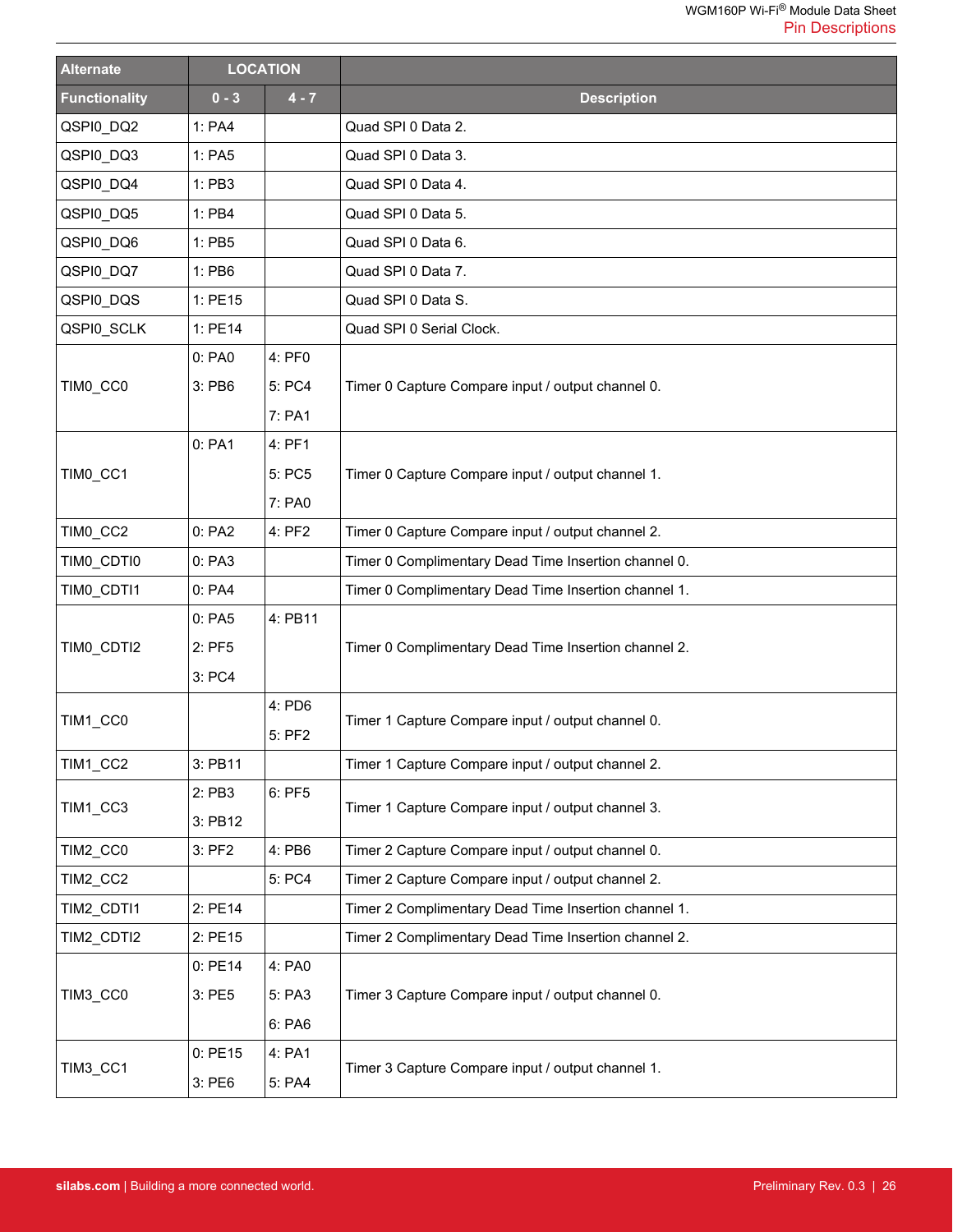| <b>Alternate</b>     | <b>LOCATION</b> |         |                                                                                    |  |
|----------------------|-----------------|---------|------------------------------------------------------------------------------------|--|
| <b>Functionality</b> | $0 - 3$         | $4 - 7$ | <b>Description</b>                                                                 |  |
|                      | 0: PA15         | 4: PA2  |                                                                                    |  |
| TIM3_CC2             | 2:PE5           | 5: PA5  | Timer 3 Capture Compare input / output channel 2.                                  |  |
|                      | 3: PE7          |         |                                                                                    |  |
| TIM4_CC0             | 2: PF5          |         | Timer 4 Capture Compare input / output channel 0.                                  |  |
| TIM5_CC0             | 1: PE7          |         | Timer 5 Capture Compare input / output channel 0.                                  |  |
| TIM5_CC1             | 0:PE5           | 6: PF10 | Timer 5 Capture Compare input / output channel 1.                                  |  |
| TIM5_CC2             | 0:PE6           | 6: PF11 | Timer 5 Capture Compare input / output channel 2.                                  |  |
| TIM6_CC0             |                 | 5: PB13 | Timer 6 Capture Compare input / output channel 0.                                  |  |
| TIM6_CC1             |                 | 5: PB14 | Timer 6 Capture Compare input / output channel 1.                                  |  |
| TIM6_CC2             |                 | 7: PD6  | Timer 6 Capture Compare input / output channel 2.                                  |  |
| TIM6_CDTI1           | 2: PE5          |         | Timer 6 Complimentary Dead Time Insertion channel 1.                               |  |
| TIM6_CDTI2           | 2: PE6          |         | Timer 6 Complimentary Dead Time Insertion channel 2.                               |  |
| U0_CTS               | 2: PA5          |         | UART0 Clear To Send hardware flow control input.                                   |  |
| U0_RTS               | 2: PA6          | 5: PD6  | UART0 Request To Send hardware flow control output.                                |  |
|                      | 2: PA4          | 4: PC5  |                                                                                    |  |
| U0_RX                |                 | 5: PF2  | UART0 Receive input.                                                               |  |
|                      | 2: PA3          | 4: PC4  |                                                                                    |  |
| U0_TX                |                 | 5: PF1  | UART0 Transmit output. Also used as receive input in half duplex communication.    |  |
| U1_CTS               | 2: PB11         | 4: PC4  | UART1 Clear To Send hardware flow control input.                                   |  |
|                      | 2: PB12         | 4: PC5  |                                                                                    |  |
| U1_RTS               | 3: PE5          |         | UART1 Request To Send hardware flow control output.                                |  |
| $U1_RX$              | 1: PF11         |         | UART1 Receive input.                                                               |  |
| $U1$ <sub>_</sub> TX | 1: PF10         |         | UART1 Transmit output. Also used as receive input in half duplex communication.    |  |
| US0_CLK              | 1: PE5          | 4: PB13 | USART0 clock input / output.                                                       |  |
| US0_CS               |                 | 4: PB14 | USART0 chip select input / output.                                                 |  |
|                      | 0: PE14         | 4: PB6  | USART0 Clear To Send hardware flow control input.                                  |  |
| US0_CTS              |                 | 5: PB11 |                                                                                    |  |
|                      | 0:PE15          | 4: PB5  | USART0 Request To Send hardware flow control output.                               |  |
| US0 RTS              |                 | 5: PD6  |                                                                                    |  |
|                      | 1: PE6          |         | USART0 Asynchronous Receive.                                                       |  |
| US0_RX               |                 |         | USART0 Synchronous mode Master Input / Slave Output (MISO).                        |  |
|                      | 1:PE7           |         | USART0 Asynchronous Transmit. Also used as receive input in half duplex communica- |  |
| US0_TX               |                 |         | tion.                                                                              |  |
|                      |                 |         | USART0 Synchronous mode Master Output / Slave Input (MOSI).                        |  |
| US1_CLK              | 2: PF0          | 5: PB11 | USART1 clock input / output.                                                       |  |
|                      |                 | 6: PE5  |                                                                                    |  |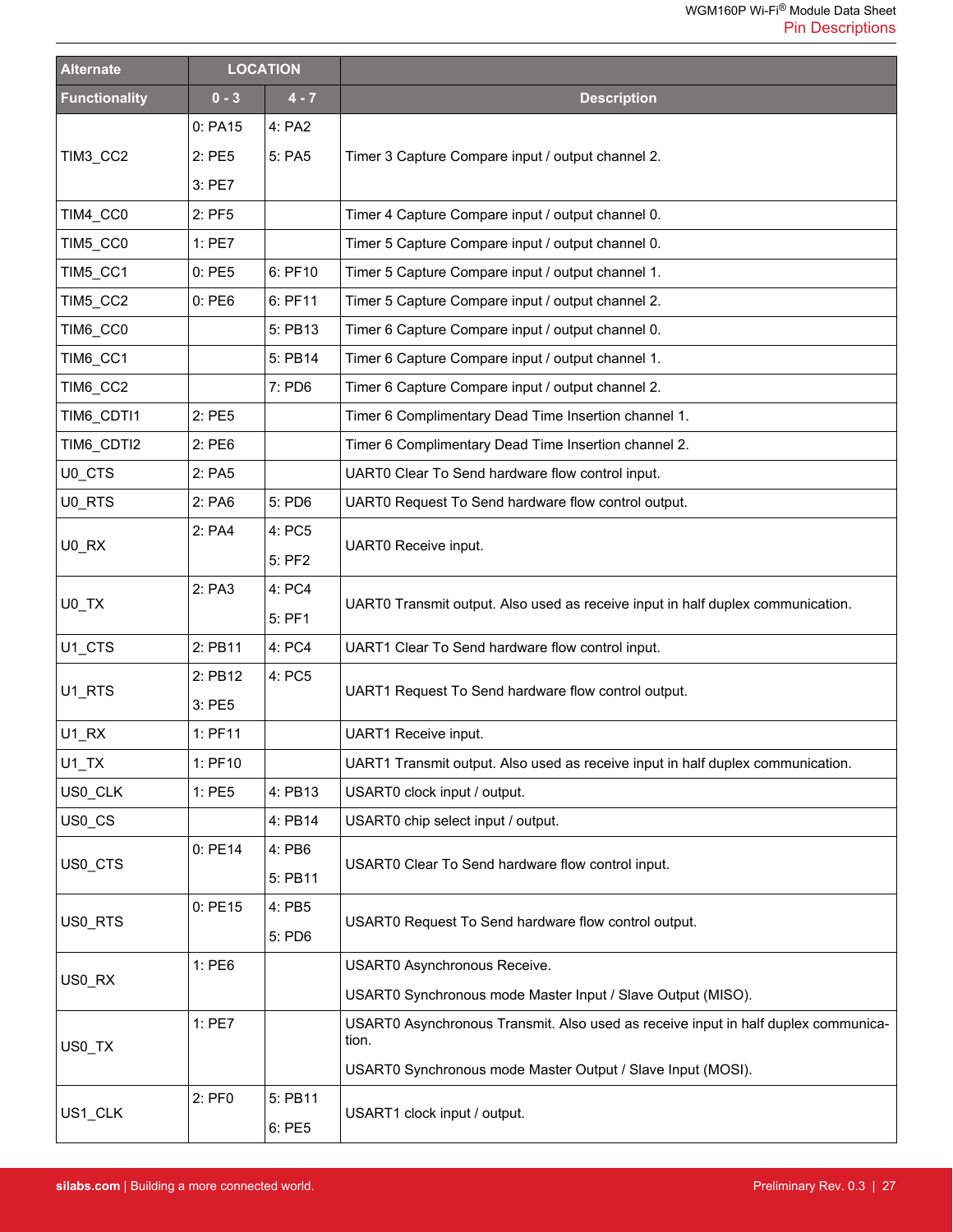| <b>Alternate</b>     | <b>LOCATION</b>  |         |                                                                                             |  |
|----------------------|------------------|---------|---------------------------------------------------------------------------------------------|--|
| <b>Functionality</b> | $0 - 3$          | $4 - 7$ | <b>Description</b>                                                                          |  |
| US1_CS               | $2:$ PF1         |         | USART1 chip select input / output.                                                          |  |
| US1_CTS              |                  | 5: PB13 | USART1 Clear To Send hardware flow control input.                                           |  |
| US1_RTS              |                  | 5: PB14 | USART1 Request To Send hardware flow control output.                                        |  |
|                      | $2:$ PD6         | 5: PA0  | USART1 Asynchronous Receive.                                                                |  |
| US1_RX               |                  | 6: PA2  | USART1 Synchronous mode Master Input / Slave Output (MISO).                                 |  |
| US1_TX               |                  | 5: PF2  | USART1 Asynchronous Transmit. Also used as receive input in half duplex communica-<br>tion. |  |
|                      |                  |         | USART1 Synchronous mode Master Output / Slave Input (MOSI).                                 |  |
|                      | 0: PC4           | 5: PF2  |                                                                                             |  |
| US2_CLK              | 1: PB5           |         | USART2 clock input / output.                                                                |  |
|                      | 3: PA15          |         |                                                                                             |  |
|                      | 0: PC5           | 5: PF5  |                                                                                             |  |
| US2_CS               | 1: PB6           |         | USART2 chip select input / output.                                                          |  |
|                      | 3: PB11          |         |                                                                                             |  |
| US2_CTS              | 1: PB12          | 5: PD6  | USART2 Clear To Send hardware flow control input.                                           |  |
| US2_RTS              |                  | 5: PD8  | USART2 Request To Send hardware flow control output.                                        |  |
| US2_RX               | 1: PB4<br>5: PF1 |         | USART2 Asynchronous Receive.                                                                |  |
|                      |                  |         | USART2 Synchronous mode Master Input / Slave Output (MISO).                                 |  |
| US2_TX               | 1: PB3           | 5: PF0  | USART2 Asynchronous Transmit. Also used as receive input in half duplex communica-<br>tion. |  |
|                      |                  |         | USART2 Synchronous mode Master Output / Slave Input (MOSI).                                 |  |
| US3_CLK              | 0: PA2           |         | USART3 clock input / output.                                                                |  |
| US3_CS               | 0: PA3           |         | USART3 chip select input / output.                                                          |  |
|                      | 0: PA4           |         | USART3 Clear To Send hardware flow control input.                                           |  |
| US3_CTS              | 1: PE5           |         |                                                                                             |  |
|                      | $2:$ PD6         |         |                                                                                             |  |
| US3_RTS              | 0: PA5           |         | USART3 Request To Send hardware flow control output.                                        |  |
|                      | 0: PA1           |         | USART3 Asynchronous Receive.                                                                |  |
| US3_RX               | 1: PE7           |         | USART3 Synchronous mode Master Input / Slave Output (MISO).                                 |  |
|                      | 0: PA0           |         | USART3 Asynchronous Transmit. Also used as receive input in half duplex communica-          |  |
| US3_TX               | 1: PE6           |         | tion.                                                                                       |  |
|                      | 2: PB3           |         | USART3 Synchronous mode Master Output / Slave Input (MOSI).                                 |  |
| USB_DM               | $0:$ PF10        |         | USB D- pin.                                                                                 |  |
| USB DP               | 0: PF11          |         | USB D+ pin.                                                                                 |  |
| USB_VBUSEN           | $0:$ PF5         |         | USB 5 V VBUS enable.                                                                        |  |
| VDAC0_EXT            | $0:$ PD6         |         | Digital to analog converter VDAC0 external reference input pin.                             |  |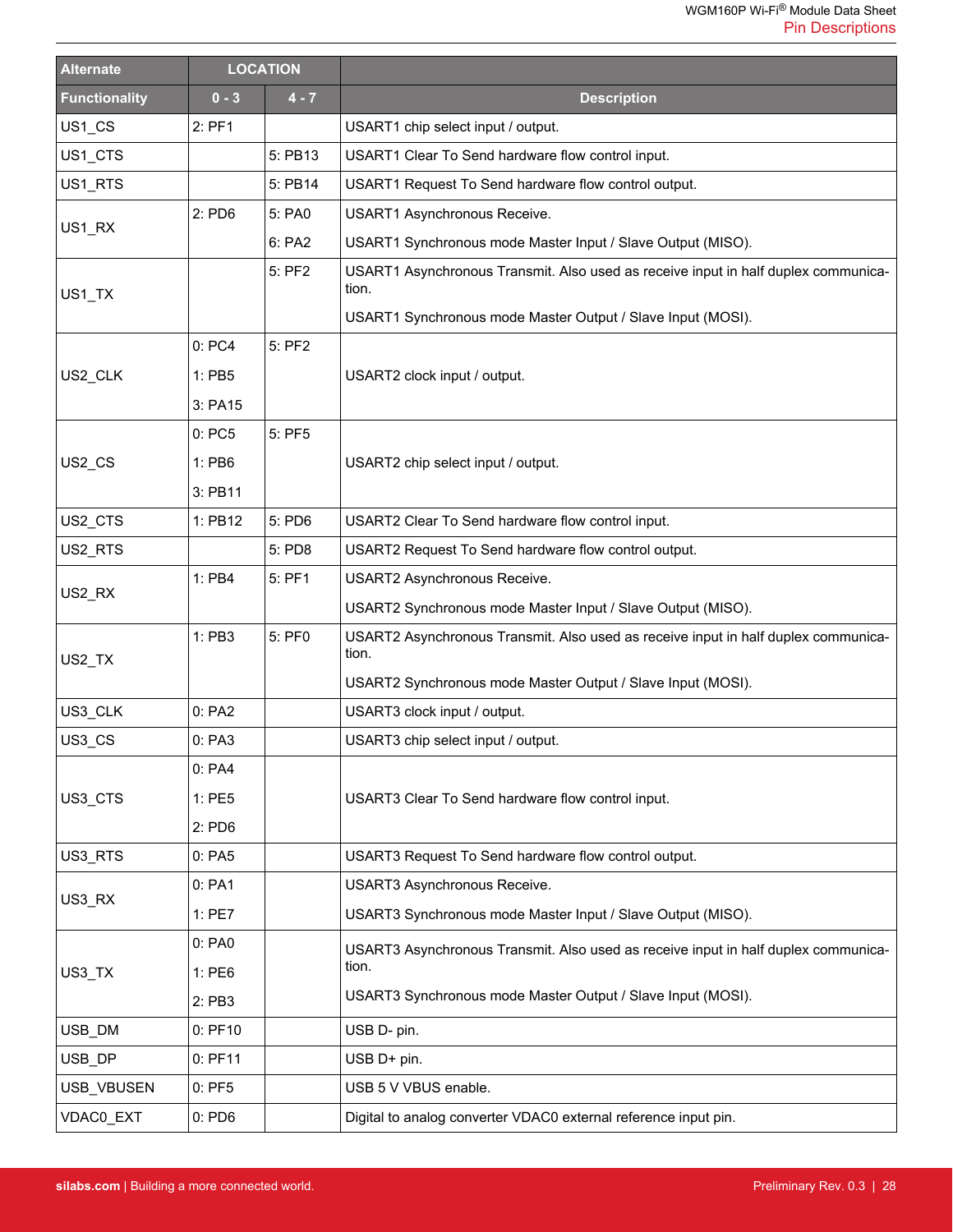| <b>Alternate</b>         | <b>LOCATION</b>     |                  |                                                           |  |
|--------------------------|---------------------|------------------|-----------------------------------------------------------|--|
| <b>Functionality</b>     | $0 - 3$             | $4 - 7$          | <b>Description</b>                                        |  |
| VDAC0 OUT0 /<br>OPA0 OUT | 0: PB11             |                  | Digital to Analog Converter DAC0 output channel number 0. |  |
| VDAC0 OUT1 /<br>OPA1 OUT | 0: PB12             |                  | Digital to Analog Converter DAC0 output channel number 1. |  |
| WTIMO CCO                | 1:PA6               | 6: PB3           | Wide timer 0 Capture Compare input / output channel 0.    |  |
| WTIM0 CC1                | 0:PE5               | 4: PF0<br>6: PB4 | Wide timer 0 Capture Compare input / output channel 1.    |  |
| WTIM0 CC2                | 0:PE6               | 4: PF1<br>6: PB5 | Wide timer 0 Capture Compare input / output channel 2.    |  |
| WTIMO CDTI2              |                     | 4: PD6           | Wide timer 0 Complimentary Dead Time Insertion channel 2. |  |
| WTIM1 CC0                | 0: PB13<br>$2:$ PD6 | 5: PE7           | Wide timer 1 Capture Compare input / output channel 0.    |  |
| WTIM1 CC1                | 0: PB14             |                  | Wide timer 1 Capture Compare input / output channel 1.    |  |
| WTIM1 CC2                | 2: PD8              | 4: PE5           | Wide timer 1 Capture Compare input / output channel 2.    |  |
| WTIM1 CC3                |                     | 4: PE6           | Wide timer 1 Capture Compare input / output channel 3.    |  |
| WTIM2 CC0                | 3: PB12             |                  | Wide timer 2 Capture Compare input / output channel 0.    |  |
| WTIM2 CC2                | 2: PB11             |                  | Wide timer 2 Capture Compare input / output channel 2.    |  |
| WTIM3 CC0                |                     | 6: PB6           | Wide timer 3 Capture Compare input / output channel 0.    |  |
| WTIM3 CC1                | 3: PF10             |                  | Wide timer 3 Capture Compare input / output channel 1.    |  |
| WTIM3 CC2                | 3: PF11             |                  | Wide timer 3 Capture Compare input / output channel 2.    |  |

Certain alternate function locations may have non-interference priority. These locations will take precedence over any other functions selected on that pin (i.e. another alternate function enabled to the same pin inadvertently).

Some alternate functions may also have high speed priority on certain locations. These locations ensure the fastest possible paths to the pins for timing-critical signals.

The following table lists the alternate functions and locations with special priority.

#### **Table 7.4. Alternate Functionality Priority**

| <b>Alternate Functionality</b> | <b>Location</b> | <b>Priority</b>   |
|--------------------------------|-----------------|-------------------|
| CMU CLK2                       | 1:PA3           | <b>High Speed</b> |
| CMU CLKI0                      | 1:PA3           | <b>High Speed</b> |
| ETH RMIICRSDV                  | 0: PA4          | <b>High Speed</b> |
| ETH RMIIREFCLK                 | 0: PA3          | <b>High Speed</b> |
| ETH RMIIRXD0                   | 0: PA2          | <b>High Speed</b> |
| ETH RMIIRXD1                   | 0: PA1          | <b>High Speed</b> |
| ETH RMIIRXER                   | 0: PA5          | <b>High Speed</b> |
| ETH RMIITXD0                   | 0:PE15          | <b>High Speed</b> |
| ETH RMIITXD1                   | 0:PE14          | High Speed        |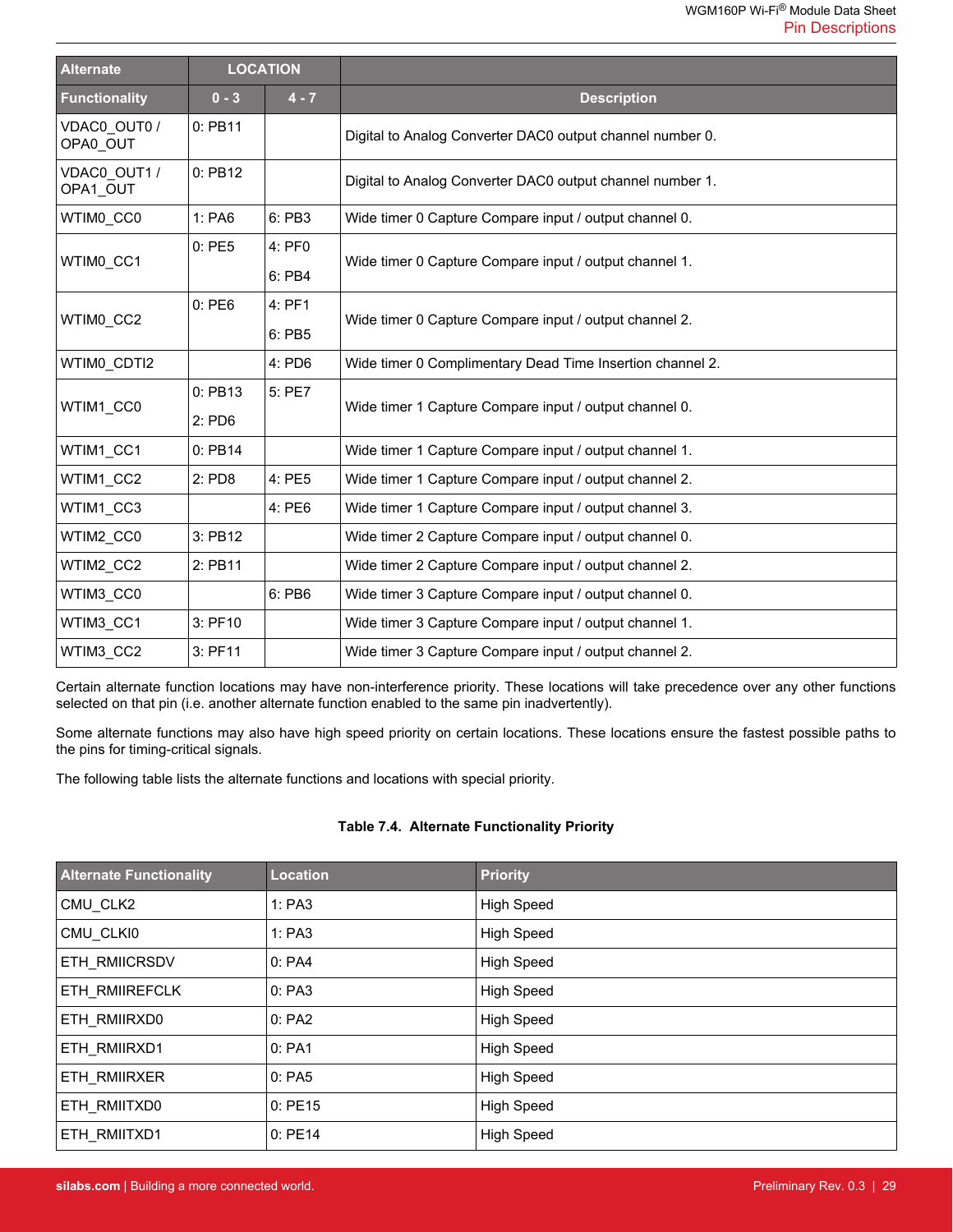| <b>Alternate Functionality</b> | <b>Location</b> | <b>Priority</b>   |
|--------------------------------|-----------------|-------------------|
| ETH_RMIITXEN                   | 0:PA0           | <b>High Speed</b> |
| TIMO CCO                       | $3:$ PB6        | Non-interference  |
| US2 CLK                        | 5: PF2          | <b>High Speed</b> |
| US2 CS                         | 5: PF5          | <b>High Speed</b> |
| US2 RX                         | 5: PF1          | <b>High Speed</b> |
| US2_TX                         | 5: PF0          | High Speed        |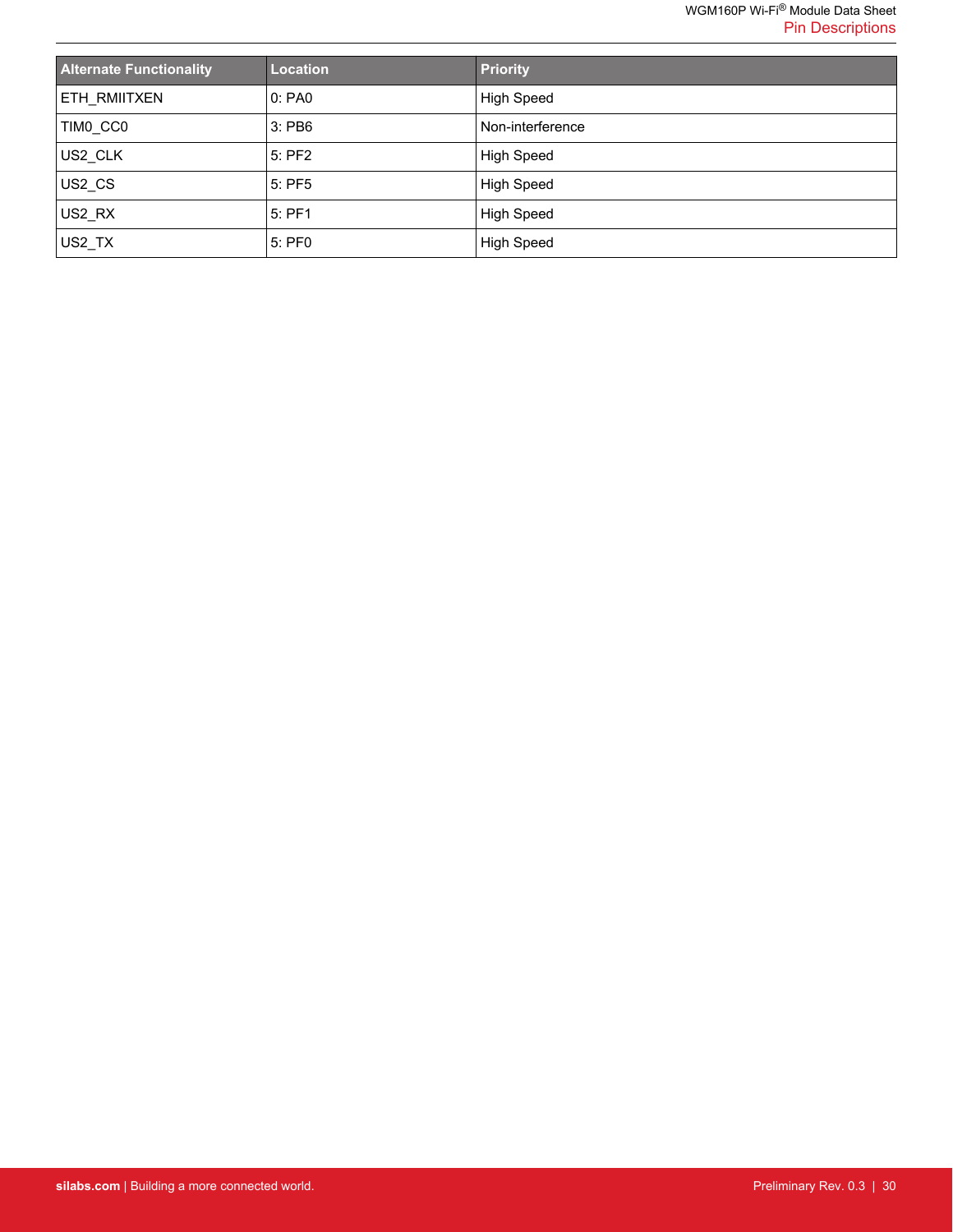# <span id="page-30-0"></span>**8. Package Specifications**

#### **8.1 Package Outline**



**Figure 8.1. WGM160P Package Outline**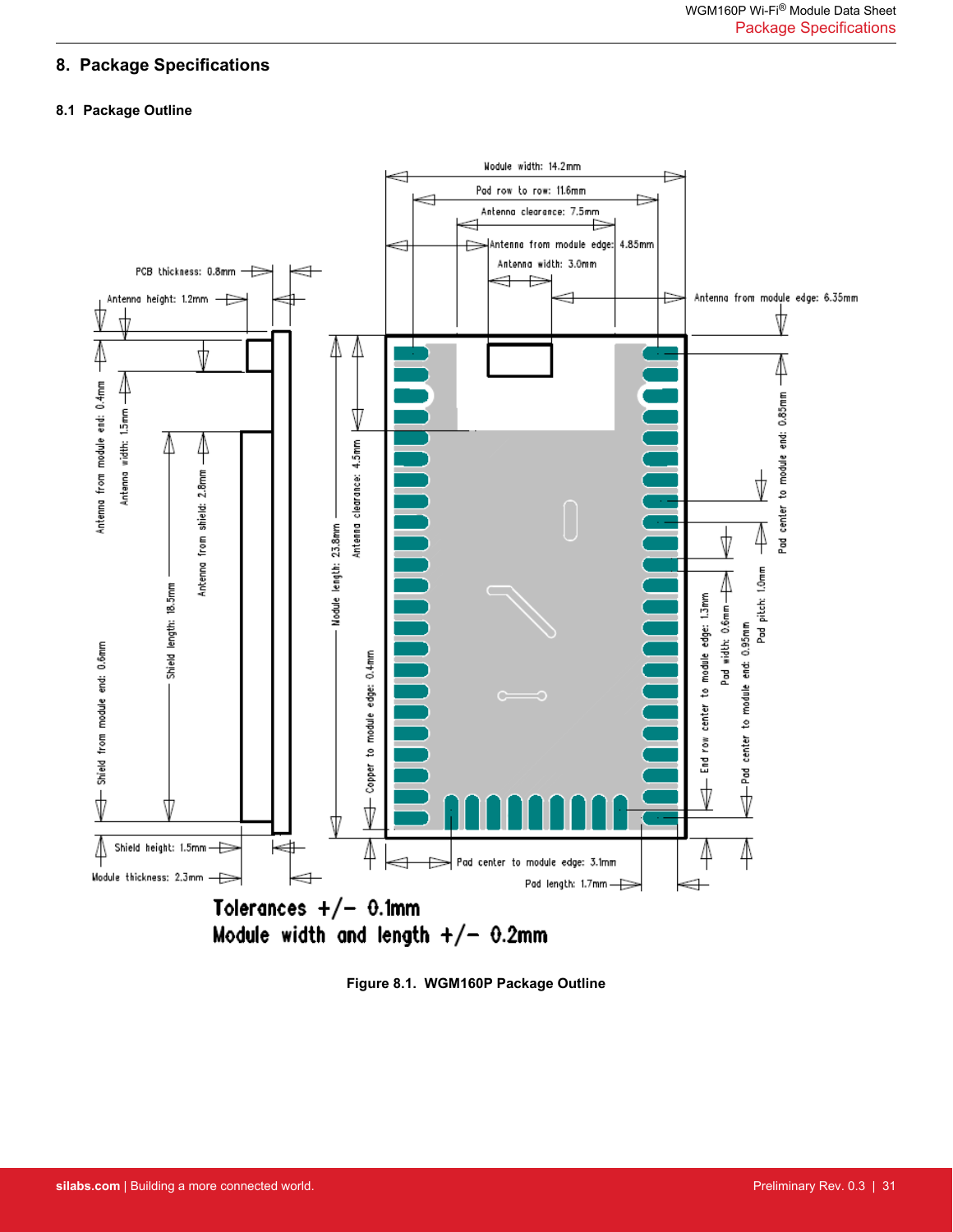### <span id="page-31-0"></span>**8.2 Recommended PCB Land Patterns**



**Figure 8.2. WGM160P22A Land Pattern**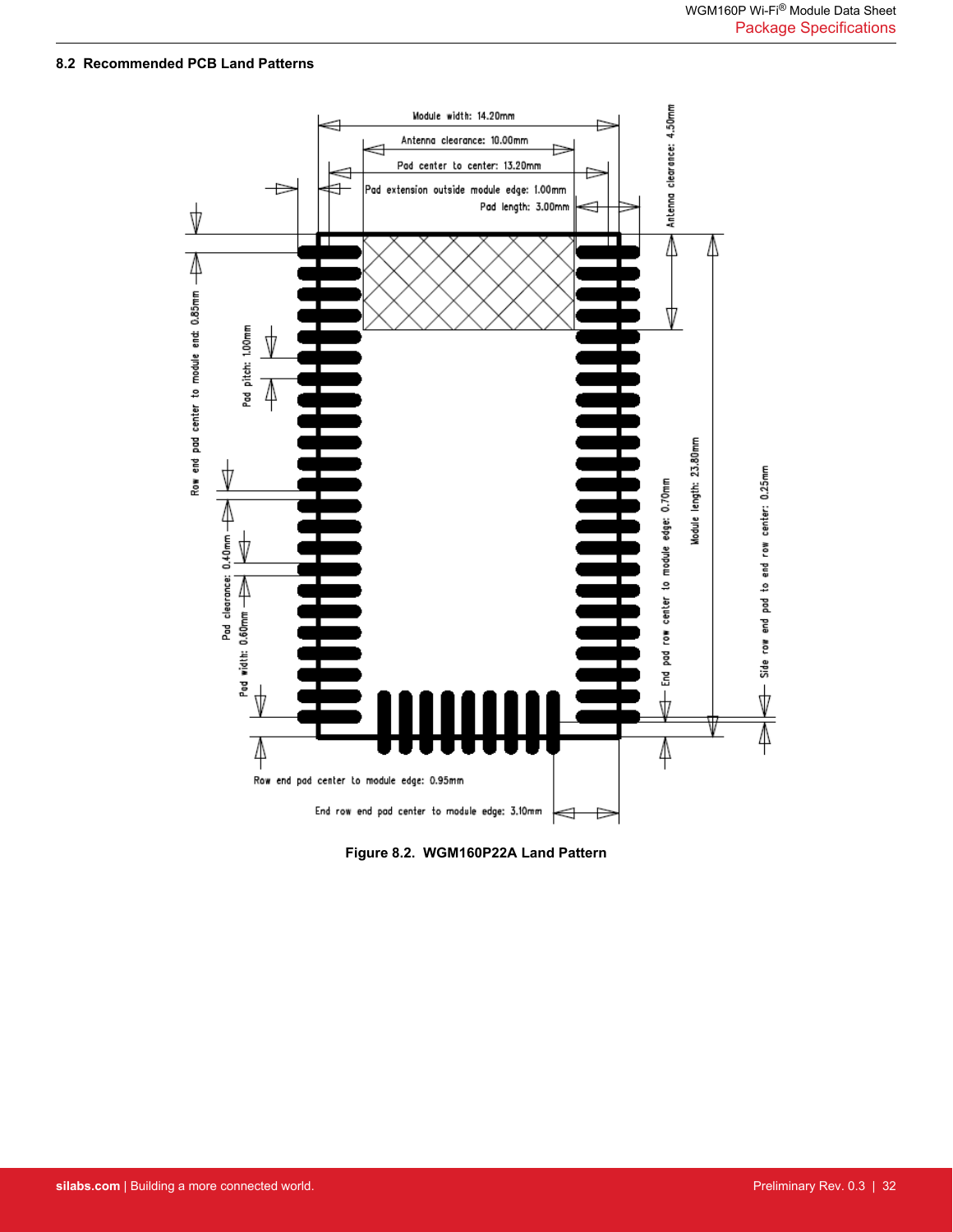

**Figure 8.3. WGM160P22N Land Pattern**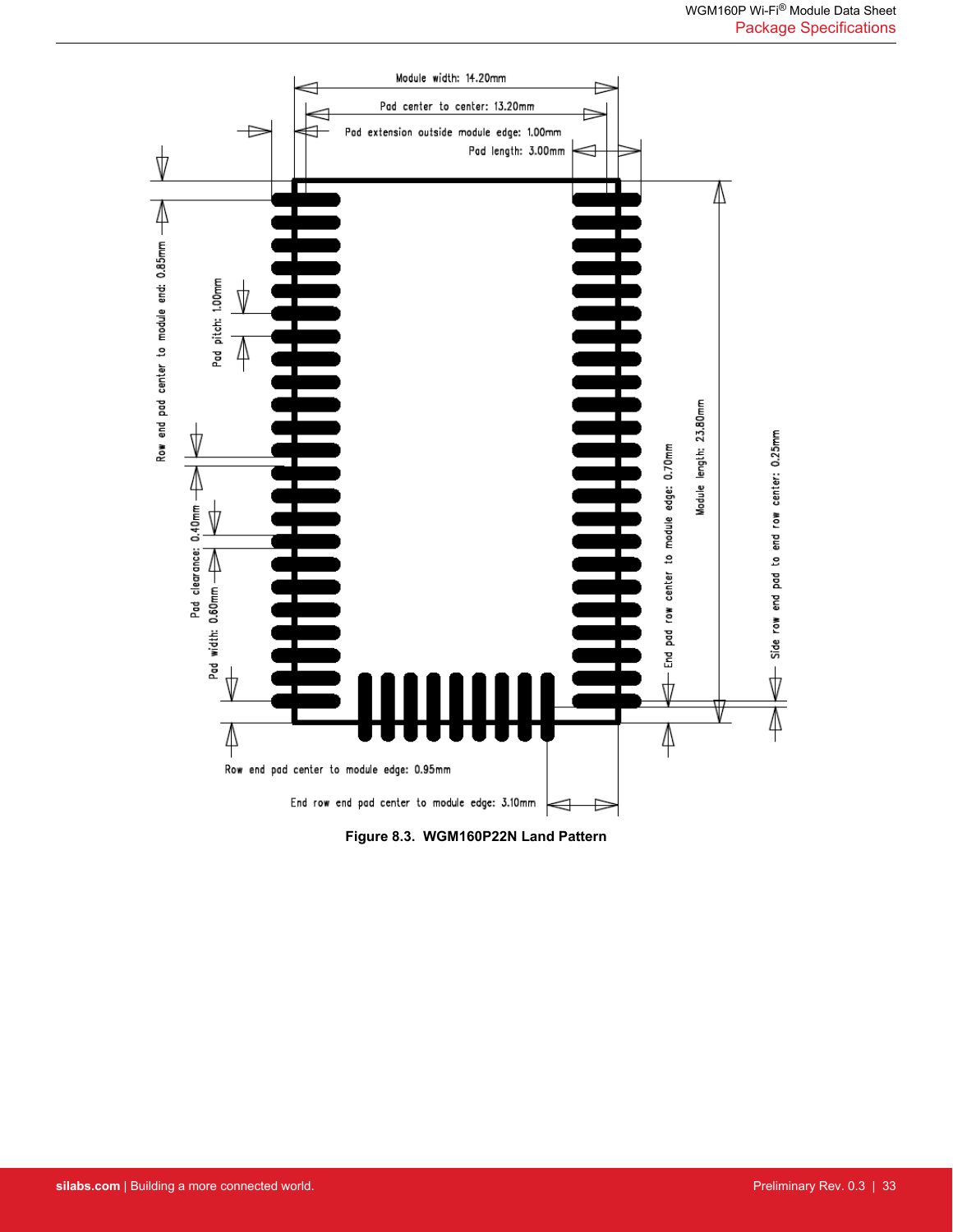#### <span id="page-33-0"></span>**8.3 Package Marking**



**Figure 8.4. Package Marking**

The package marking consists of:

- WGM160Pxxxxxxx Part number designation
- Model: WGM160Pxxx Model number designation
- Certification Marks All certification marks will be printed in this area according to regulatory body requirements.
- QR Code: YYWWMMABCDE
	- YY Last two digits of the assembly year.
	- WW Two-digit workweek when the device was assembled.
	- MMABCDE Silicon Labs unit code
- YYWWTTTTTT
	- YY Last two digits of the assembly year.
	- WW Two-digit workweek when the device was assembled.
	- TTTTTT Manufacturing trace code. The first letter is the device revision.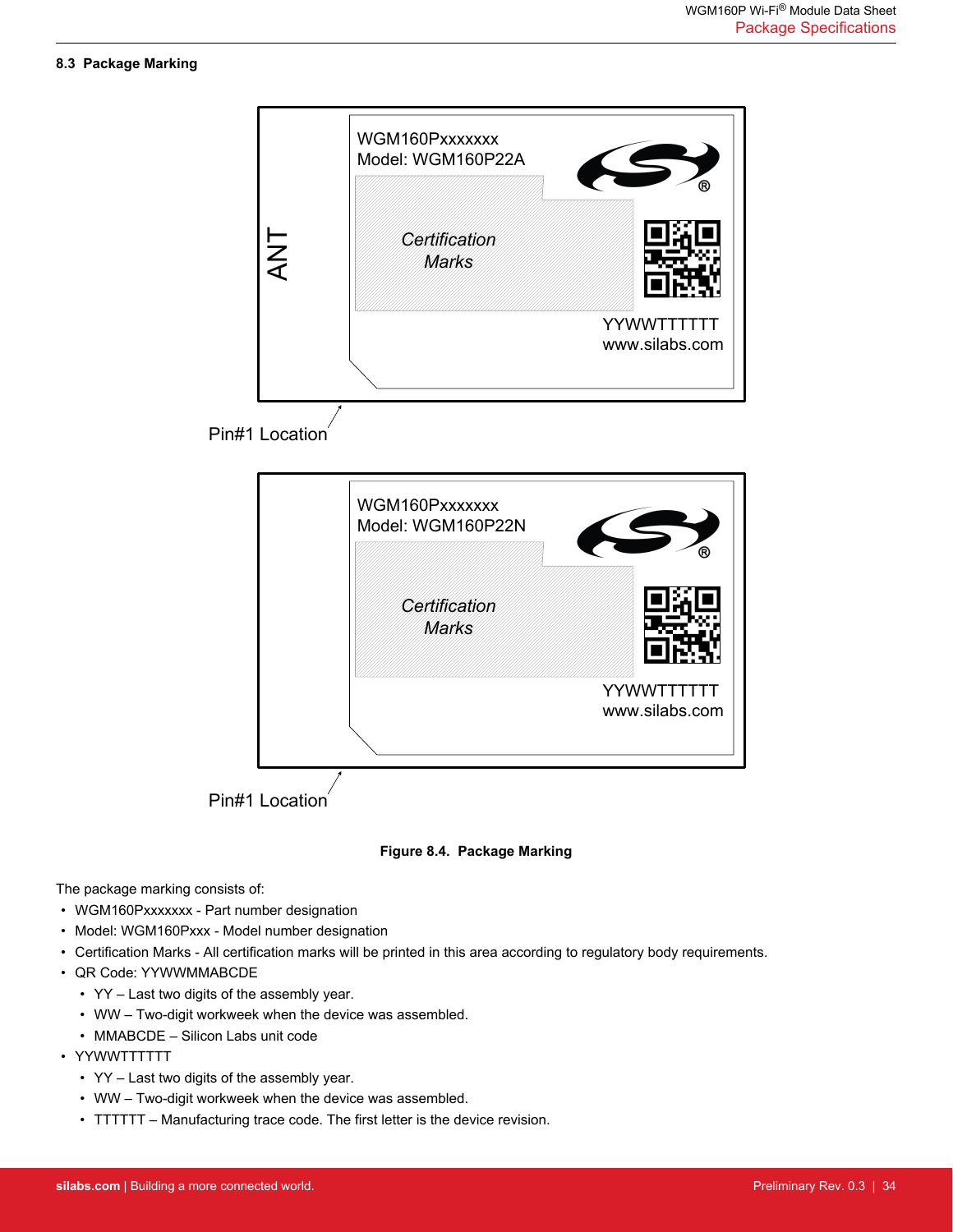# <span id="page-34-0"></span>**9. Soldering Recommendations**

The WGM160P is compatible with industrial standard reflow profile for Pb-free solders. The reflow profile used is dependent on the thermal mass of the entire populated PCB, heat transfer efficiency of the oven, and particular type of solder paste used.

- Refer to technical documentations of particular solder paste for profile configurations.
- Avoid using more than two reflow cycles.
- Aperture size of the stencil should be 1:1 with the pad size.
- A no-clean, type-3 solder paste is recommended.
- For further recommendation, please refer to the JEDEC/IPC J-STD-020, IPC-SM-782 and IPC 7351 guidelines.
- Above notes and stencil design are shared as recommendations only. A customer or user may find it necessary to use different parameters and fine tune their SMT process as required for their application and tooling.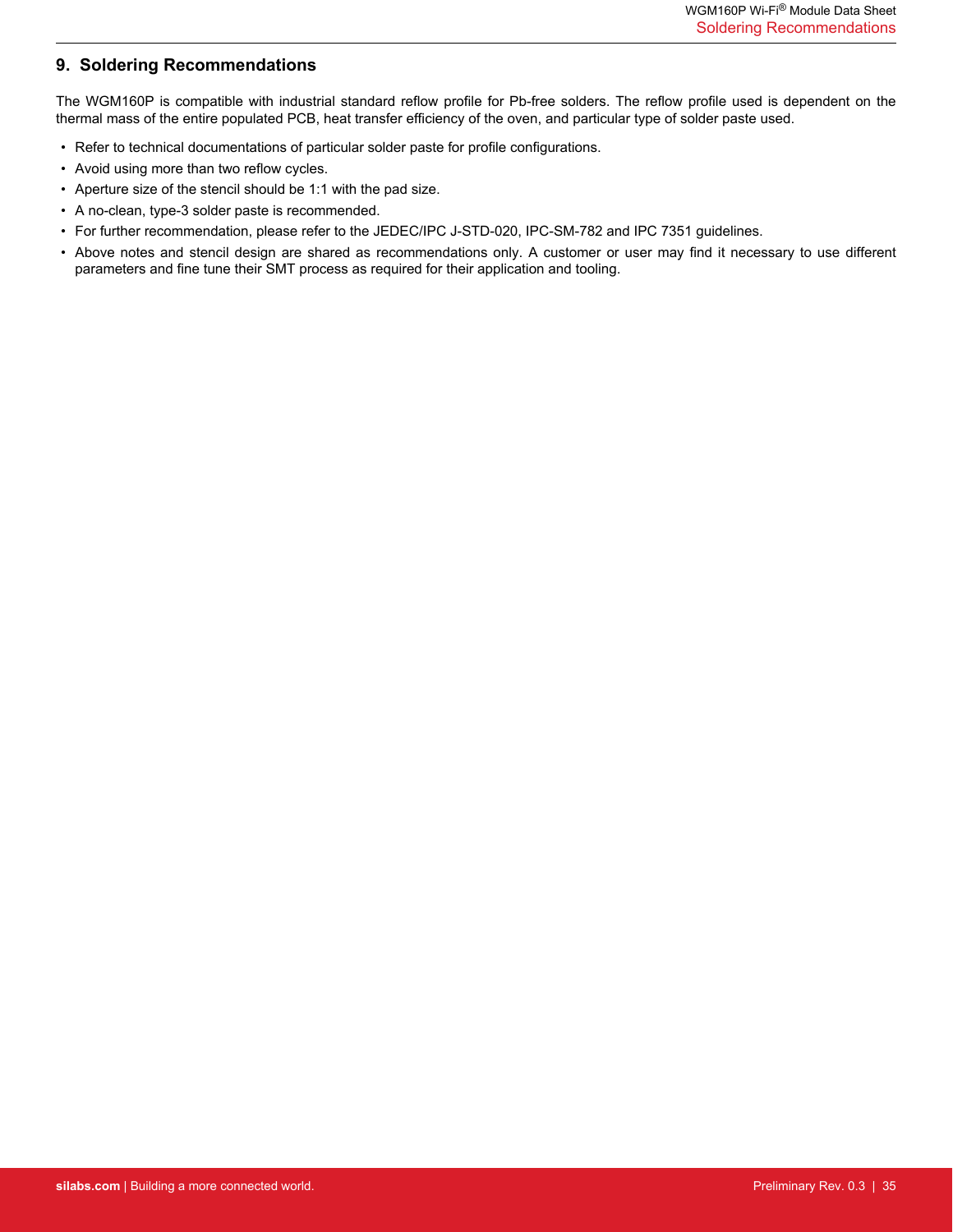# <span id="page-35-0"></span>**10. Tape and Reel Dimensions**



All dimensions in mm unless otherwise indicated.

**Figure 10.1. Carrier Tape Dimensions**





| spec        | 13''  |
|-------------|-------|
| $c1 \pm 1$  | 0330  |
| $A+0.2$     | 2.6   |
| $B\pm 0.2$  | 10.8  |
| $T\pm 0.2$  | 2. 2  |
| $H\npm 0.5$ | 44. 5 |

All dimensions in mm unless otherwise indicated.

**Figure 10.2. Reel Dimensions**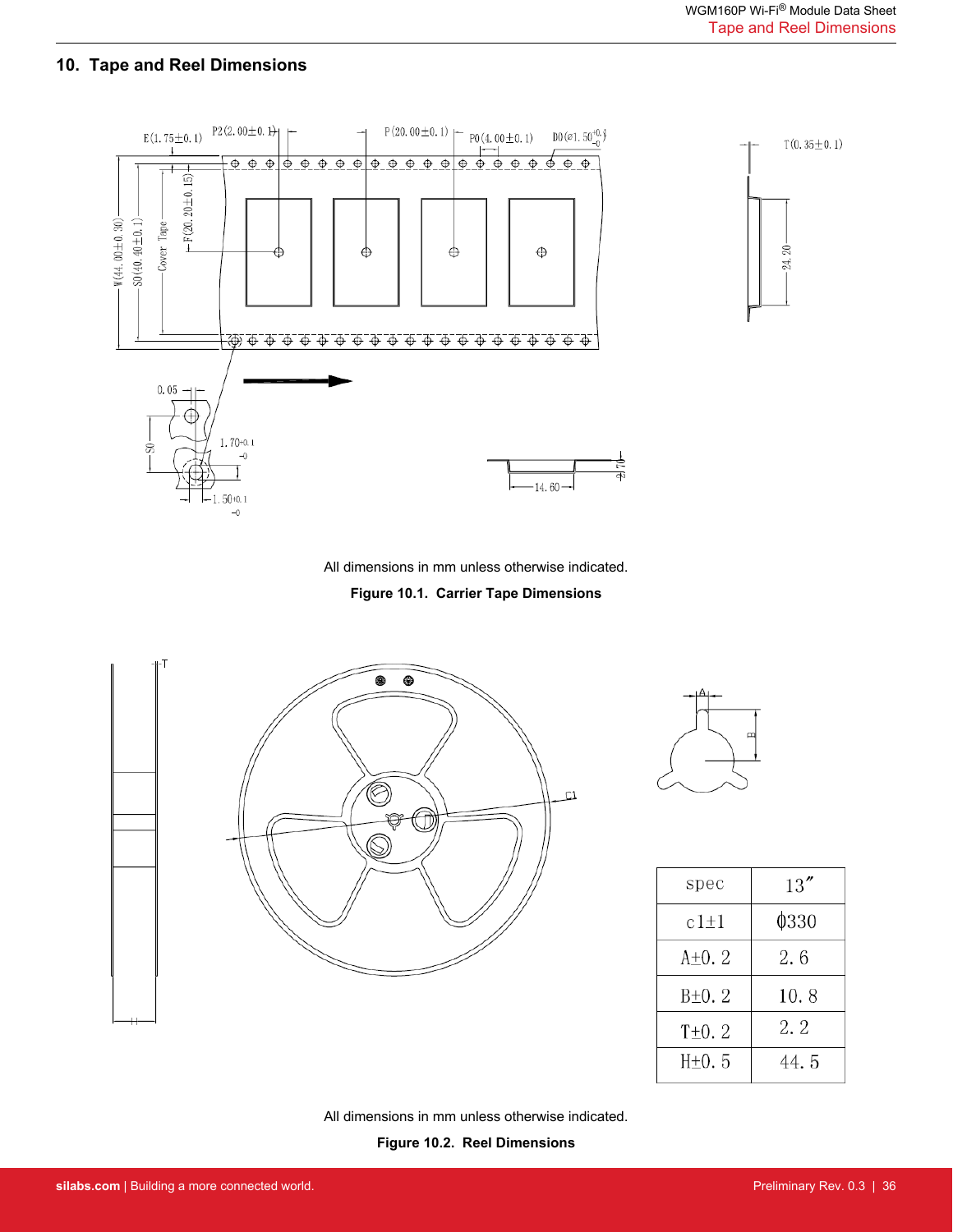# <span id="page-36-0"></span>**11. Certifications**

This section details certification status of the module in various regions.

The manufacturer address for the modules is:

Silicon Labs International 18 Tai Seng #05-01 18 Tai Seng Street Singapore 539775

#### **11.1 Qualified External Antenna Types**

This device has been certified with an integrated chip antenna as well as external antennas connected to either RF port or both. The required antenna impedance is 50 Ω.

#### **Table 11.1. Qualified Antennas for WGM160P**

| <b>Antenna Type</b>          | <b>Maximum Gain</b> |
|------------------------------|---------------------|
| Connectorized Coaxial Dipole | 2.14 dBi            |

Any antenna that is of the same general type and of equal or less directional gain as listed in the above table can be used without a need for retesting in the regulatory areas that have a full modular radio approval (USA, Canada, Korea, Japan). In countries applying the ETSI standards, like the EU countries, the radiated emissions are always tested with the end-product and the antenna type is not critical, but antennas with higher gain may violate some of the regulatory limits.

If an antenna of a different type (such as a chip antenna, a PCB trace antenna or a patch) with a gain less than or equal to 2.14 dBi is needed, it can be added as a permissive change, requiring some radiated emission testing. Antenna types with more gain than 2.14 dBi may require a fully new certification. Since the exact permissive change procedure is chosen on a case by case basis, please consult your test house, for example while performing with them the EMC testing of the end-product.

#### **11.2 CE**

The WGM160P22A and WGM160P22N module is in conformity with the essential requirements and other relevant requirements of the Radio Equipment Directive (RED) (2014/53/EU). Please note that every application using the WGM160P22A and WGM160P22N will need to perform the radio EMC tests on the end product, according to EN 301 489-17. It is ultimately the responsibility of the manufacturer to ensure the compliance of the end-product. The specific product assembly may have an impact to RF radiated characteristics, and manufacturers should carefully consider RF radiated testing with the end-product assembly. A formal Declaration of Conformity (DoC) is available via [https://www.silabs.com/products/wireless/wi-fi/wgm160p-wifi-module.](https://www.silabs.com/products/wireless/wi-fi/wgm160p-wifi-module)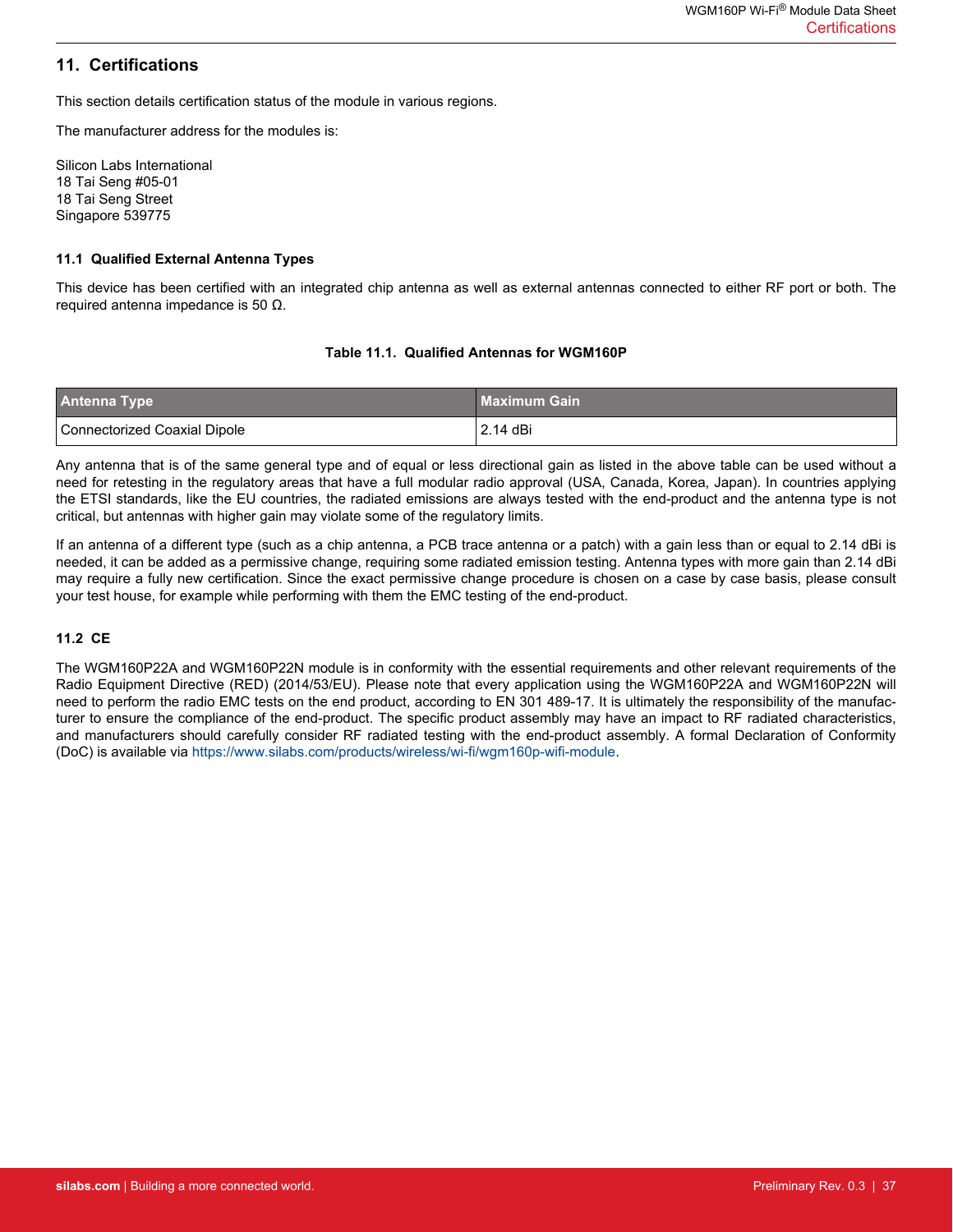#### <span id="page-37-0"></span>**11.3 FCC**

This device complies with Part 15 of the FCC Rules. Operation is subject to the following two conditions:

- 1. This device may not cause harmful interference, and
- 2. This device must accept any interference received, including interference that may cause undesirable operation.

Any changes or modifications not expressly approved by Silicon Labs could void the user's authority to operate the equipment.

#### **FCC RF Radiation Exposure Statement:**

This equipment complies with FCC radiation exposure limits set forth for an uncontrolled environment. End users must follow the specific operating instructions for satisfying RF exposure compliance. This transmitter meets both portable and mobile limits as demonstrated in the RF Exposure Analysis. This transmitter must not be co-located or operating in conjunction with any other antenna or transmitter except in accordance with FCC multi-transmitter product procedures.

#### **OEM Responsibilities to comply with FCC Regulations:**

OEM integrator is responsible for testing their end-product for any additional compliance requirements required with this module installed (for example, digital device emissions, PC peripheral requirements, etc.).

- With WGM160P22A and WGM160P22N the antenna(s) must be installed such that a minimum separation distance of 24 mm is maintained between the radiator (antenna) and all persons at all times.
- The transmitter module must not be co-located or operating in conjunction with any other antenna or transmitter except in accordance with FCC multi-transmitter product procedures.

#### **Important Note:**

In the event that these conditions cannot be met, then for the FCC authorization to remain valid the final product will have to undergo additional testing to evaluate the RF exposure, and a permissive change will have to be applied with the help of the customer's own Telecommunication Certification Body.

#### **End Product Labeling**

The variants of WGM160P Modules are labeled with their own FCC ID. If the FCC ID is not visible when the module is installed inside another device, then the outside of the device into which the module is installed must also display a label referring to the enclosed module. In that case, the final end product must be labeled in a visible area with the following:

#### **"Contains Transmitter Module FCC ID: QOQWGM160P"**

Or

#### **"Contains FCC ID: QOQWGM160P"**

The OEM integrator has to be aware not to provide information to the end user regarding how to install or remove this RF module or change RF related parameters in the user manual of the end product.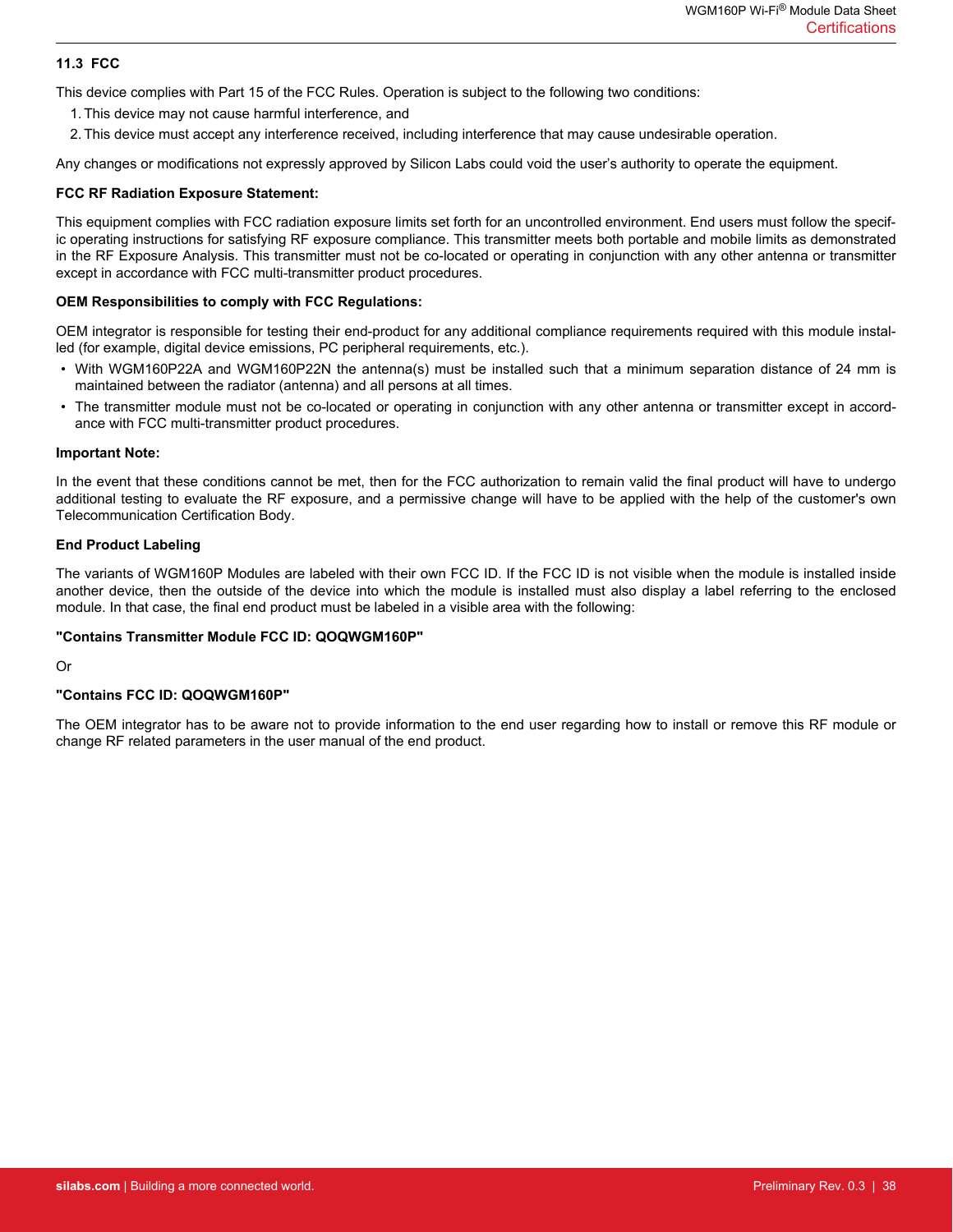#### <span id="page-38-0"></span>**11.4 ISED Canada**

#### **ISEDC**

This radio transmitter (IC: 5123A-WGM160P) has been approved by Industry Canada to operate with the antenna types listed above, with the maximum permissible gain indicated. Antenna types not included in this list, having a gain greater than the maximum gain indicated for that type, are strictly prohibited for use with this device.

This device complies with Industry Canada's license-exempt RSS standards. Operation is subject to the following two conditions:

1. This device may not cause interference; and

2. This device must accept any interference, including interference that may cause undesired operation of the device **RF Exposure Statement**

Exception from routine SAR evaluation limits are given in RSS-102 Issue 5.

The models WGM160P22A and WGM160P22N meet the given exemption requirements when the minimum separation distance to human body is 30 mm.

In other words, RF exposure or SAR evaluation is not required when the separation distance is same or more than stated above. If the separation distance is less than stated above the OEM integrator is responsible for evaluating the SAR when using the module at its highest transmission power.

#### **OEM Responsibilities to comply with IC Regulations**

The WGM160P modules have been certified for integration into products only by OEM integrators under the following conditions:

- The antenna(s) must be installed such that a minimum separation distance as stated above is maintained between the radiator (antenna) and all persons at all times.
- The transmitter module must not be co-located or operating in conjunction with any other antenna or transmitter.

As long as the two conditions above are met, further transmitter testing will not be required. However, the OEM integrator is still responsible for testing their end-product for any additional compliance requirements required with this module installed (for example, digital device emissions, PC peripheral requirements, etc.).

#### **IMPORTANT NOTE**

In the event that these conditions cannot be met, then for the ISEDC authorization to remain valid the final product will have to undergo additional testing to evaluate the RF exposure, and a permissive change will have to be applied with the help of the customer's own Telecommunication Certification Body.

#### **End Product Labeling**

The WGM160P module is labeled with its own IC ID. If the IC ID is not visible when the module is installed inside another device, then the outside of the device into which the module is installed must also display a label referring to the enclosed module. In that case, the final end product must be labeled in a visible area with the following:

#### "**Contains Transmitter Module IC: 5123A-WGM160P** "

or

#### "**Contains IC: 5123A-WGM160P"**

The OEM integrator has to be aware not to provide information to the end user regarding how to install or remove this RF module or change RF related parameters in the user manual of the end product.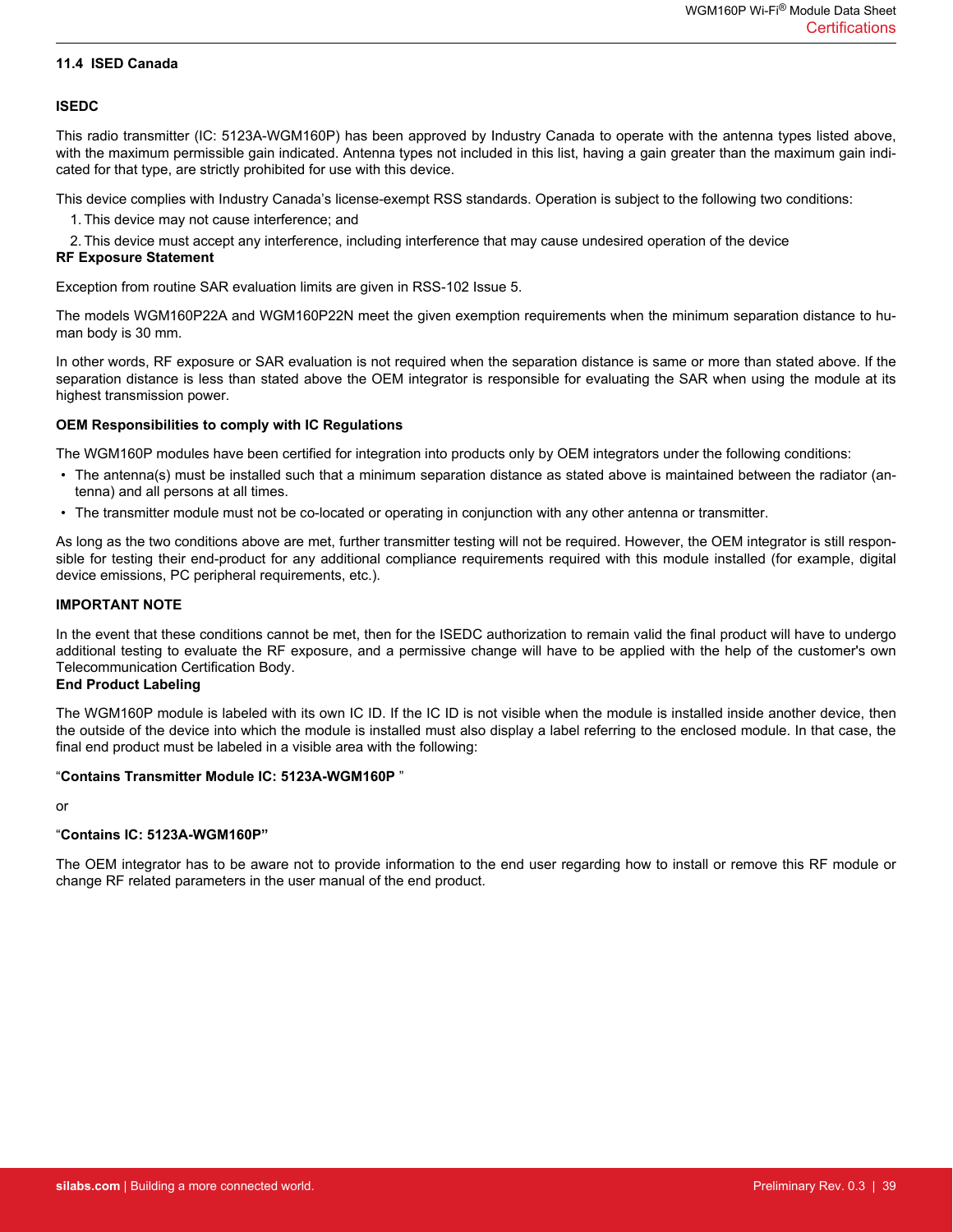#### **ISEDC (Français)**

Industrie Canada a approuvé l'utilisation de cet émetteur radio (IC: 5123A-WGM160P) en conjonction avec des antennes de type dipolaire à 2.14dBi ou des antennes embarquées, intégrée au produit. L'utilisation de tout autre type d'antenne avec ce composant est proscrite.

Ce composant est conforme aux normes RSS, exonérées de licence d'Industrie Canada. Son mode de fonctionnement est soumis aux deux conditions suivantes:

1. Ce composant ne doit pas générer d'interférences.

2. Ce composant doit pouvoir est soumis à tout type de perturbation y compris celle pouvant nuire à son bon fonctionnement. **Déclaration d'exposition RF**

L'exception tirée des limites courantes d'évaluation SAR est donnée dans le document RSS-102 Issue 5.

Les modules WGM160P22A and WGM160P22N répondent aux exigences requises lorsque la distance minimale de séparation avec le corps humain est de 30 mm.

La déclaration d'exposition RF ou l'évaluation SAR n'est pas nécessaire lorsque la distance de séparation est identique ou supérieure à celle indiquée ci-dessus. Si la distance de séparation est inférieure à celle mentionnées plus haut, il incombe à l'intégrateur OEM de procédé à une évaluation SAR.

#### **Responsabilités des OEM pour une mise en conformité avec le Règlement du Circuit Intégré**

Le module WGM160P a été approuvé pour l'intégration dans des produits finaux exclusivement réalisés par des OEM sous les conditions suivantes:

- L'antenne (s) doit être installée de sorte qu'une distance de séparation minimale indiquée ci-dessus soit maintenue entre le radiateur (antenne) et toutes les personnes avoisinante, ce à tout moment.
- Le module émetteur ne doit pas être localisé ou fonctionner avec une autre antenne ou un autre transmetteur que celle indiquée plus haut.

Tant que les deux conditions ci-dessus sont respectées, il n'est pas nécessaire de tester ce transmetteur de façon plus poussée. Cependant, il incombe à l'intégrateur OEM de s'assurer de la bonne conformité du produit fini avec les autres normes auxquelles il pourrait être soumis de fait de l'utilisation de ce module (par exemple, les émissions des périphériques numériques, les exigences de périphériques PC, etc.).

#### **REMARQUE IMPORTANTE**

ans le cas où ces conditions ne peuvent être satisfaites (pour certaines configurations ou co-implantation avec un autre émetteur), l'autorisation ISEDC n'est plus considérée comme valide et le numéro d'identification ID IC ne peut pas être apposé sur le produit final. Dans ces circonstances, l'intégrateur OEM sera responsable de la réévaluation du produit final (y compris le transmetteur) et de l'obtention d'une autorisation ISEDC distincte.

#### **Étiquetage des produits finis**

Les modules WGM160P sont étiquetés avec leur propre ID IC. Si l'ID IC n'est pas visible lorsque le module est intégré au sein d'un autre produit, cet autre produit dans lequel le module est installé devra porter une étiquette faisant apparaitre les référence du module intégré. Dans un tel cas, sur le produit final doit se trouver une étiquette aisément lisible sur laquelle figurent les informations suivantes:

#### "**Contient le module transmetteur: 5123A-WGM160P** "

#### or

#### "**Contient le circuit: 5123A-WGM160P"**

L'intégrateur OEM doit être conscient qu'il ne doit pas fournir, dans le manuel d'utilisation, d'informations relatives à la façon d'installer ou de d'enlever ce module RF ainsi que sur la procédure à suivre pour modifier les paramètres liés à la radio.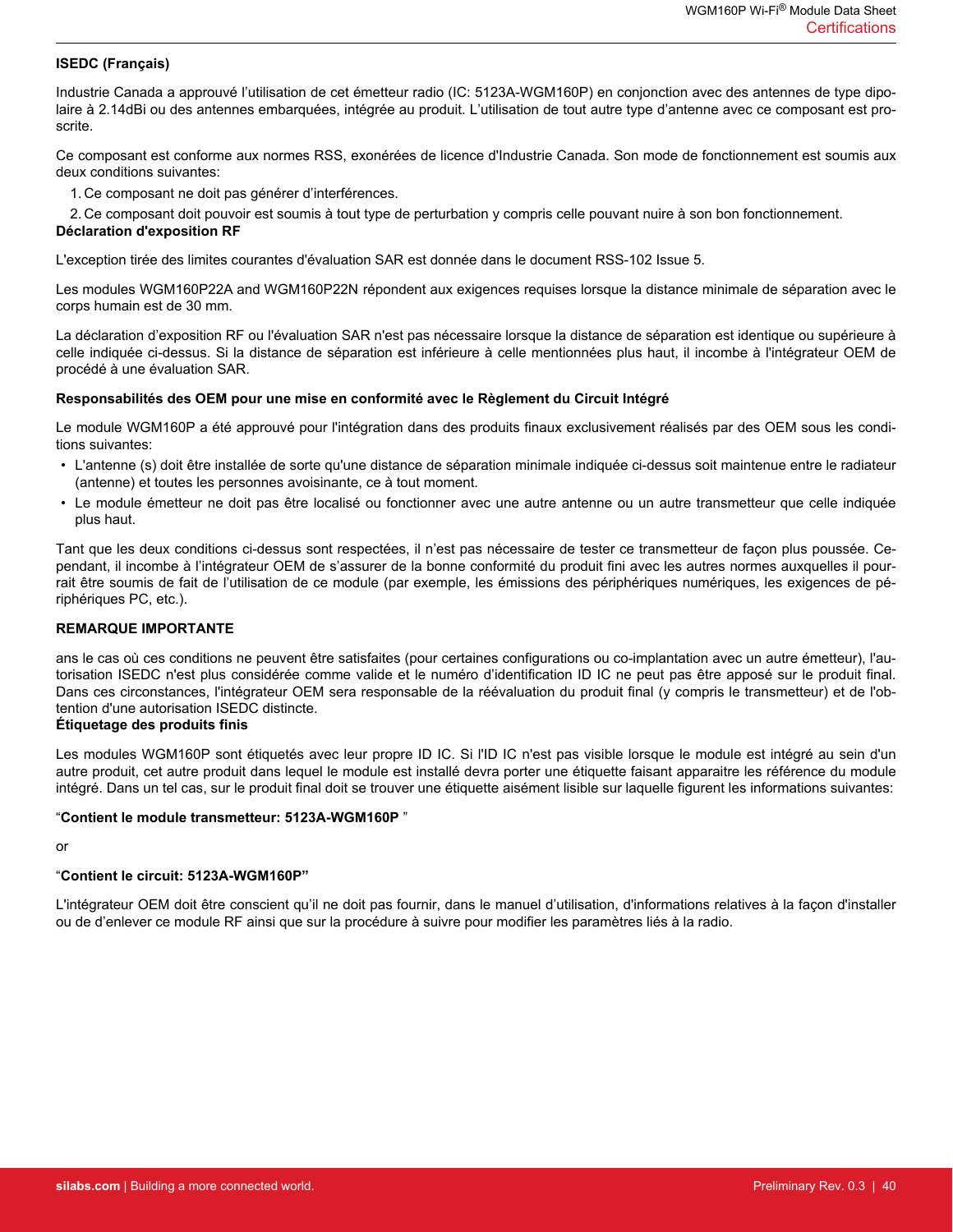#### <span id="page-40-0"></span>**11.5 Locating the Module Close to Human Body**

When using the module in an application where the radio is located close to human body, the human RF exposure must be evaluated. FCC, IC, and CE all have different standards for evaluating the RF exposure, and because of this, each standard will require a different minimum separation distance between the module and human body. Certification of WGM160P allows for the minimum separation distances detailed in Table 11.2 Minimum Separation Distances for SAR Evaluation Exemption on page 41 in portable use cases (less than 20 cm from human body). The module is approved for the mobile use case (more than 20 cm) without any need for RF exposure evaluation.

#### **Table 11.2. Minimum Separation Distances for SAR Evaluation Exemption**

| <b>Certification</b> | <b>WGM160P</b> with integrated antenna                                                                                            | WGM160P with external reference dipole<br>antenna |
|----------------------|-----------------------------------------------------------------------------------------------------------------------------------|---------------------------------------------------|
| FCC                  | 24 mm                                                                                                                             | 24 mm                                             |
| <b>ISED</b>          | $30 \text{ mm}$                                                                                                                   | $30 \text{ mm}$                                   |
| ⊦CE.                 | The RF exposure must always be evaluated using the end-product when transmitting<br>with power levels higher than 20 mW = 13 dBm. |                                                   |

For FCC and ISED, using the module in end products where the separation distance is smaller than those listed above is allowed but requires evaluation of the RF exposure in the final assembly and applying for a *Class 2 Permissive Change* or *Change of ID* to be applied to the existing FCC/ISED approvals of the module. For CE, RF exposure must be evaluated using the end-product in all cases.

**Note:** Placing the module in touch or very close to the human body will have a negative impact on the efficiency of the antenna thus reducing range.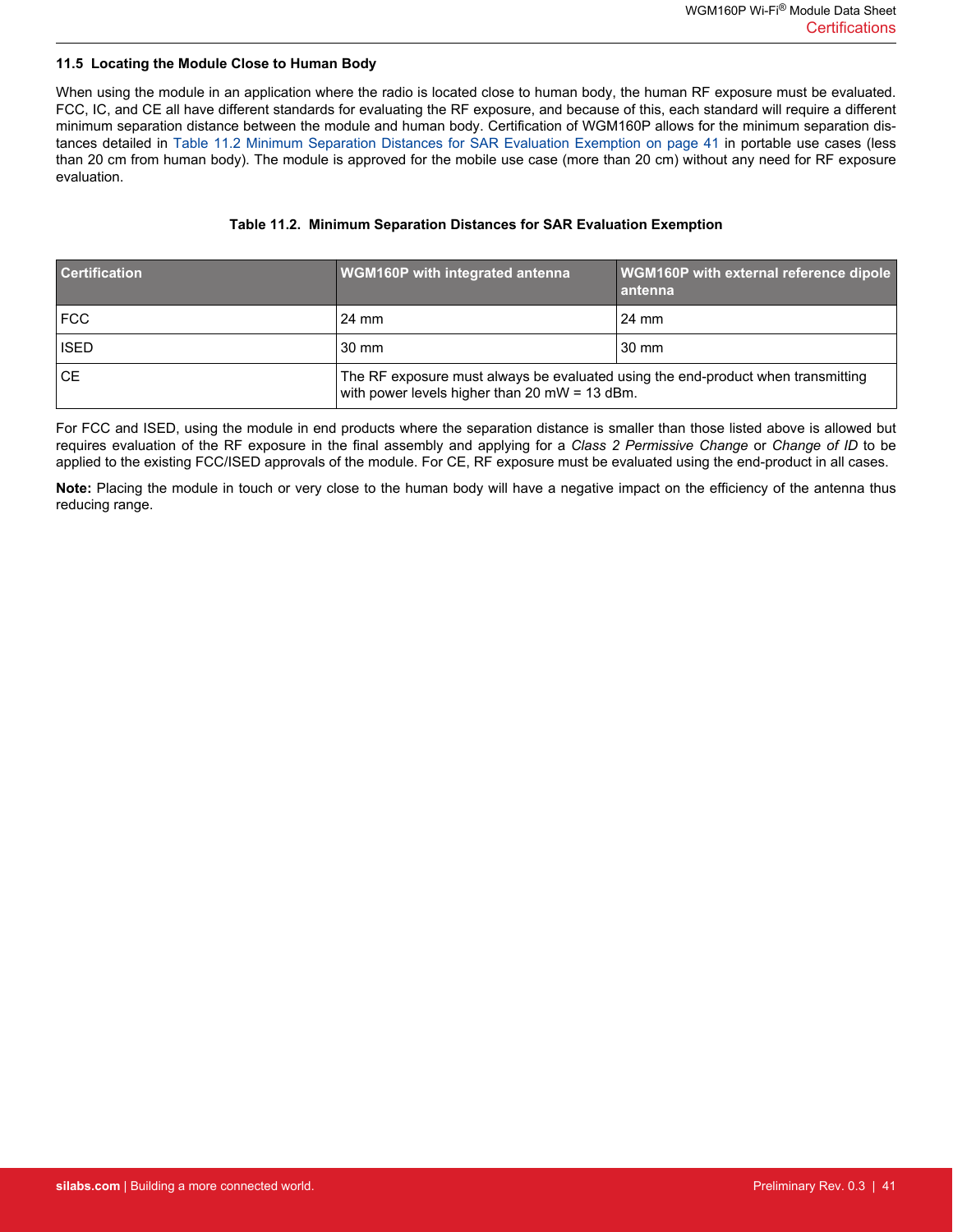# <span id="page-41-0"></span>**12. Revision History**

#### **Revision 0.3**

Feb 2019

- Updated top-level device details throughout document.
- Removed software details from [1. Key Features](#page-1-0) (moved to [6. Gecko OS Features\)](#page-13-0).
- Updated [2. Ordering Information](#page-2-0) to expand all OPN details.
- Corrected details in [Figure 3.1 WGM160P Block Diagram on page 6.](#page-5-0)
- Updated all tables in [4. Electrical Specifications](#page-6-0) with latest nomenclature and characterization data.
- Added [5.3 Example Schematic](#page-12-0).
- Added [6. Gecko OS Features](#page-13-0).
- Updated pinout details in [7. Pin Descriptions.](#page-14-0)
- Removed functions not pinned out from [7.2 GPIO Functionality Table](#page-16-0) and [7.3 Alternate Functionality Overview.](#page-20-0)
- Updated [8. Package Specifications](#page-30-0) with additional landing diagram and package marking details.
- Added [9. Soldering Recommendations](#page-34-0).
- Added [10. Tape and Reel Dimensions](#page-35-0).
- Added [11. Certifications.](#page-36-0)

#### **Revision 0.2**

November 2018

• Initial release.